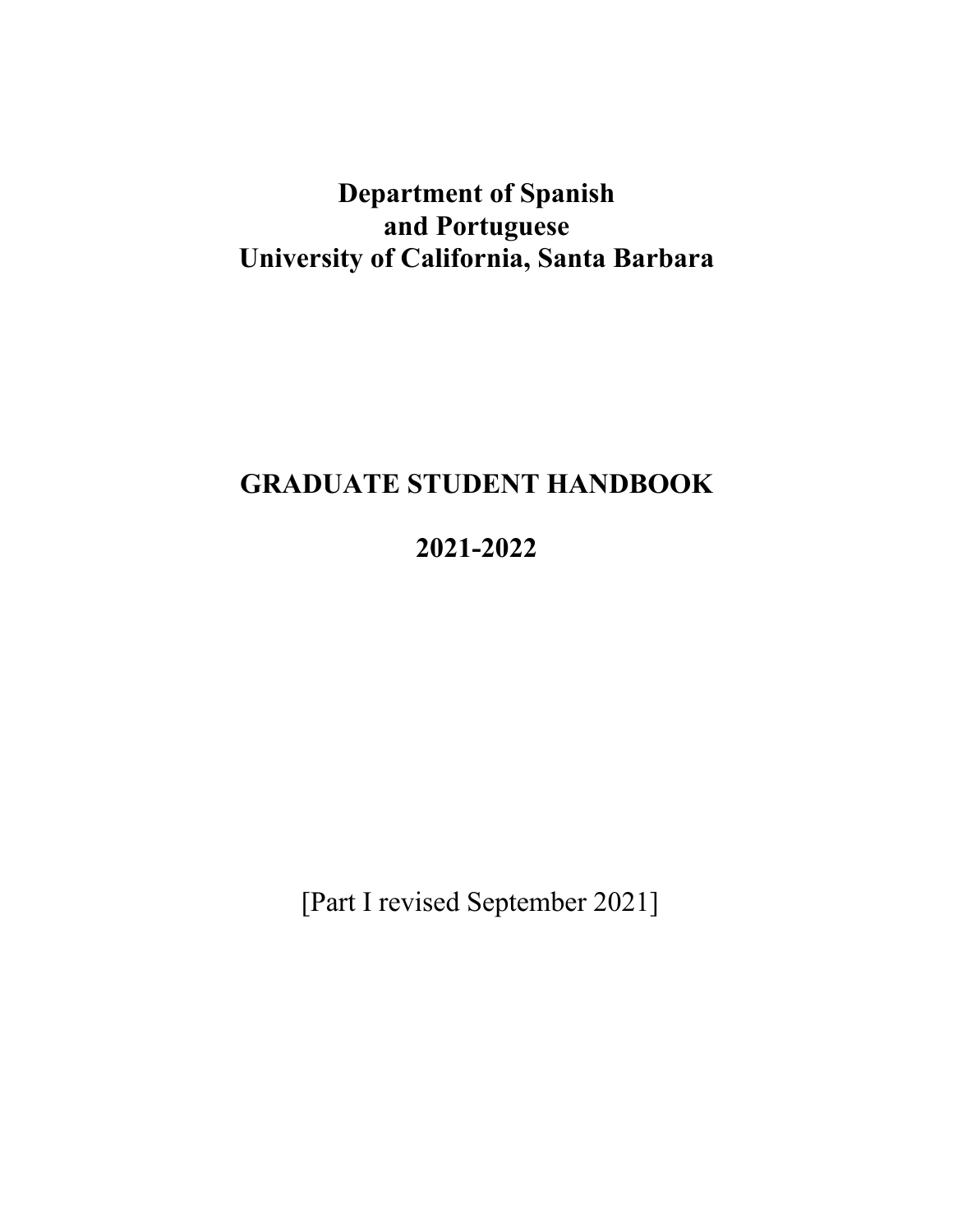# **GRADUATE STUDENT HANDBOOK DEPARTMENT OF SPANISH AND PORTUGUESE**

# **PART I GENERAL GUIDELINES AND INFORMATION**

| 1. INTRODUCTION                                                                                                                                                                                                                                                                                                                                                                                                                                                                                                                               | 5  |
|-----------------------------------------------------------------------------------------------------------------------------------------------------------------------------------------------------------------------------------------------------------------------------------------------------------------------------------------------------------------------------------------------------------------------------------------------------------------------------------------------------------------------------------------------|----|
| 2. GUIDELINES FOR PROFESSIONAL DEVELOPMENT                                                                                                                                                                                                                                                                                                                                                                                                                                                                                                    | 5  |
| <b>3. GENERAL INFORMATION</b><br>The Graduate Division<br>$\bullet$<br>Additional Sources of Information<br>$\bullet$<br>The Quarter System<br>٠<br>Establishing California Residency<br>٠<br>Registering for Classes<br>٠<br>Transfer of Credit<br>$\bullet$                                                                                                                                                                                                                                                                                 | 6  |
| <b>4. ACADEMIC REQUIREMENTS AND STANDARDS</b><br>Mentors<br>Meetings with the Graduate Advisor<br>٠<br>Course Load<br>$\bullet$<br>Degree Time Limits and Normative Time<br>$\bullet$<br>Non-Resident Supplemental Tuition (NRST)<br>٠<br>Graduate Class Level (Registrar Designation)<br>٠<br>Minimum GPA<br>٠<br>Procedures for Incompletes<br>$\bullet$<br>Academic Probation<br>$\bullet$<br>Academic Disqualification<br>Leaves of Absence<br>Lapse of Status<br>٠<br>Conflicts Involving Graduate Students/TAs and Faculty<br>$\bullet$ | 7  |
| <b>5. FINANCIAL SUPPORT</b><br><b>Teaching Assistantships</b><br>٠<br>Summer Sessions TAships and Readerships<br>٠<br><b>Employment of Graduate Students</b><br>Research Assistantships<br>٠<br>Fellowships<br>Departmental Awards                                                                                                                                                                                                                                                                                                            | 10 |

• Student Activities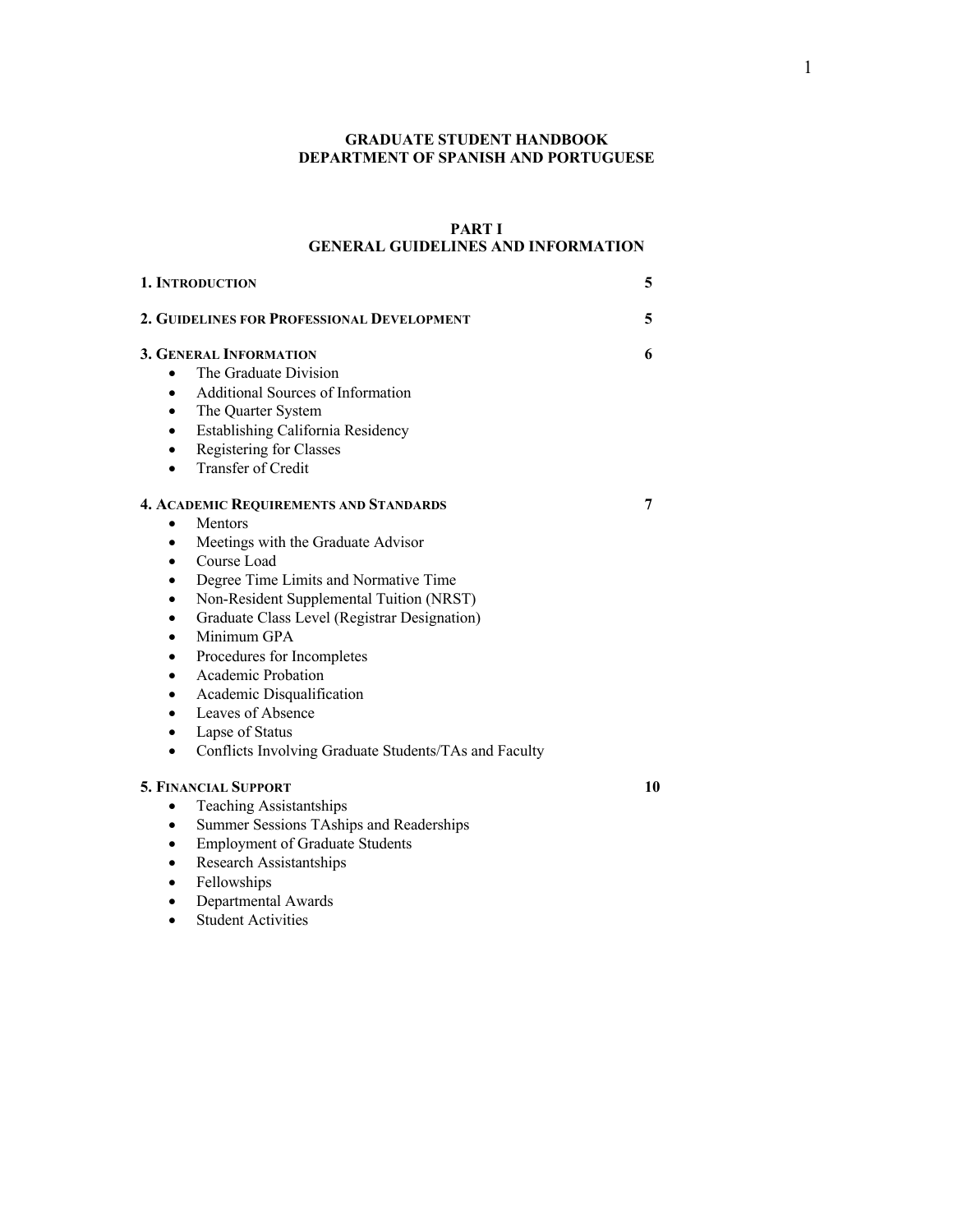#### **PART II PROGRAM DESCRIPTIONS**

#### **GRADUATE PROGRAM IN HISPANIC LITERATURES 15**

- Mentors
- MA Reading List
- Courses and Areas of Study
- MA Program Requirements
	- Course Requirements
	- Portuguese Language Requirement
	- Minimum GPA
- The MA Comprehensive Examination
- PhD Program Requirements
	- Admission to the PhD Program
	- Course Requirements
	- Foreign Language Requirement and Examination
- Steps Leading to the PhD Qualifying Examination
	- Selection of Main Areas of Specialization and Core Advisor
	- Preparation of Core Proposal and PhD Reading Lists
- The PhD Qualifying Examination
- The PhD Dissertation

# **GRADUATE PROGRAM IN PORTUGUESE AND BRAZILIAN LITERATURES 23**

- Admissions
- **Mentors**
- MA Reading List
- MA Program Requirements
	- Course Requirements
	- Foreign Language Requirement and Examination
	- Spanish Language Requirement
	- Minimum GPA
- The MA Comprehensive Examination
- PhD Program Requirements
	- Course Requirements
	- Foreign Language Requirement and Examination
- Steps Leading to the PhD Qualifying Examination
	- Selection of Main Areas of Specialization and Core Advisor
	- Preparation of Core Proposal and PhD Reading Lists
- The PhD Qualifying Examination
- The PhD Dissertation

#### **GRADUATE PROGRAM IN IBERIAN LINGUISTICS 30**

- Mentors
- MA/PhD Student Advising and Reading List
- MA Program Requirements
	- Course Requirements
	- Portuguese / Spanish Language Requirement
	- Minimum GPA
- The MA Degree Requirements: Thesis or Comprehensive Examination
- PhD Program Requirements
	- Course Requirements
	- Foreign Language Requirement and Examination
- Steps Leading to the PhD Qualifying Examination
	- Selection of Main Areas of Specialization and Core Advisor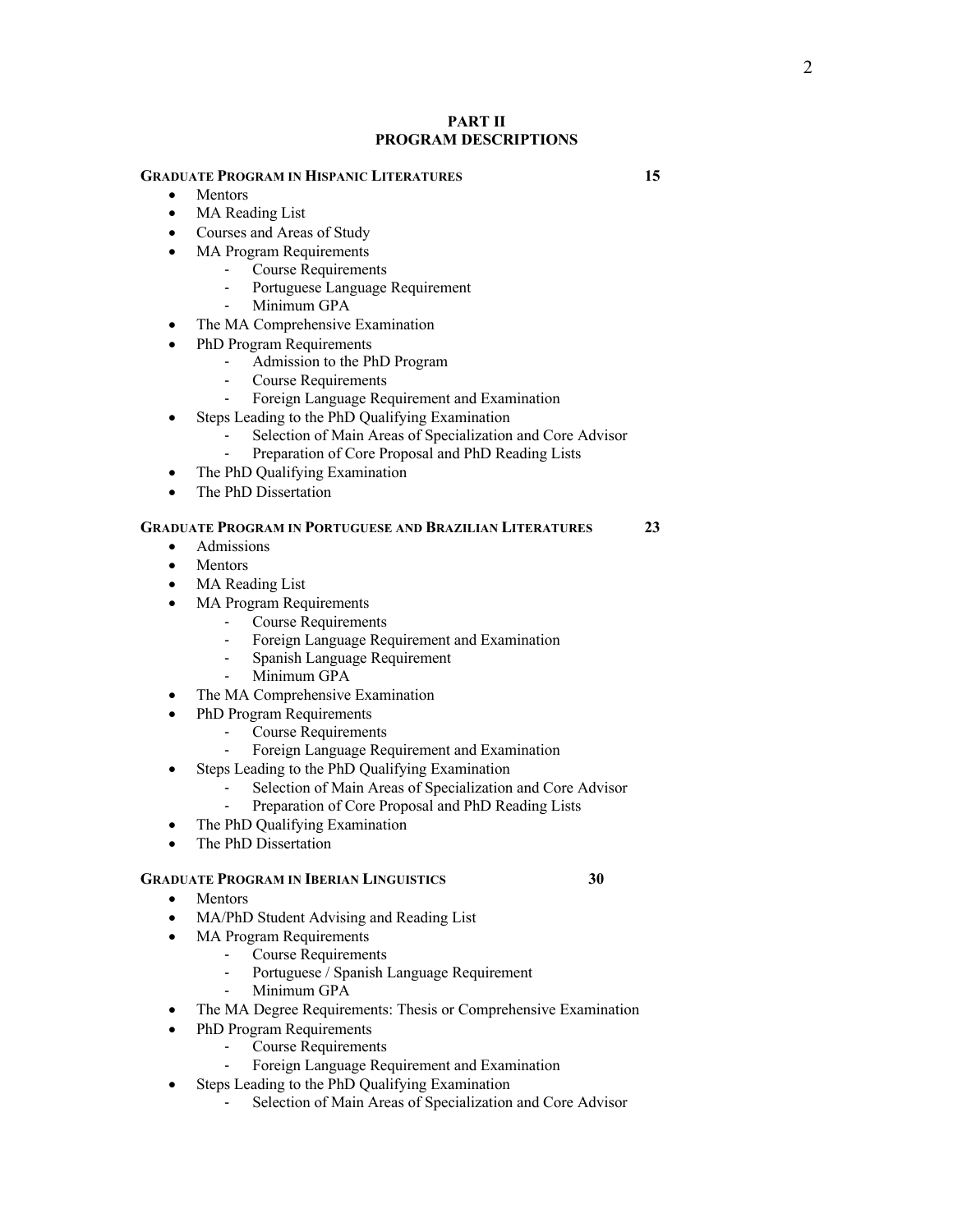- Preparation of Preliminary Dissertation Proposal and PhD Reading Lists
- The PhD Qualifying Examination
	- Objectives
	- Description
- The PhD Dissertation

# **OPTIONAL PHD EMPHASES 38**

- Optional PhD Emphasis in Translation Studies
- Optional PhD Emphasis in European Medieval Studies
- Optional PhD Emphasis in Feminist Studies
- Optional PhD Emphasis in Applied Linguistics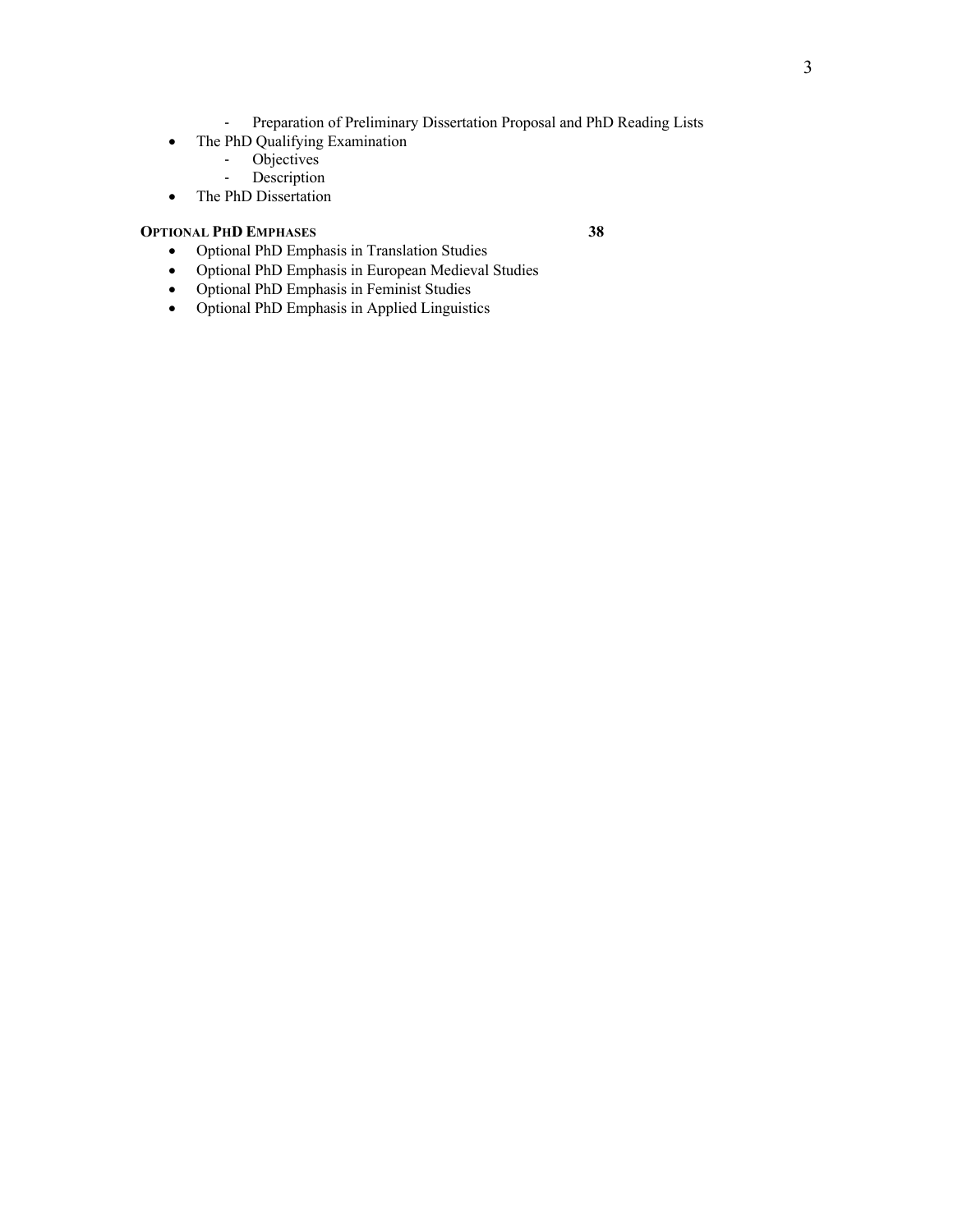# **PART I**

# **GENERAL GUIDELINES**

# **AND INFORMATION**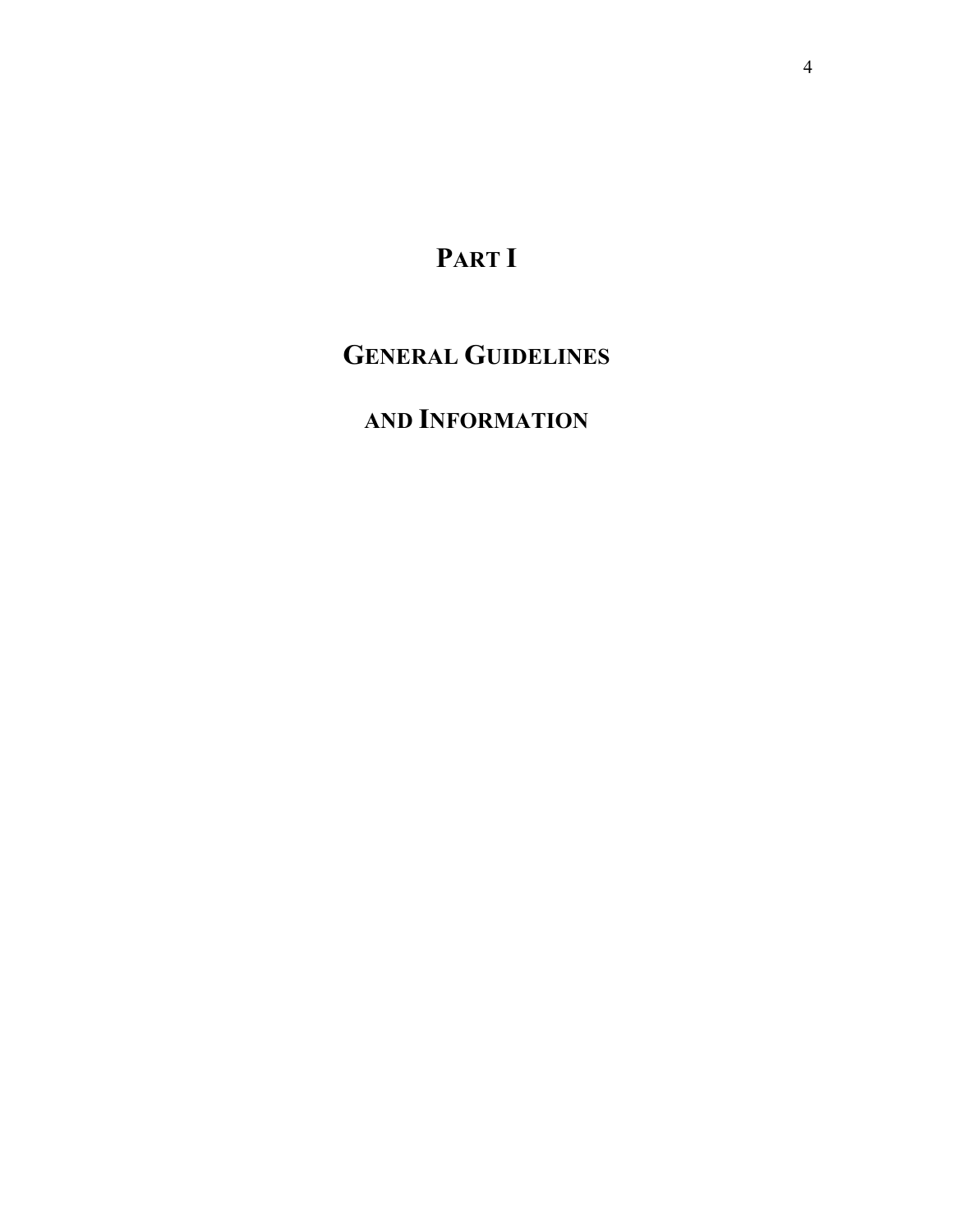#### **1. INTRODUCTION**

Welcome to the Department of Spanish and Portuguese at the University of California, Santa Barbara. We hope that your experience pursuing your PhD in the Department is rewarding and productive. The purpose of this handbook is to explain the requirements for earning the MA/PhD and PhD degrees, and what is expected of you in the Department. In order to complete your studies successfully you must follow the guidelines indicated here. This handbook is a reference guide to help you, your colleagues and your professors. If you find something here that is unclear or missing, please notify the Graduate Program Coordinator or the Faculty Graduate Advisor.

Department Chair Silvia Bermúdez bermudez@spanport.ucsb.edu

Faculty Graduate Advisor Antonio Cortijo cortijo@ucsb.edu

Language Program Coordinator Laura Marqués-Pascual lampas@ucsb.edu

Graduate Program Coordinator Tyler McMullen tylermcmullen@ucsb.edu

This Handbook is divided into two parts. In Part I you will find the general guidelines, rules and information that apply to all the graduate students in the Department of Spanish and Portuguese. In Part II you will find the descriptions and guidelines for each specialization of our doctoral program (Hispanic Literatures, Portuguese and Brazilian Literatures, Iberian Linguistics) and each optional emphasis (Translation Studies, European Medieval Studies, Feminist Studies, and Applied Linguistics).

#### **2. GUIDELINES FOR PROFESSIONAL DEVELOPMENT**

The faculty at the Department of Spanish and Portuguese at UCSB believes that success in our graduate program, as in any post-graduate professional endeavor, requires a serious commitment to academic and intellectual development. When pursuing your studies in the department you must consider the following guidelines:

- 1. Attend class regularly and participate actively in graduate seminars.
- 2. Professional courtesy is a very important component of a successful career. It is expected that you respond, at your earliest convenience, to any communications sent by the Graduate Advisor, the Chair, the Language Program Coordinator and professors involved in your graduate studies.
- 3. Plan ahead for the preparation of seminar presentations and final papers. Since you may be attending 2 or 3 seminars at the same time, try to choose your paper topics for each seminar early on so that you have more time and flexibility to carry out your research.
- 4. Attend departmental lectures, conferences and receptions. These are events that foster learning and intellectual conversation, help us create a more pleasant departmental community and, last but not least, will allow you to make professional contacts—they will prove essential for your professional career!
- 5. Find a productive balance between your academic pursuits and your teaching obligations. This is a delicate issue: whereas the former tend to be more long-range in nature (final papers, MA and PhD exams, the dissertation, etc.), the latter tends to be more immediate (daily class preparations and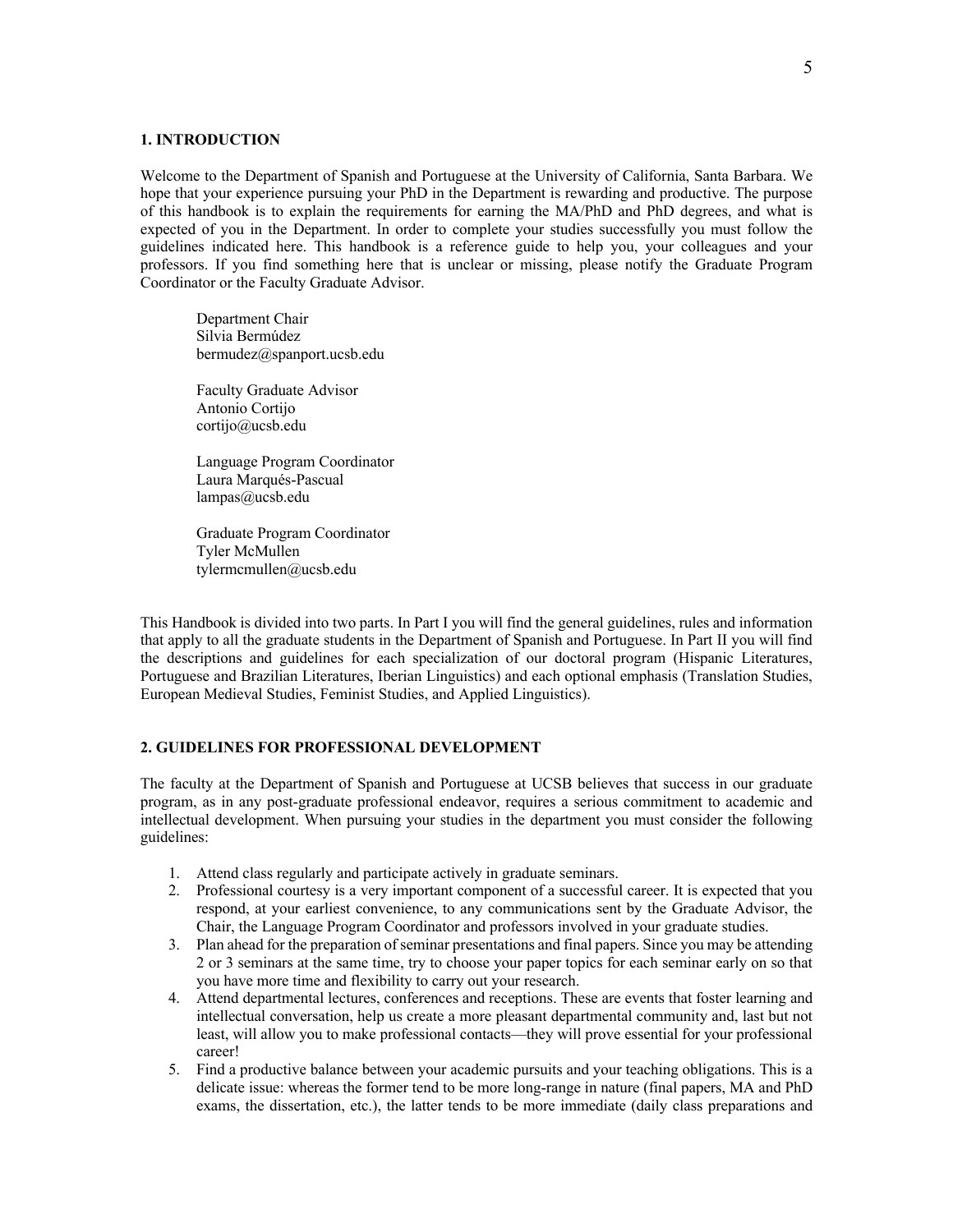corrections, weekly office hours with students, TA meetings, etc.). Attaining a good equilibrium between the two can be particularly tricky during the first year, especially for students unfamiliar with the fast pace of the 10-week quarter system. Early attention to this matter will prove critical to your success as a student. It will also prepare you for the rigors of an academic career, and give you an advantage in a competitive job market.

6. Remember that there will be *mandatory* meetings: the departmental Fall Orientation for TAs at the beginning of Fall quarter, the quarterly meetings with the Graduate Advisor, and various workshops throughout the academic year. Do not miss them.

# **3. GENERAL INFORMATION**

#### **The Graduate Division**

Located on the 3<sup>rd</sup> floor of Cheadle Hall, Room 3117, the Graduate Division is the University's office for graduate affairs. It monitors admissions, fellowships, degree checks, and graduate student employment. The Graduate Division is responsible for the Graduate Handbook, a major source of information for graduate students in addition to the departmental graduate handbooks such as this one. All graduate students must acquire the Graduate Division's Graduate Handbook and read it carefully. Graduate students are responsible for meeting all University and Graduate Division requirements.

#### **Additional Sources of Information**

The website of the Graduate Division is an important source of information. In addition to the Department's and Graduate Division Handbooks**,** students are highly advised to read the information pertaining to the Department of Spanish and Portuguese in the UC Santa Barbara General Catalog.

#### **The Quarter System**

UCSB is on a quarter system and each quarter is 10 weeks long.

- Fall quarter runs from approximately the  $4<sup>th</sup>$  week of September through the  $2<sup>nd</sup>$  week of December. Christmas break is three weeks long.
- Winter quarter runs from approximately the  $1<sup>st</sup>$  week of January through the  $3<sup>rd</sup>$  week of March. Spring break lasts one week.
- Spring quarter runs from approximately the last week of March through the  $2<sup>nd</sup>$  week of June.

Dates usually vary and the academic calendar is available on-line every quarter in the Schedule of Classes*.* The final exams of the Language Program (both Spanish and Portuguese) are always on the 1<sup>st</sup> day of exam week. Teaching Assistants must grade finals and turn in grades before leaving for holidays.

#### **Establishing California Residency**

Students who are US citizens or US permanent residents but not California residents, need to take steps immediately upon arrival at UCSB to establish California residency, so that he/she does not have to pay nonresident tuition fees by their second year of enrollment. These steps may include registering to vote here, opening a bank account, obtaining a California driver's license, and registering his/her car in California. For complete information, please consult the Office of the Registrar.

# **Registering for Classes**

Students begin registering for classes during the  $5<sup>th</sup>$  week of the previous quarter. Graduate students must meet with the Graduate Advisor and have their course approval form signed by the end of the second week of each quarter. New students can register during Orientation Week, which starts approximately 10 days before classes begin.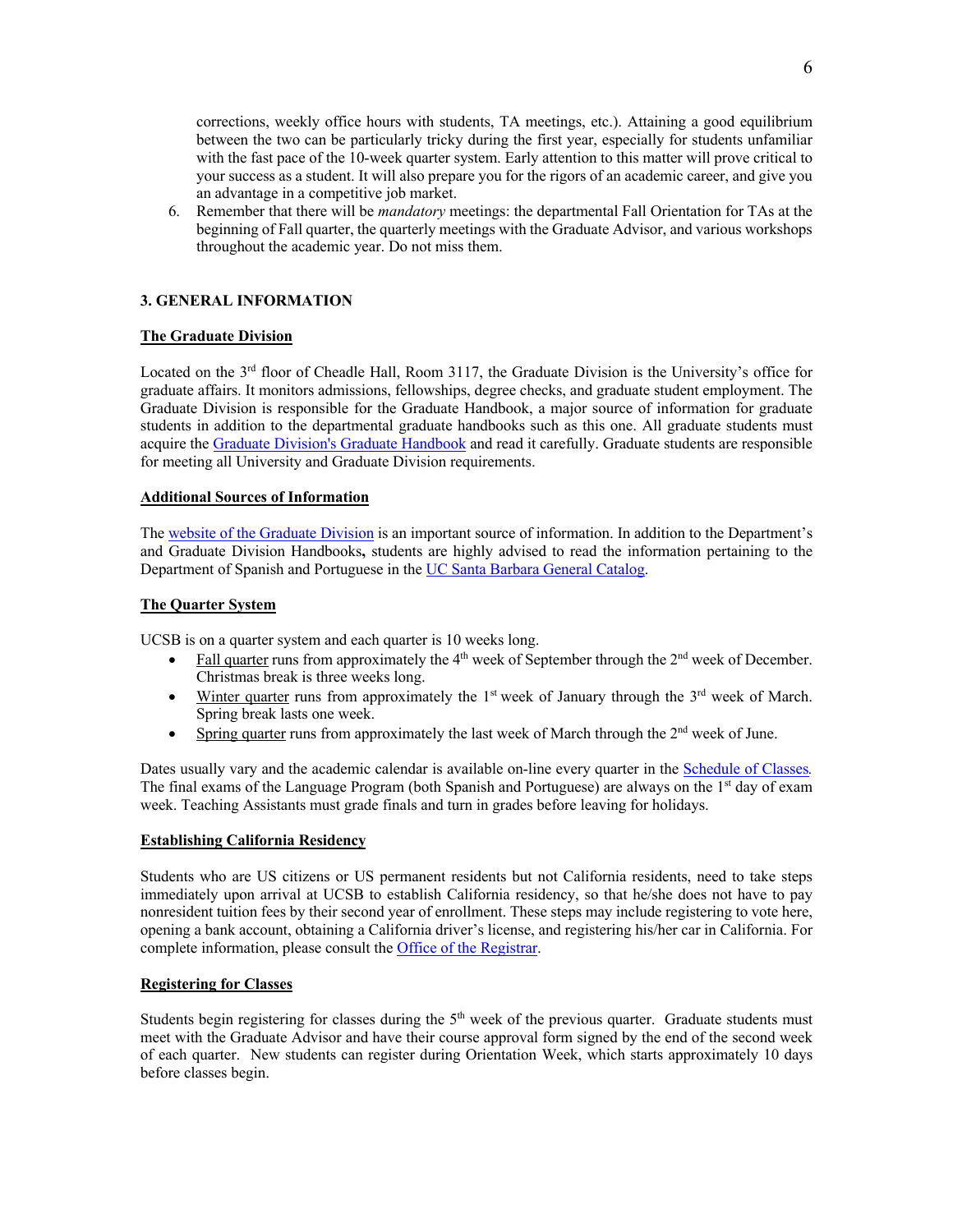Teaching Assistants must register for Spanish 591 or Portuguese 591 (Teaching Assistant Practicum) each quarter. These 4 units do not count towards fulfillment of the degree.

Consult the quarterly Schedule of Classes for specific deadlines for registering, including the new deadline for adding classes, which is the  $3<sup>rd</sup>$  week of the quarter.

#### **Transfer of Credit**

Students must complete one graduate quarter at UCSB before they may petition to transfer credit. Upper division and graduate courses may be transferred to UCSB if the student was in a graduate program when the courses were completed. Units counted for a degree awarded by another institution are not transferable.

With approval from the major Department and the Graduate Division, up to 8 quarter units of credits for courses completed with a B or better may be transferred from the graduate program of an accredited college or university outside the UC system. Up to 12 quarter units may be transferred from another UC campus. Transferred units are treated as Pass/No Pass upper division units and are not computed into UCSB grade point average.

#### **4. ACADEMIC REQUIREMENTS AND STANDARDS**

#### **Mentors**

Every incoming student will be assigned a mentor before classes start. The main role of mentors will be to facilitate the student's adjustment to the department by providing him/her with information about the university and the department, and, together with the graduate advisor, to correct any gaps in the academic formation of the student by guiding him/her to appropriate courses, and in a more general way, to monitor their progress during their first year at the department. For PhD students, the mentor is not to be confused with the thesis director, who is chosen by the student after completing the PhD Qualifying Exam.

#### **Meetings with the Graduate Advisor**

Incoming (new) students must meet with the Graduate Advisor before the end of the first week of their first quarter in the program to have their course schedule approved.

All students are required to meet with the Graduate Advisor before the end of the 5th week of each quarter to have their course schedule approved for the following quarter. These quarterly meetings with the Graduate Advisor are mandatory.

Additionally, at the beginning of the academic year, all graduate students will have a meeting with the Graduate Committee. Later during the academic year, there will be open forum meetings to discuss students' experiences and answer questions regarding program requirements, reading lists, etc.

#### **Course Load**

Both MA and PhD Graduate students must enroll in and complete 12 units per quarter. In some circumstances, four of these units may be taken as independent study units numbered 596-599. Consult with your Graduate Advisor about whether it is advisable to enroll in one of these courses in a particular quarter. Courses numbered 590, 591, 592, 597 and 598 may not be used towards meeting the minimum unit requirement for the MA degree. As to courses numbered 596, the maximum number of these units that may be counted toward the MA is half the required graduate units. In other words, none of any additional 596 units taken by students will count towards fulfillment of UCSB unit requirements for the MA degree. In sum, only half of the required graduate units for the MA may be those in the 596 series.

With respect to courses numbered 596, please note that this is an individual tutorial and that a written proposal for the tutorial must be approved by the department Graduate Advisor before you enroll in this course.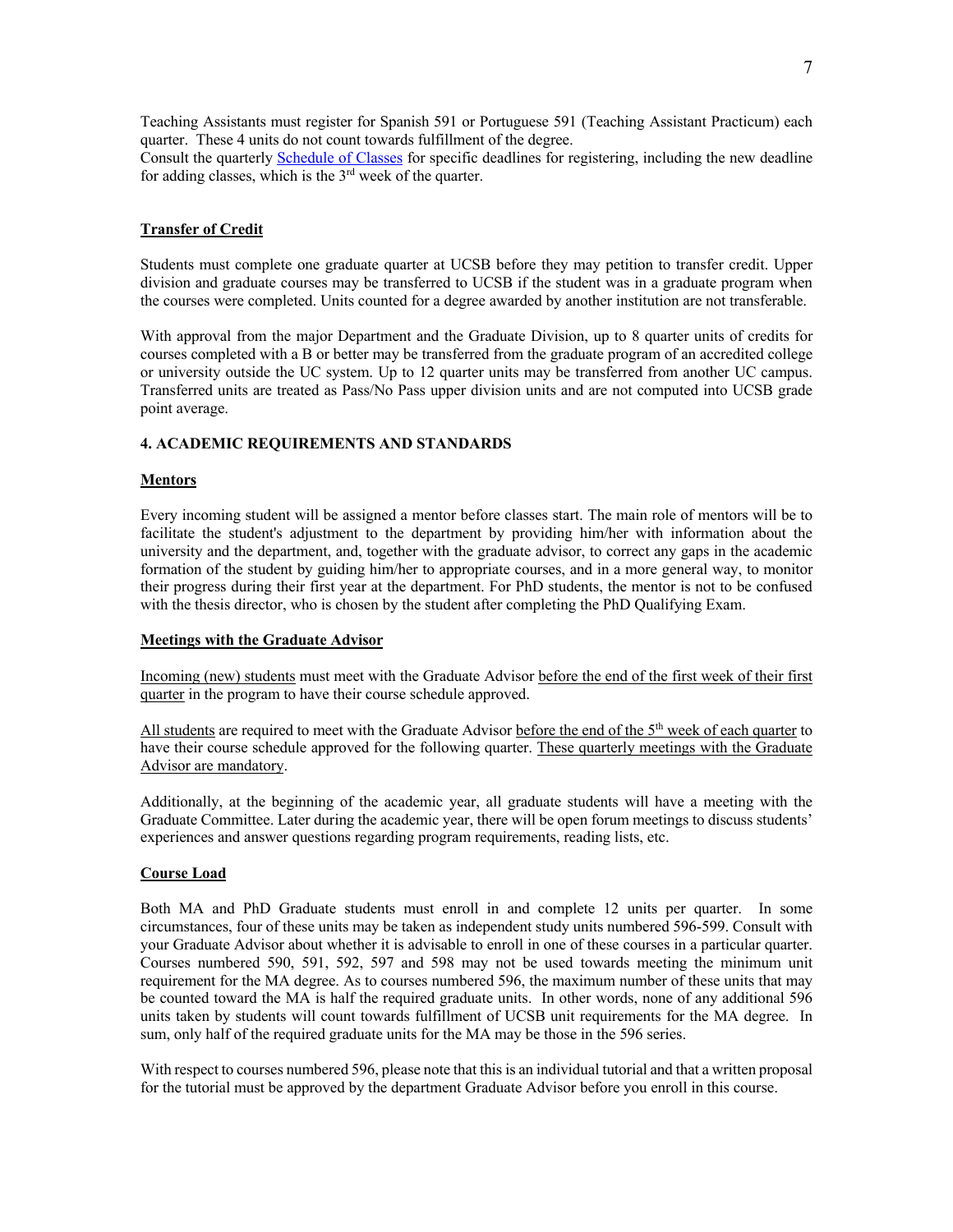Any graduate students wanting to take a graduate course in concurrent enrollment with an upper-division undergraduate course and have it count towards their graduate requirement must petition approval from the Graduate Committee.

# **Graduate Class Level (Registrar Designation)**

In addition to full-time status, the instructional and fellowship funding for graduate education is based upon the class level (P1, P2 or P3) of enrolled graduate students as determined by the Office of the Registrar.

- **P1**: a student who has not been advanced to candidacy
- **P2**: a student who has been advanced to candidacy
- **P3**: a student who has been registered for more than 9 quarters as P2

Students in P3 status are ineligible for fellowships paid by state funds. After advancing to candidacy (P2 status), students have three years (9 registered quarters) to complete their degree. If the student does not file her/his dissertation at the end of the 9th quarter as P2, she/he will be P3 status in the 10th registered quarter and may not receive financial aid.

#### **Other important designations used in this handbook**

- ABD student: same as P2 student.
- MA/PhD student: a student working towards an MA degree at UCSB, to be followed by work towards a PhD degree.
- PhD student: a student with an MA degree working directly towards a PhD degree.
- Continuing PhD student: a student who has passed the MA Comprehensive exam at UCSB and who has been accepted to the PhD program.
- New PhD student: a student accepted directly for the PhD program with an MA degree from another institution.

# **Degree Time Limits and Normative Time**

**MA/PhD students** in the Department of Spanish and Portuguese are given **two years to complete a Master's degree, four years from beginning graduate study at UC Santa Barbara to advance to doctoral candidacy, and six years total to complete a doctoral degree. The six years total to complete a doctoral degree is called** *normative time***. This includes the time worked on the MA degree.** 

**For PhD students (new or continuing), the normative time is thus four years – two years to advance to doctoral candidacy and an additional two years to complete the doctoral degree.**

#### **Non-Resident Supplemental Tuition (NRST)**

The Department of Spanish and Portuguese is **not** to cover any NRST—Non-Resident Supplemental Tuition—fees for any international students in the department going into P3 status for needs of financial coverage. Students are expected to complete their dissertation and all filing requirements while in P2 status.

The Department of Spanish and Portuguese will **not** grant any exceptions to cover NRST fees for International Students entering beyond their 9<sup>th</sup> quarter as P2 status effective academic year 2019-2020.

#### **Minimum GPA**

All students need to maintain a minimum GPA of 3.0. Students must take courses for a letter grade to achieve the minimum cumulative GPA of 3.0 required to remain in good standing academically. Students who take only courses graded Pass/No Pass or Satisfactory/Unsatisfactory will earn a cumulative GPA of 0.0, which is unacceptable.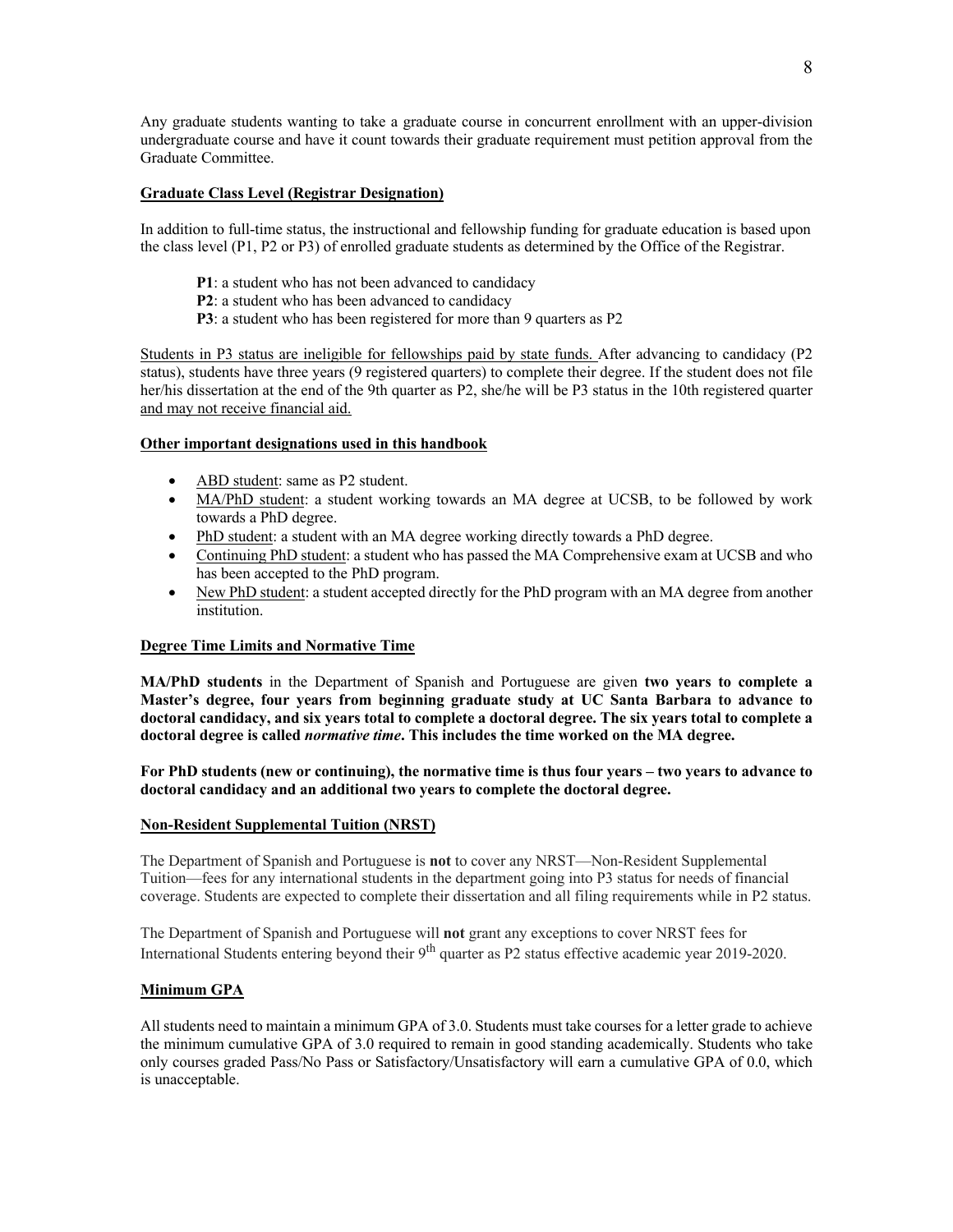Students must receive a grade of B or better in a required course for it to count toward fulfillment of Department degree requirements. B- is considered unsatisfactory.

The Graduate Division monitors the grades of all students, and will intervene if a student's GPA falls below the minimum. If it is not remedied by the deadline, the student may be subject to academic probation and subsequently to academic disqualification. For additional information see the Graduate Division's Graduate Handbook. Students are allowed to carry No Grades (NG) and No Record (NR) for only one quarter after the course was originally undertaken before the NG or NR automatically reverts to a failing grade. Incompletes will automatically revert to a failing grade unless the work is completed and a grade reported to the registrar by the end of the subsequent quarter (this rule also applies to courses numbered 597 through 599).

#### **Schedule of Examinations**

All examinations (language requirements, MA and PhD exams) must be taken within the duration of the regular academic year (Fall, Winter and Spring quarters). Exams cannot be taken before or after the duration of these quarters or during the Summer, unless previously approved by the Graduate Committee. To request an exception, the student and, if applicable, the Core Advisor<sup>1</sup> must submit in advance a written petition to the Graduate Committee. Any exams taken without the approval of the Graduate Committee are invalid.

# **Procedures for Incompletes**

Taking incompletes in graduate courses and seminars is strongly discouraged. In an emergency, students must make an agreement with the professor, and file a petition for an incomplete prior to the last day of the quarter (prior to the day of the last final exam, not the day grades are due). Failure to do so will result in an F on the transcript. Incomplete coursework must be submitted no later than the end of the subsequent quarter. Petitions for incompletes are available from the Office of the Registrar.

A student with excessive units of unfinished coursework (defined as 12 or more units of Incomplete (I), No Grade (NG), or No Record (NR)) is sent an advisory letter the first quarter this occurs. When the excessive units of unfinished coursework occur a second quarter, the Graduate Dean places the student on academic probation and sends the student a written letter to that effect. When the excessive units of unfinished coursework occur for a third quarter, the student's Department Chair and Graduate Advisor are consulted and asked to recommend and justify (a) continued academic probation or (b) academic disqualification.

Students must remove all unfinished coursework before a degree can be awarded. Excessive units of incomplete coursework may block appointment to a TAship or other academic apprenticeships.

#### **Academic Probation**

When a student is not making adequate progress or fails to meet academic standards, he or she will be put into monitoring status for at least one regular quarter, followed by academic probation if the problem is not solved by the end of the monitoring status. This allows time for the student to correct deficiencies and, in conjunction with faculty, to complete a course of remedial action. These steps are taken by the Graduate Dean, upon recommendation from the department, in consultation with the Graduate Division. Once adequate remedy is made by the specified deadline, the student is returned to good academic standing. Otherwise, the student may be subject to academic disqualification. Some of the problems that may result in monitoring status or academic probation are the following:

- Failure to maintain a cumulative GPA of 3.0.
- Excessive units of unfinished coursework
- Failure to meet the time limit for completion of the master's
- Failure to meet the time limit for advancement to doctoral candidacy

<sup>1</sup> For "Core Advisor", see the sub-sections entitled "Steps Leading to the PhD Qualifying Examinations" in the several "PhD Program Requirements" sections of this handbook.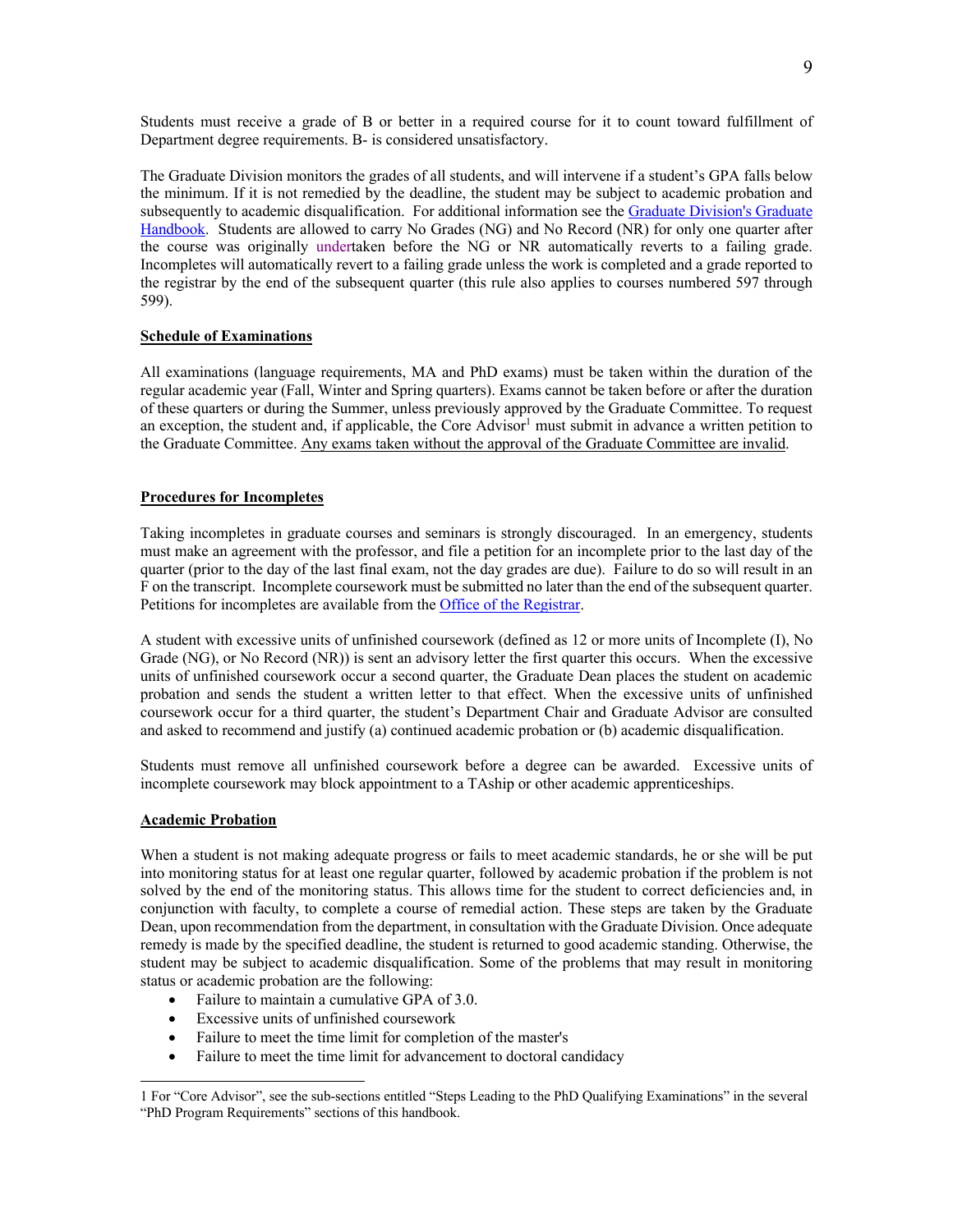- Failure to meet the time limit for completion of the doctorate
- Failure to meet other standards of scholarship

### **Academic Disqualification**

All the problems that may result in monitoring status and academic probation may lead to academic disqualification, if occurring repeatedly (three quarters failure to maintain a cumulative GPA of 3.0. and for carrying excessive units of unfinished coursework). Only the Graduate Dean may disqualify a graduate student for academic reasons. Students who have been disqualified for academic reasons are not eligible to register for future quarters at UCSB, unless the Graduate Dean readmits them.

# **Leaves of Absence**

Continuous registration is required for all students. Under special circumstances, leaves of absence may be requested from the Dean of the Graduate Division. Petitions for leaves of absence may be obtained from the Graduate Division Forms and Petitions or from the Staff Graduate Program Assistant and must be signed by the Faculty Graduate Advisor and the Graduate Division. A fee is charged for leave petitions. See Graduate Division's Graduate Handbook for categories of leave and further details.

#### **In Absentia Registration**

*In Absentia* policy allows students conducting their research or studies away from the University to receive a fee reduction, while maintaining full-time student status. Additional details on the subject of *In Absentia* registration are available on the Graduate Division website.

Students using *In Absentia* registration must adhere to Registrar's quarterly registration and fee payment deadlines. Missing deadlines may result in late fees or lapsed status.

Given that the status of each graduate student affects the Department as a whole, students petitioning for *In Absentia* status are required to send an email to the director of their doctoral committee, the Faculty Graduate Advisor, the Department Chair, the Spanish and Portuguese Language Program Director and the Staff Graduate Program Assistant to inform them of this prior to submitting the petition.

#### **Lapse of Status**

Students who have a break in registration must petition to return to registered status. In order to be reinstated, the student must complete a petition for Reinstatement to Graduate Status (Forms and Petitions) and secure approval of the Department Graduate Advisor and Graduate Division. Reinstatement petitions are evaluated with the same care as new applications. Students should be aware that previous enrollment in the department does not necessarily guarantee a space in the future if the student lapses. For further and updated details please consult the Graduate Division's Graduate Handbook and their website.

# **Conflicts Involving Graduate Students/TAs and Faculty**

Relations between graduate students and faculty should at every moment be based on professionalism, mutual consideration and respect of confidentiality. There is no place in our Department for any form of favoritism, coercion, intimidation or disrespect between faculty and graduate students. The Department Chair is always available, on a basis of confidentiality, to listen to any disputes or complaints involving graduates' students and faculty, and to try to resolve them in the best possible way, as well as providing the interested parties with the relevant information as to the agency best suited to deal with particular conflicts, if necessary. In addition, there are appeals procedures approved by the Graduate Council for handling and resolving complaints involving graduate students disputes with graduate and thesis committees, and for handling disputes involving students in their capacity as TAs and Graduate Student Researchers.

#### **5 FINANCIAL SUPPORT**

# **Teaching Assistantships**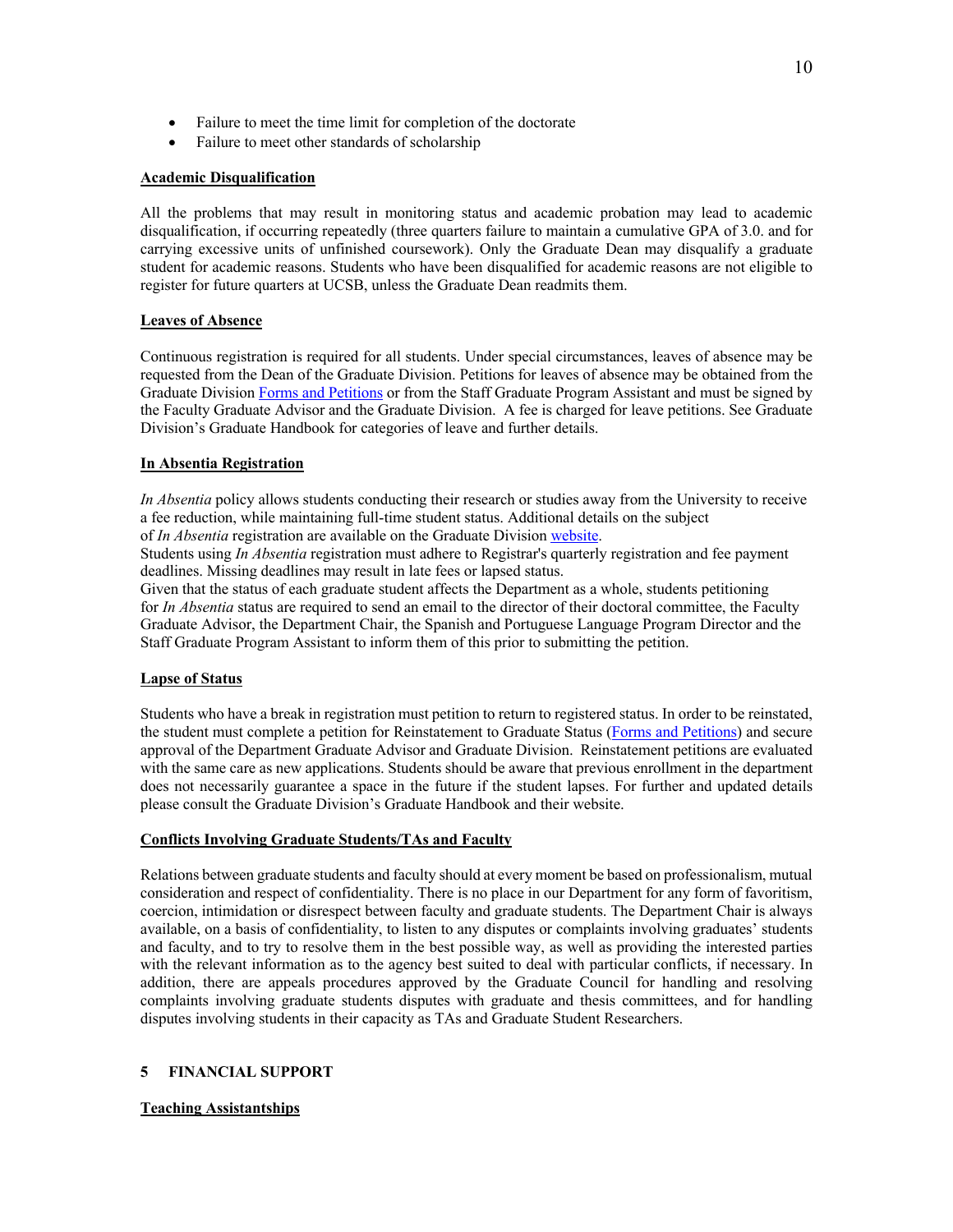Teaching Assistantships are the chief source of financial support for graduate students. TAs are usually hired at a 50%. TAs are entitled to a UCSHIP UC Health Insurance Premium Remission, a partial Educational and Registration Fee Remission, and other applicable benefits as set forth by agreement. Academic Student Employees (TAs) are represented by the United Auto Workers of America. Please check the UAW agreement for the specific eligibility requirements and amounts of each remission. Please be advised that since appointments start on October  $1<sup>st</sup>$  the first paycheck will not arrive until November  $1<sup>st</sup>$ .

The University limits TAships to 12 quarters in total. There is no guarantee of renewal of appointment at any time and for any particular length of time, therefore appointments are made on a quarterly basis. Under extraordinary circumstances and upon recommendation of the Department Chair, the Dean of the Graduate Division may authorize a student for an additional fifth year appointment, which may be extended as an exception up to an absolute maximum of 18 quarters (Summer TAships are not counted in this tally).

Recommendations for TAships for the Academic Year are based on the availability of teaching positions and the following general guidelines:

- Being in good academic standing;
- High quality of teaching;
- Having made timely progress to degree, as follows:

MA/PhD students: having taken the MA examination within two years of beginning the program;

PhD students: advancing to candidacy within two years of beginning the PhD program; P2 students: completion of the dissertation within two years of advancing to candidacy. It is expected that students submit sections of their dissertation on a timely basis as indicated by the dissertation advisor. A student who has not been making satisfactory progress toward the completion of his/her dissertation will be awarded a TAship on the condition that he/she submits sections of the dissertations (drafts, chapters, or whatever the dissertation advisor decides is adequate and necessary) no later than the Friday of the 5th week of the previous quarter.

## **Summer Sessions TAships and Readerships**

Recommendations for appointments as Summer Sessions TA or as Reader are made following to the same general guidelines for TAships for the Academic Year specified above, plus the following additional criteria:

# **Summer Sessions TAships**:

- Having taken the required Teaching Methodology course (SPAN 590)
- TAs with poor teaching record will not be considered
- Priority will be given to (in this order):
	- 1. Graduate students from the department of Spanish and Portuguese;
	- 2. Graduate students who have agreed not to teach during the previous academic year at the request of the department;
	- 3. Graduate students who have not taught in Summer Sessions before or recently.

#### **Readerships**:

- Entering (first quarter) students are not eligible for readerships;
- Graduate students have priority over lecturers (whether permanent or not)
- Priority will be given to graduate students who have accepted not to teach during the current or previous academic quarters at the request of the department
- The Department will set a limit on the maximum number of hours of readership for the quarter, since it receives limited funds and these funds need to be used for the entire academic year.

#### **Employment of Graduate Students**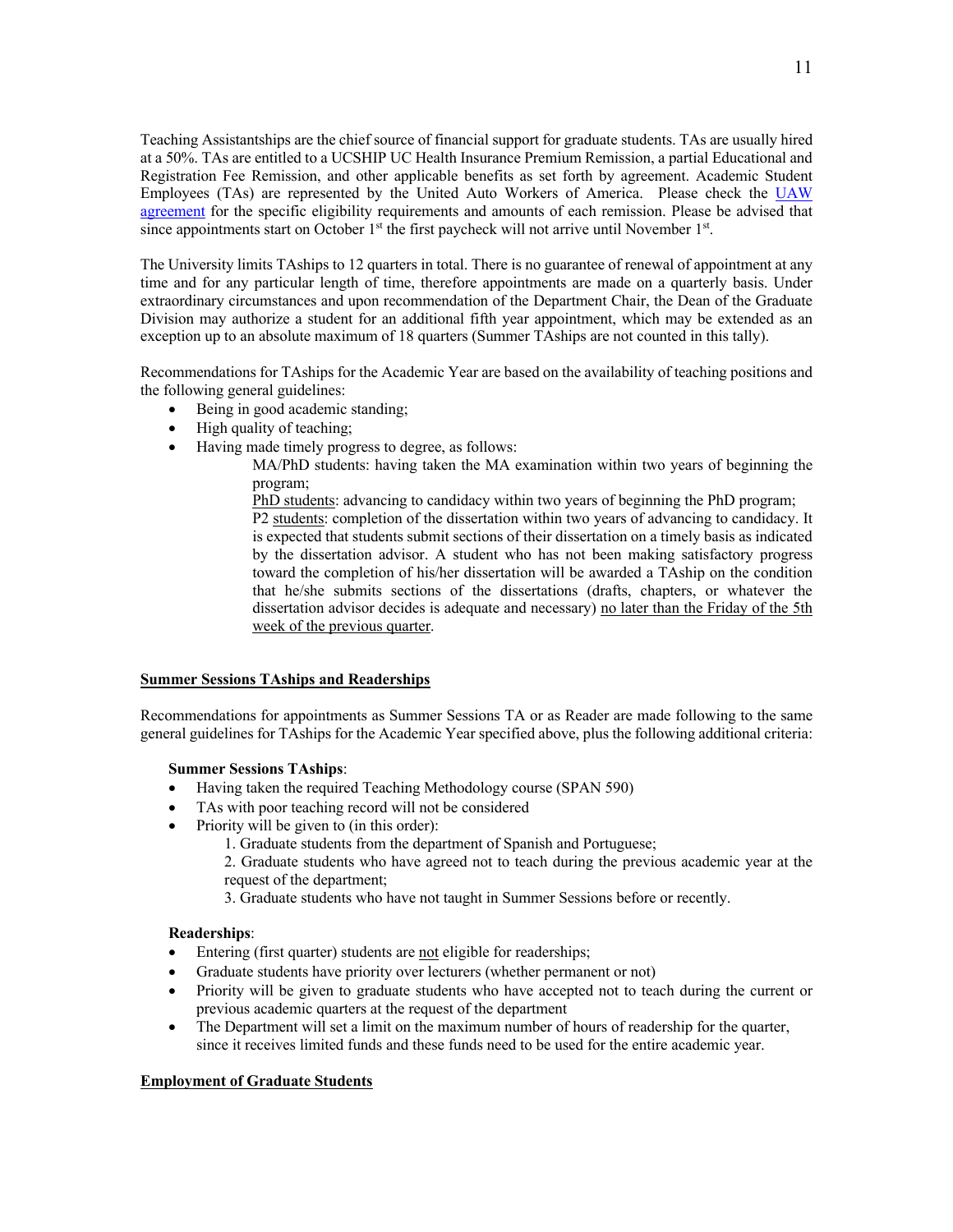Graduate Division has specific norms related to graduate student employment. Relevant information is included in the Graduate Division webpage. Employment of international students is subject to certain restrictions mandated by US federal law. For information about these rules consult the Office of International Scholars and Students (OISS).

**Exception to 50% time employment policy:** In cases where a student seeks to request to work above 50% time, he/she must first obtain permission from his/her faculty advisor. The request is then to be forwarded to the Graduate Advisor and the Chair to secure approval of the exception. Work above 75% time requires authorization from Graduate Division. Due to US visa regulations international students are not allowed to work above 50% time. For further information consult the "Academic Appointments" section of the Graduate Division website.

# **Research Assistantships**

Recommendations for appointments as Research Assistant are normally done at the discretion of the professor. However, only students in good standing and having done timely progress towards the degree are eligible. The standard rate for extra work such as a Research Assistant is \$15 per hour, but this may be subject to change.

# **Fellowships**

The Graduate Division's homepage is the best source of information about university and extramural fellowships. Applications can be downloaded directly from the web. Make a habit of checking these pages once a month. Students must meet the Graduate Division's guidelines for fellowships.

Other UCSB Fellowships are available in the following categories: incoming students only, continuing students only, US citizens and Permanent Residents only, domestic and international students. The department receives information on these throughout the year and will make the forms available. However, students are expected to take the initiative and search the Graduate Division's financial homepage, as described above. Students who are beyond normative time cannot be considered for university fellowships.

Operative criteria include:

- 1. Being within the departmentally-determined normative time (6 years) for the PhD and
- 2. Having been registered no more than nine quarters past the quarter of advancement to candidacy.

#### **Graduate Opportunity Fellowships**

Awarded to new and continuing doctoral students. This diversity fellowship provides one year of support. Students may receive this award twice during their academic careers, but must be re-nominated, as it is not an automatic renewable award.

# **Graduate Humanities Research Assistantships**

Provide research grants for domestic doctoral students in the humanities. Students may receive this award twice during their graduate career. The award provides a stipend plus in-state fees and health insurance for one year. The call for applications is issued in winter quarter.

# **Graduate Research Mentorship Program (GRMP)**

Provides annual research grants plus in-state fees and health insurance for doctoral candidates from underrepresented groups for one year. Students may receive this award twice during their graduate career. The call for applications is issued in fall of the previous year, with a deadline in winter.

#### **President's Dissertation Year Fellowship**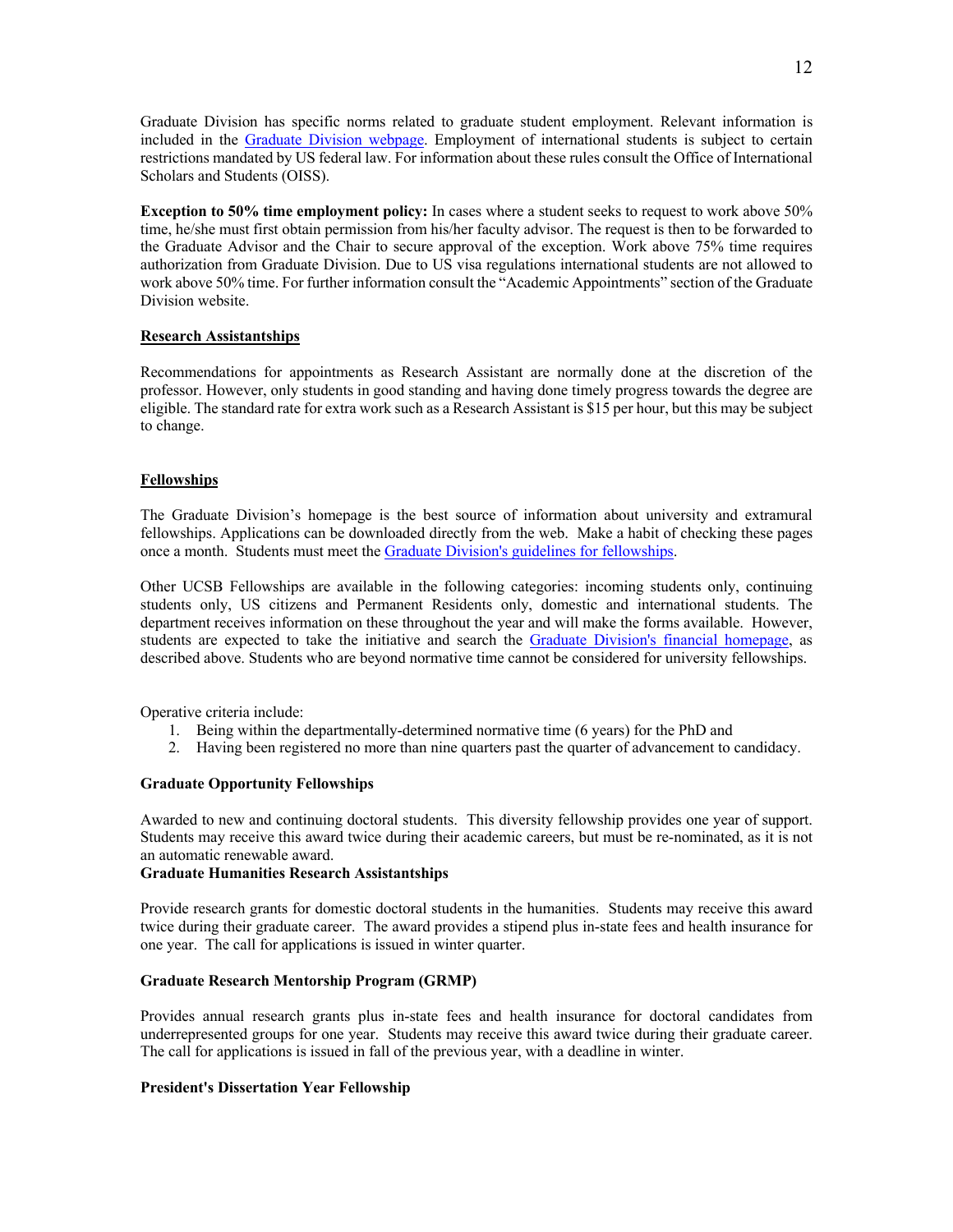Fellowships with payment of in-state fees for students in their dissertation year. Also provides research support funds and travel funds to present research at another campus of the University of California or other California research institutions. The call for applications is usually fall of the previous year with a late winter deadline.

#### **Humanities Research Assistant Program**

Three-quarter research grants for domestic students in doctoral and MFA (Master of Fine Arts) programs. Includes stipend and payment of in-state fees.

#### **Humanities/Social Science Research Grant Program**

Provides grants for research-related expenses. May be used in conjunction with another graduate student support. MA and PhD students in the humanities and social sciences are eligible. International students may apply for this grant. To apply, students propose an original research project and list direct expenses that will require funding. A subcommittee of the Graduate Council awards grants on the basis of the feasibility and validity of the student's proposed project, the student's academic qualifications, and the significance and originality of the project.

# **Graduate Travel Grants**

Provides travel funds for doctoral graduate students who have been invited to present papers at a prestigious national meeting or to give performances. International students may apply for this grant. Only registered graduate students who have advanced to candidacy or are about to advance to candidacy are eligible to apply. Students on approved leave of absence may also apply. Please refer to the Academic Senate website for further information and application: https://senate.ucsb.edu/grants/

#### **Interdisciplinary Humanities Center Pre-Doctoral Fellowships**

One-quarter awards to promote research projects with an interdisciplinary focus. For students advanced to candidacy for the doctorate in an arts or humanities field or advanced MFA students. The call for applications comes in early fall for winter, spring or fall support, and again in spring for the subsequent fall, winter or spring support.

#### **General Affiliates Dissertation Fellowships**

Approximately 25 grants to advanced candidates to assist with completion of their dissertations.

#### **Graduate Division Dissertation Award**

Given to advanced graduate students in final stages of writing the dissertation. Payment of in-state fees plus a stipend for one quarter. Applications are due the previous quarter.

#### **Non-Resident Tuition Fee Reduction**

For international students (who cannot establish California residency) there is a reduction in non-resident tuition fees after advancement to candidacy. The fee will be waived for up to 3 years from the date of advancement to candidacy. If the student has not completed the degree within the 3 years of advancement, non-resident tuition will revert to 100%.

#### **Departmental Awards**

# **Samuel A. Wofsy Fellowship Award**

Awarded to outstanding MA and PhD students each year. The criteria for selecting the award to outstanding MA and PhD students are the following:

1. Previous recipients are excluded.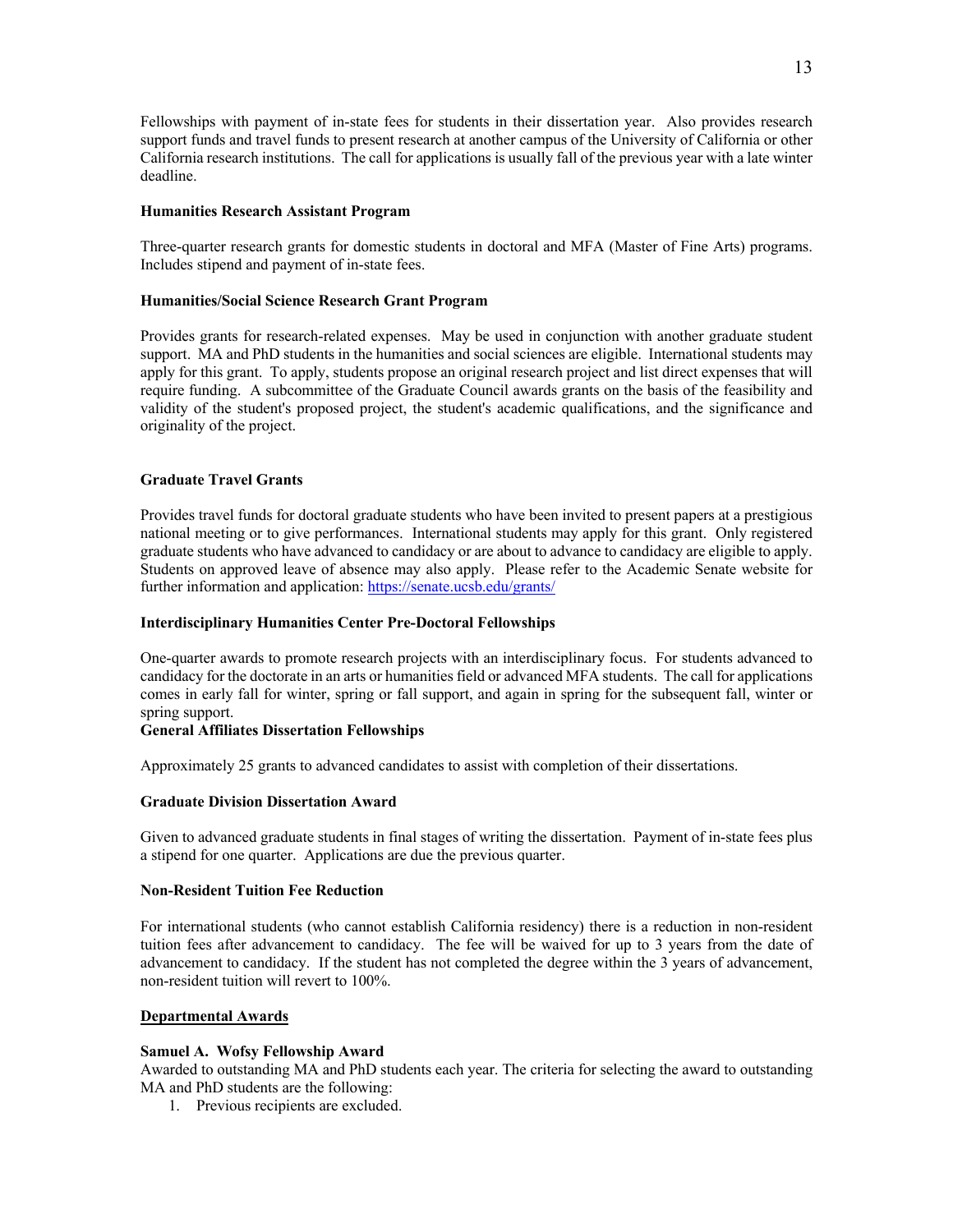- 2. Academic Excellence.
- 3. ABD Status (for PhD students).
- 4. Student must be in residence.

## **Samuel A. Wofsy Memorial Fund Travel Grant**

This departmental award is intended to support travel to present a paper at an academic conference. Petitions for travel grants should be received by the Graduate Committee as soon as the student knows that his/her work has been accepted at the conference. The petitions should include information about the conference, proof of acceptance of the paper, and an abstract of the paper. Since funds for these awards are limited, preference will be given to applicants attending scholarly conferences and when it is likely that the paper will be published. Typically, one award per student per year will be given. Ask the Graduate Program Assistant for the application instructions.

#### **The Center for Portuguese Studies Awards**

These awards are intended to support new and continuing MA students enrolled in the MA Degree in Portuguese or the MA Degree in Spanish and Portuguese; and new or continuing PhD students in the area of Luso-Brazilian literature. Awards will be given on the basis of both merit and financial need.

### **Outstanding TA of the Year Award**

Awarded at the end of the academic year to an outstanding TA.

#### **Graduate Student Fee Fellowships**

Awarded to continuing students based on both merit and financial need. Provides up to three quarters of fee payment in an academic year for eligible students. International students may also apply but a special financial need determination form is required. Applications are due in the Spring Quarter. See Appendix 2 and talk to the Staff Graduate Program Assistant about the importance of properly applying for this fellowship.

#### **Student Activities**

The graduate students of the Department publish the journal *Tinta*, featuring articles on all aspects of Hispanic and Luso-Brazilian literature and linguistics. In addition, the graduate students organize an annual colloquium on all aspects of Hispanic and Luso-Brazilian literature and linguistics.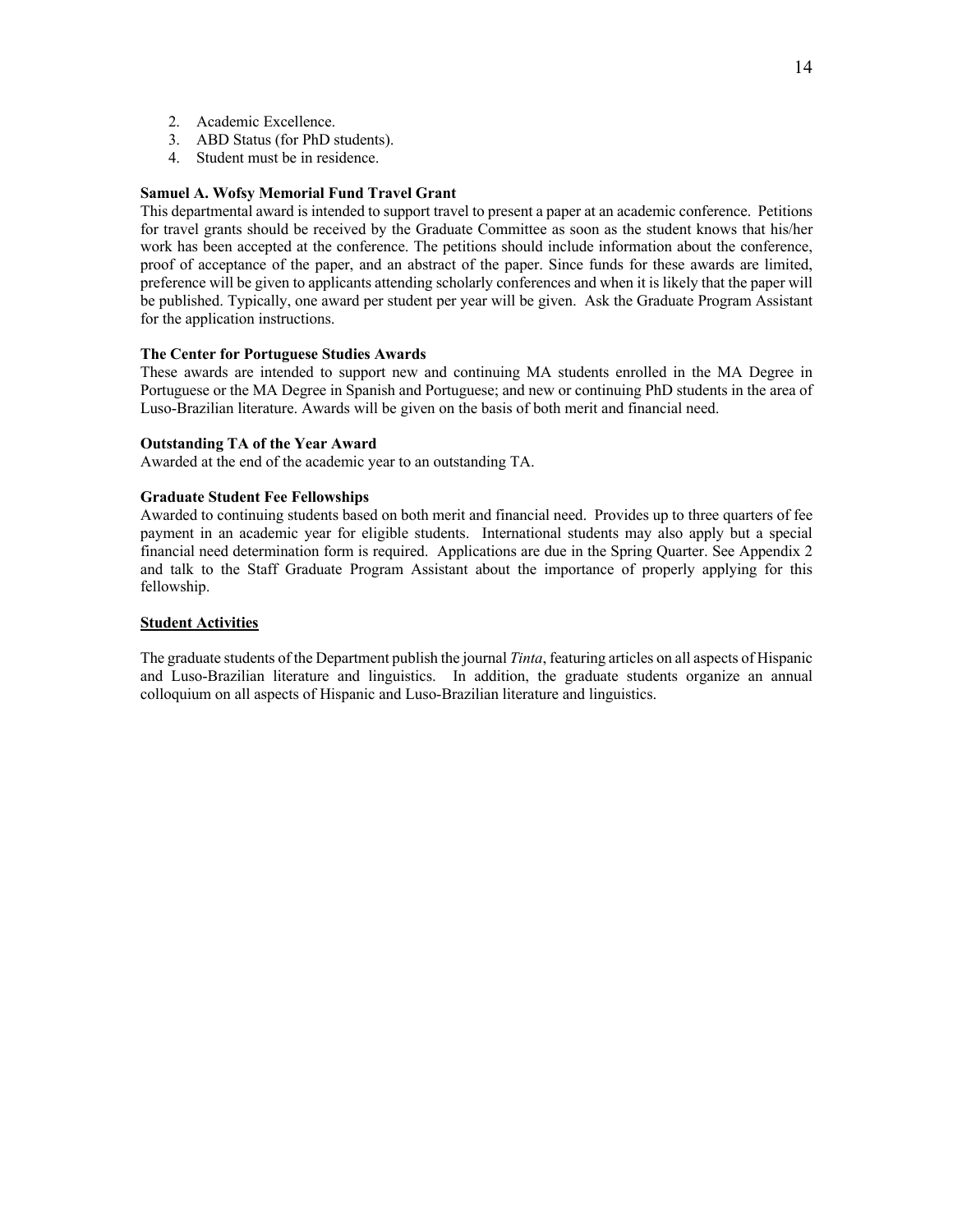# **PART II**

# **PROGRAM DESCRIPTIONS**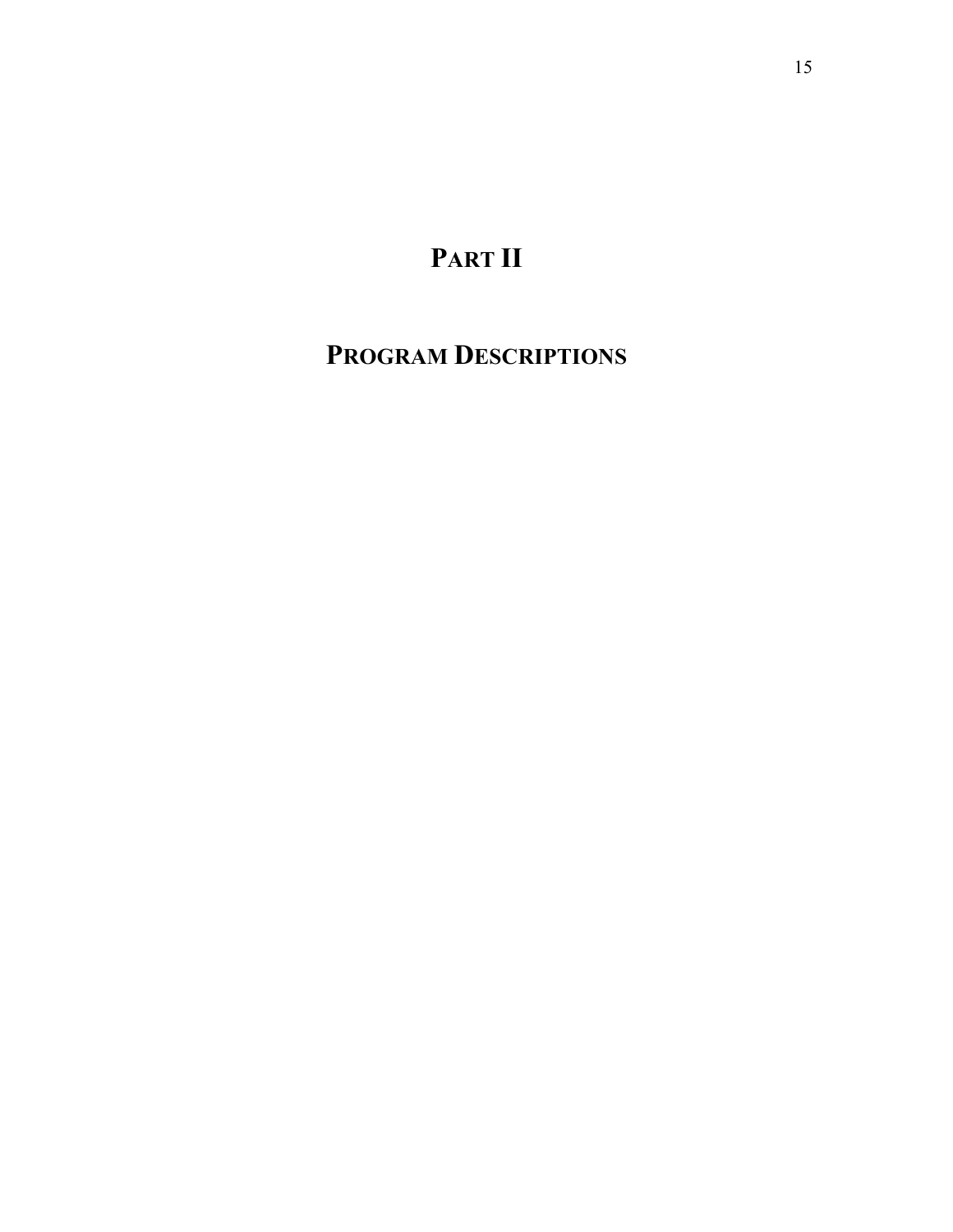### **GRADUATE PROGRAM IN HISPANIC LITERATURES**

# **Mentors**

Every incoming student (both MA and PhD candidates) will be assigned a mentor before the start of classes. The main role of the mentor is to facilitate the student's adjustment to the program, the Department, and UCSB. The mentor should provide the student information about the institution, the Department, advise him/her about the courses and requirements in collaboration with the Graduate Advisor and monitor the student's progress. Mentorships' may be extended until the completion of the MA and PhD program, although a different mentor may be assigned upon the student's request.

# **MA Reading List**

At the beginning of the academic year, all graduate students will meet with members of the Graduate Committee. These are open forum meetings to discuss students' experiences and answer questions regarding program requirements and to provide the reading lists.

# **Courses and Areas of Study**

The areas of study in the field of Hispanic Literatures are divided geographically and chronologically as follows:

- Peninsular Spanish literature: Medieval, Golden Age, 18<sup>th</sup>-19<sup>th</sup> century, 20<sup>th</sup>-21<sup>st</sup> century
- Spanish American literature: Colonial,  $19<sup>th</sup>$  century,  $20<sup>th</sup>-21<sup>st</sup>$  century; US Latino/-a literature. This applies both at the MA and PhD level.

The following courses are specific to one area in particular:

Peninsular Medieval: Spanish 222A-B: Studies in Medieval Peninsular Literature; Peninsular Golden Age: Spanish 230B: Studies in Spanish Literature of the Sixteenth and Seventeenth Centuries, Spanish 240: Studies on Cervantes; Peninsular 18<sup>th</sup>-19th Century: Spanish 260: Studies in Nineteenth-Century Spanish Literature; Spanish American 19<sup>th</sup> Century: Spanish 283: El Modernismo; Spanish American 20<sup>th</sup>-21<sup>st</sup> Century: Spanish 287: Literature and Culture of the Postmodern Americas.

The following courses may belong to any of the areas above depending on the instructor and the content of the syllabus:

Spanish 215: Women Authors of the Spanish Language, Spanish 218: Individual Hispanic Authors and Special Topics, Spanish 293: Translation: Literacy and Linguistics Approaches, Spanish 295A-B: Research Seminar in Spanish Literature, Spanish 294A-B: Research Seminar in Spanish American Literature, Spanish 594: Special Topics, Spanish 596: Directed Reading and Research.

# **MA PROGRAM REQUIREMENTS**

# **Course Requirements**

The student must complete a  $minimum$  of nine (9) courses (1 course = 4 units). A Research Seminar (Spanish 294A-B or Spanish 295A-B) is equivalent to two courses  $(2x4=8 \text{ units total})$  and is given in two consecutive quarters. At least seven (7) of the required courses must be in the graduate series, and the remaining two (2) may be upper division courses. A maximum of two (2) graduate or upper division courses in Portuguese or Brazilian literature may count toward the MA Degree. Two elective courses are allowed upon approval by the Graduate Advisor.

The minimum of nine (7) graduate courses must include the following:

- Spanish 212: Theories and Methodologies for Literary Studies.
- Spanish 294A-B: Research Seminar in Spanish American Literature (2 quarters, 8 units) or Spanish 295A-B: Research Seminar in Peninsular Spanish Literature (2 quarters, 8 units).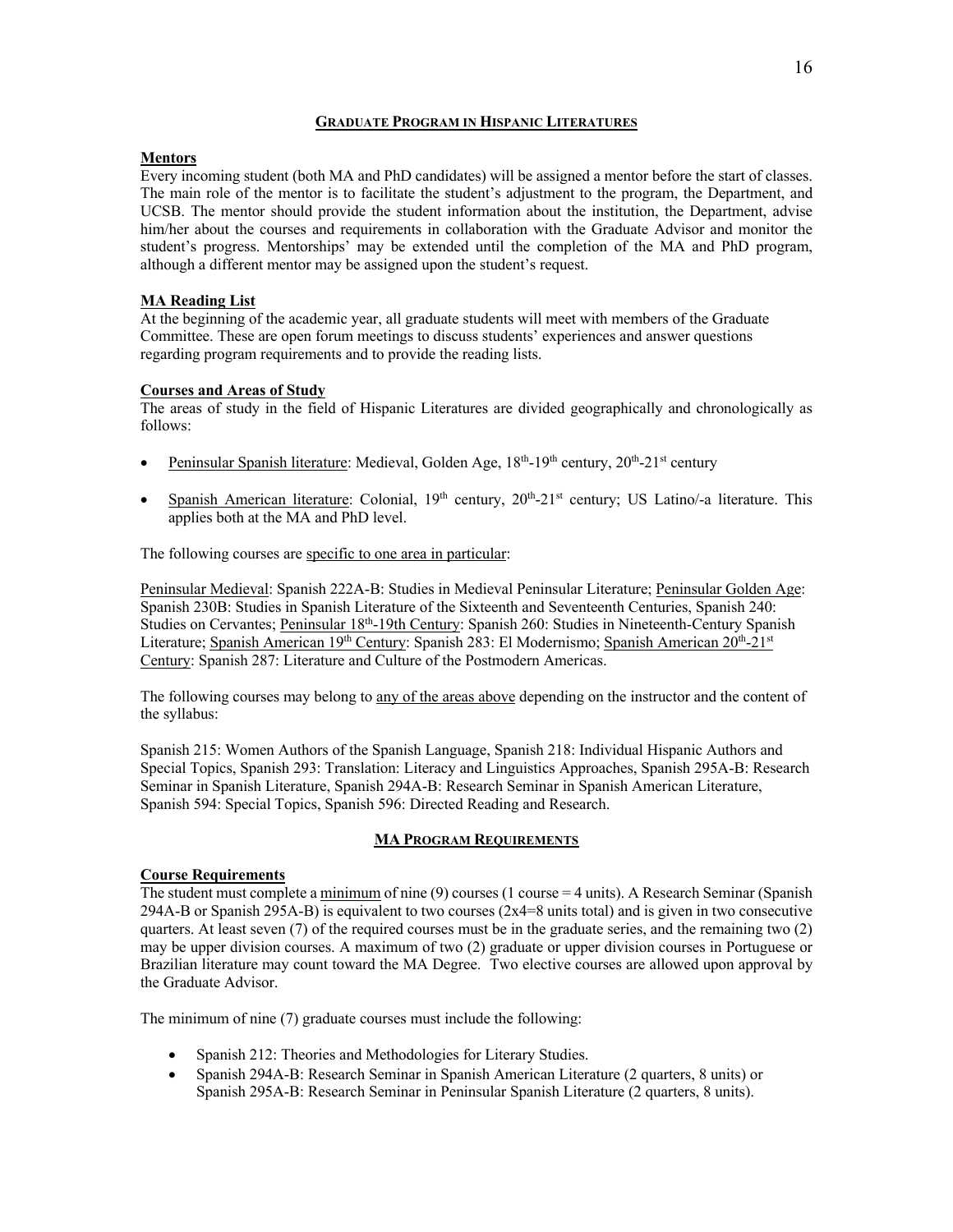- A minimum of eight (8) units (normally equivalent to 2 courses) in two or more of the following areas: Peninsular Medieval, Golden Age, 18<sup>th</sup>-19<sup>th</sup> Century, 20<sup>th</sup>-21<sup>st</sup> Century.
- A minimum of eight (8) units (normally equivalent to 2 courses) in two or more of the following areas: Spanish American Colonial, 19<sup>th</sup> Century, 20<sup>th</sup>-21<sup>st</sup> Century.

**Policy on Individual and Independent Studies Courses:** Students in the Hispanic Literatures Program are not allowed to take Independent Study courses in lieu of required courses. Students may complete a maximum of 8 units of independent studies courses before passing their MA Examination, with no more than 4 units during the same quarter. Within these 8 units, MA students may take Spanish 597 (Preparation for the Comprehensive Examination) only once and for a maximum of 4 units.

# **Portuguese Language Requirement**

Students are required to demonstrate a reading knowledge of Portuguese. The exam will be administered at the end of every winter quarter. This requirement may be fulfilled in the  $1<sup>st</sup>$  or  $2<sup>nd</sup>$  year.

#### **Minimum GPA**

All students need to maintain a minimum GPA of 3.0. Students must take courses for a letter grade to achieve the minimum cumulative GPA of 3.0 required to remain in good standing academically. Students who take only courses graded Pass/No Pass or Satisfactory/Unsatisfactory will earn a cumulative GPA of 0.0, which is unacceptable.

Students must receive a grade of B or better in a required course for it to count toward fulfillment of departmental degree requirements. A grade of B- is considered unsatisfactory.

The Graduate Division monitors the grades of all students, and will intervene if a student's GPA falls below the minimum. If it is not remedied by the deadline, the student may be subject to academic probation and subsequently to academic disqualification. For additional information see the Graduate Division's Graduate Handbook. Students are allowed to carry No Grades (NG) and No Record (NR) for only one quarter after the course was originally undertaken before the NG or NR automatically reverts to a failing grade. Incompletes will automatically revert to a failing grade unless the work is completed and a grade reported to the registrar by the end of the subsequent quarter (this rule also applies to courses numbered 597 through 599).

#### **THE MA COMPREHENSIVE EXAMINATION**

The objective of the MA Comprehensive Examination is to assess the student's general knowledge in all areas of study included in the MA Reading List, as well as her/his ability for textual analysis and writing and oral skills in the main language of specialization. The Examination should be taken by the end of the second year. The committee in charge of administering the exam will consist of the MA Program Director and three additional faculty members appointed by the Program Director.

The Examination consists of a **written part** and an **oral part**. All the examination questions (both written and oral) will be related to works included in the MA Reading List.

**Written Examination:** It is administered in two consecutive days (see below) and consists of questions provided by the faculty and selected by the MA Program Director. The student must take this part on or before the  $8<sup>th</sup>$  week of the Spring quarter. Upon completion of the written examination, students are provided with a copy of their answers, which may be used in preparation for the oral examination.

**Day One (4 hours):** The MA candidate is given two (2) questions related to each one of the four areas of Peninsular Spanish literature (Medieval, Golden Age,  $18<sup>th</sup>$ -19<sup>th</sup> Century, 20th-21st Century; eight questions in total). The student must answer one of the two questions for each different area, for a total of 4 answers.

**Day Two (4 hours):** The MA candidate is given two (2) questions related to each one of the three areas of Spanish American literature (Colonial,  $19<sup>th</sup>$  Century,  $20<sup>th</sup>-21<sup>st</sup>$  Century) and two (2) questions related to the area of US Latino/-a literature (8 questions in total). The student must answer one of the two questions for each different area, for a total of 4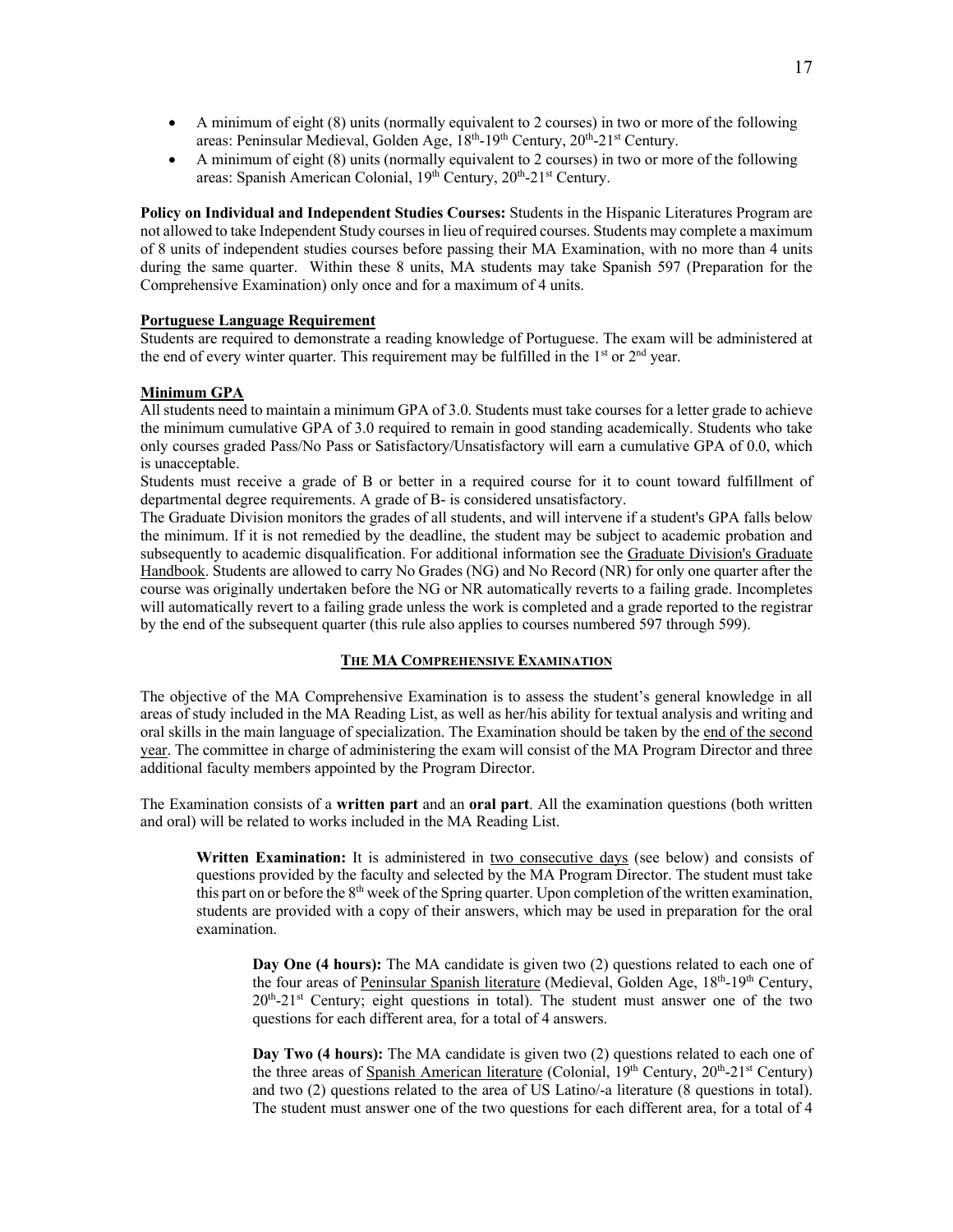answers.

**Oral Examination (90 minutes)**: It is administered five days after the written part. Questions in this part may be related to the responses in the written examination. Only the student and the members of the MA Examination Committee may be present during this part of the examination.

Upon completion of the oral examination the student will be informed of the results, which may be: passed both the written and oral part, passed only one part, or failed both parts. If a student fails any part of the examination, he/she will be allowed to retake it one more time and no later than the  $8<sup>th</sup>$  week of the following quarter. Passing the written and oral parts of the MA Comprehensive Examination does not automatically entail admission to the PhD Program. Continuation is highly competitive and the student must demonstrate an ability to work independently and to make innovative and original contributions to the critical literature of the field.

On the basis of the exam the Examination Committee will submit a written recommendation about the student's qualifications to pursue doctoral studies to the Graduate Committee. The Graduate Committee will review the Examination Committee recommendation and the student's overall performance (including exams, grades, coursework, timely progress toward the degree, and teaching) and will then issue a final decision regarding the student's advancement into the PhD program.

#### **PHD PROGRAM REQUIREMENTS**

#### **Admission to the PhD Program and Requirements for the Degree**

Students who have fulfilled the MA degree requirements are admitted to the PhD Program upon approval by the Graduate Committee. The Chair of the Graduate Committee is the Graduate Program Advisor, who will help coordinate the appointments of the PhD Examination and Dissertation committees and the scheduling of the qualifying examination.

In the case of students who have earned an MA degree or similar in another program or institution, the Graduate Committee will decide whether the student can be admitted directly to the PhD Program or must fulfill additional MA course requirements. By the end of the 1<sup>st</sup> quarter in residence the Graduate Program Advisor will inform the student of this decision in writing. Once admitted to the PhD Program all students must complete the following in order to earn the degree:

- All PhD course requirements
- All language requirements
- The PhD Qualifying Examination
- Successfully complete the PhD dissertation, including all the steps specified below.

#### **PhD Course Requirements for PhD-only Students**

Forty-Four (44) units are required, or a minimum of 36 units with acceptable substitutions. Students who have earned an MA degree elsewhere may petition to the Graduate Committee to substitute an equivalent course or courses (up to 8 units) taken at another institution for any of the requirements listed below except Spanish 294A-B and Spanish 295A-B.

- Spanish 212: Theories and Methodologies for Literary Studies
- Spanish 294A-B: Research Seminar in Spanish American Literature
- Spanish 295A-B: Research Seminar in Spanish Literature
- Two graduate courses in Portuguese-Brazilian Literatures
- One graduate course in US Latino/-a literature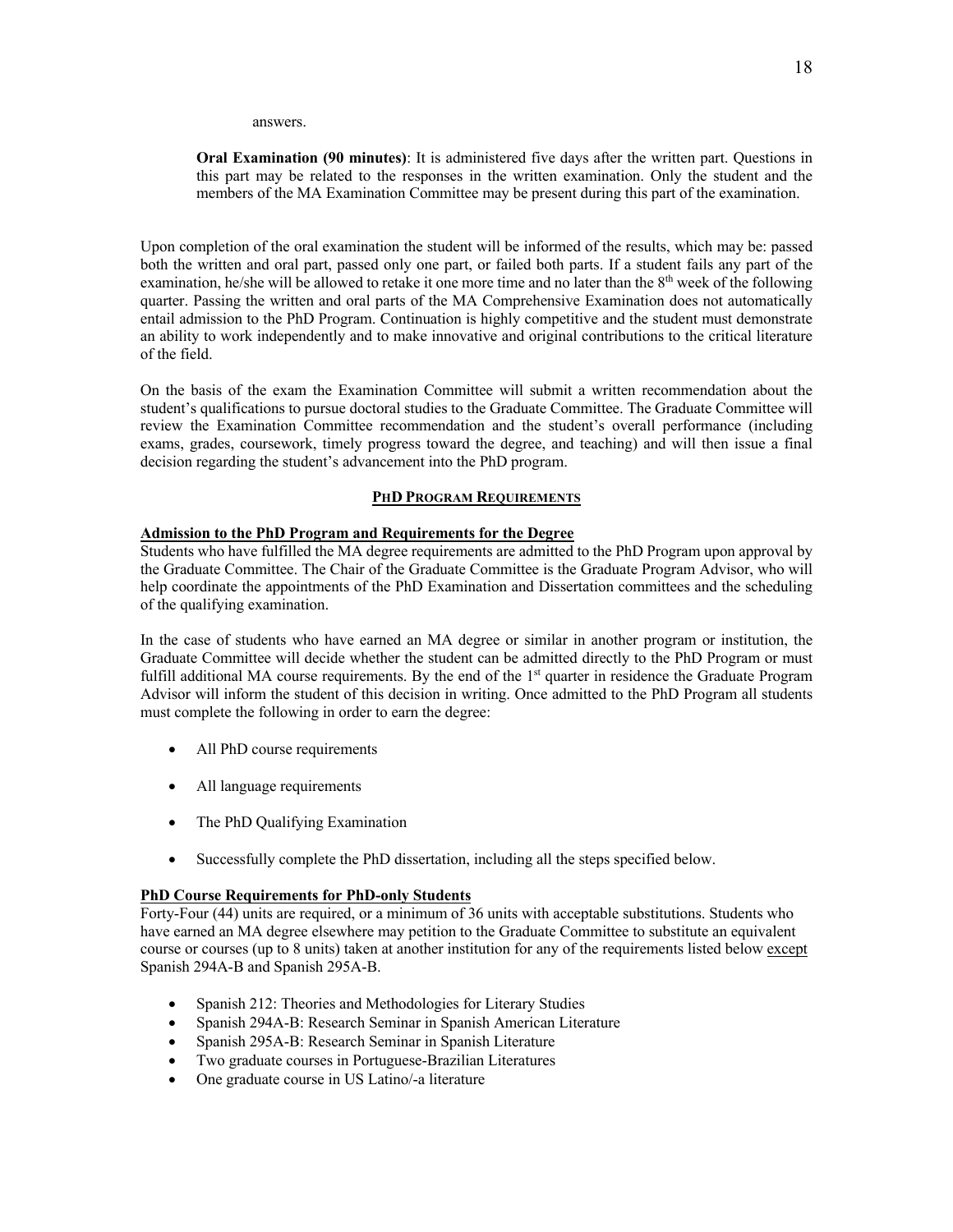- One of the following two possibilities (1 or 2). Independent Studies may not fulfill this requirement:
	- 1. At least two courses in two different fields of Peninsular Spanish literature (Medieval, Golden Age,  $18<sup>th</sup>$ -19<sup>th</sup> Century,  $20<sup>th</sup>$ -21<sup>st</sup> Century), plus at least <u>one</u> course in Spanish American literature (Colonial,  $19<sup>th</sup>$  Century,  $20<sup>th</sup>$ - $21<sup>st</sup>$  Century)
	- 2. At least two courses in two different fields of Spanish American literature (Colonial,  $19<sup>th</sup>$ Century,  $20^{th} - 21^{st}$  Century), plus at least one course in Peninsular Spanish literature (Medieval, Golden Age,  $18<sup>th</sup>-19<sup>th</sup>$  Century,  $20<sup>th</sup>-21<sup>st</sup>$  Century).

# **PhD Course Requirements for MA/PhD Students (i.e. Continuing Students)**

Courses taken at the MA can be used to fulfill any of these requirements, but all PhD students must take a minimum of 36 units.

- Spanish 294A-B: Research Seminar in Spanish American Literature. \*
- Spanish 295A-B: Research Seminar in Spanish Literature. \*
- Two graduate courses in Portuguese-Brazilian Literatures. \*
- One graduate course in US Latino/-a Literature. \*
- One of the following two possibilities (1 or 2). Independent Studies may not fulfill this requirement:
	- 1. At least two courses in two different fields of Peninsular Spanish literature (Medieval, Golden Age,  $18<sup>th</sup>$ -19<sup>th</sup> Century,  $20<sup>th</sup>$ -21<sup>st</sup> Century), plus at least one course in Spanish American literature (Colonial, 19<sup>th</sup> Century, 20<sup>th</sup>-21<sup>st</sup> Century)
	- 2. At least two courses in two different fields of Spanish American literature (Colonial, 19th Century, 20<sup>th</sup>-21<sup>st</sup> Century), plus at least one course in Peninsular Spanish literature (Medieval, Golden Age, 18<sup>th</sup>-19<sup>th</sup> Century, 20<sup>th</sup>-21<sup>st</sup> Century).
- (\* If not taken previously)

In addition to the course requirements listed above, all PhD students are encouraged to take additional courses, including courses offered in other departments.

**Policy about Individual and Independent Courses:** Students may complete a maximum of 8 units of Independent Studies courses between the completion of the MA and the PhD Qualifying Examination. Within these 8 units, MA students may take Spanish 597 (Preparation for the Comprehensive Examination) only once and for a maximum of 4 units.

# **Foreign Language Requirement and Examination**

All students are required to demonstrate a reading knowledge of another language other than Spanish, Portuguese and English. In order to fulfill this requirement, the student must take the Foreign Language Examination, in which he/she is asked to translate a text in a foreign language. The text should be approximately 300-400 words in length and the student has a limit of two hours to complete the translation.

# **STEPS LEADING TO THE PHD QUALIFYING EXAMINATION**

# **Selection of Main Area(s) of Specialization and Core Advisor**

By the end of the Spring Quarter of the 1<sup>st</sup> year of the PhD, the student should:

- Select her or his **Main Area(s) of Specialization** among the following: Peninsular Medieval, Golden Age,  $18^{th}$ -19<sup>th</sup> Century,  $20^{th}$ -21<sup>st</sup> Century; Spanish American Colonial,  $19^{th}$  Century,  $20^{th}$ -21st Century; or US Latino/-a Literatures.
- Select one Faculty member as his/her **Core Advisor**. The Core Advisor will replace the Mentor initially assigned to the entering student, although the Core Advisor and the Mentor can be the same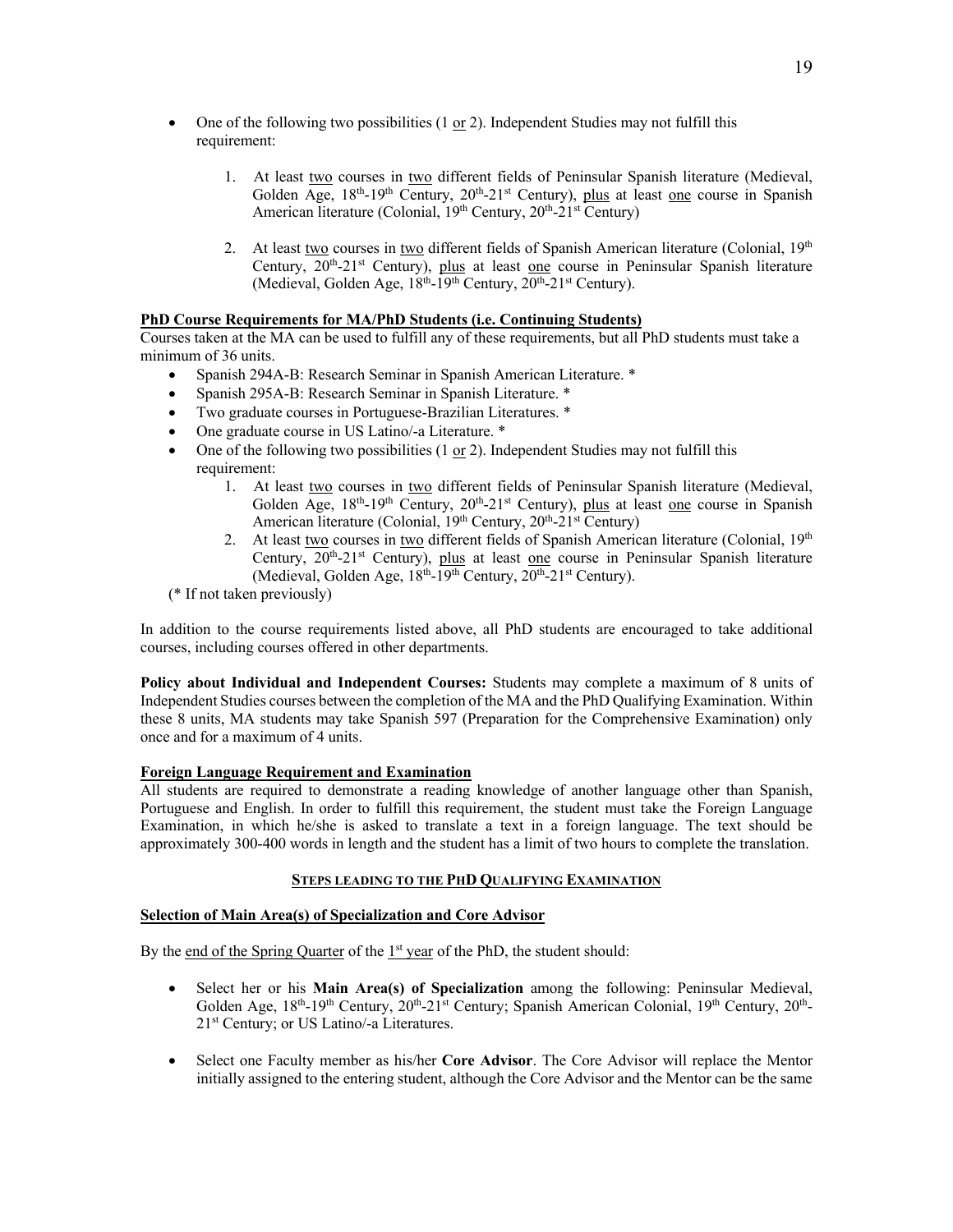person. The student must officially notify the Graduate Committee about his/her choice, specifying that the Core Advisor has agreed to serve as such.

In addition, students are strongly encouraged to begin consulting with her/his Core Advisor and other faculty about possible Core and Supplementary areas for the PhD examination, as well as possible entries for the reading lists, so as to allow ample time to prepare the lists and study for the exam.

# **Preparation of Core Proposal and Reading Lists for the PhD Examination**

By the beginning of the 2<sup>nd</sup> year of the PhD, the student must have a clear idea of a general topic that will serve as a point of departure for the Doctoral Dissertation, as well as the genre(s) in which she or he wishes to focus in the Doctoral Dissertation (for example: Main Area of Specialization: Peninsular 20<sup>th</sup>-21<sup>st</sup> Century; genre(s): narrative prose and lyric poetry; topic: visions of urban life).

No later than the  $5<sup>th</sup>$  week of the Fall term of the  $2<sup>nd</sup>$  year of the PhD, the student will submit the following materials to the Graduate Committee for approval:

- The Core Reading List
- The Core Proposal
- The Supplementary Reading List

**The Core Reading List**: This list is prepared in close consultation with the Core Advisor. It consists of a selection of readings considered canonical or particularly relevant within the Main Area(s) of Specialization, the genre(s), and the general topic that will serve as a point of departure for the PhD Dissertation. In addition to literary works, the list may also include texts on other disciplines relevant to the student's preparation (for example, theory, criticism, history, anthropology, etc.). The Core Reading List must contain a minimum of 15-20 books. For MA/PhD students the Core Reading List must be substantially different from the MA Reading List.

**The Core Proposal**: The aim of the Core Proposal is to present the rationale and criteria followed by the candidate in the composition of the Core Reading List. It should specify the Main Area(s) of Specialization chosen by the student, as well as the genre(s) and the general topic that will serve as a point of departure for the PhD Dissertation. In this proposal the student will justify the general relevance of the topic within the selected Area(s) of Specialization and the selected genre(s), and will explain why and how the items of the Core Reading List can contribute to an understanding of the topic and lead to the production of original research. Normally, the Core Proposal should be no more than 10 pages long.

**The Supplementary Reading List**: In consultation with the Core Advisor, the student must choose **four Supplementary Areas**, two belonging to the set of Iberian literatures (Spain or Portugal) and two belonging to the set of literatures of the Americas (Spanish America, Brazil, or US Latino). Alternatively, one of these four areas may be substituted by a topic in linguistics. Each of the four Supplementary Areas must be different from the Main Area(s) of Specialization.

Upon the student's selecting the four Supplementary Areas, the Graduate Committee will appoint four different faculty members, each one covering one Supplementary Area, who will select the items of **the Supplementary Reading List** and normally will serve as part of the PhD Examination Committee (see below). In consultation with the student, each faculty member must choose a minimum of 3-5 books related to the corresponding Supplementary Area. The selection of readings should focus on canonical works within their specified area, and emphasize as much as possible issues or texts related to the Core Proposal.

# **THE PHD QUALIFYING EXAMINATION**

The objective of the PhD Qualifying Examination is to assess the candidate's knowledge of the Core and Supplementary Reading Lists, and his/her mastery of the general topic that will constitute the basis for the PhD dissertation. Overall, the student must demonstrate that he/she has the necessary scholarly preparation and skills to carry out independent research.

The PhD Qualifying Examination is normally taken during the Spring term of the 2<sup>nd</sup> year of the PhD.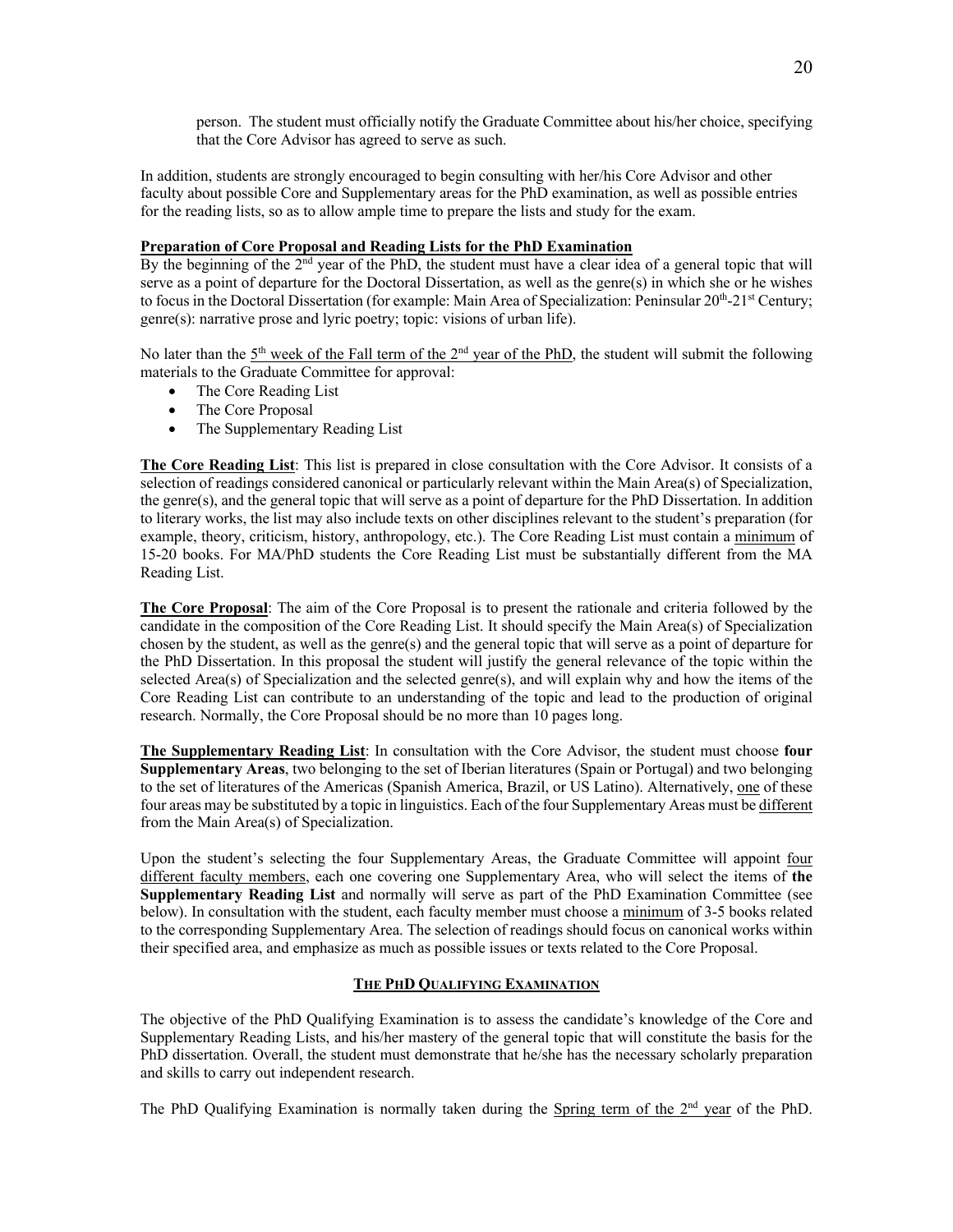Normally, the Committee in charge of administering the Examination will consist of the Core Advisor plus the four faculty members who chose the items for the Supplementary Reading Lists (see above). All five members will vote. The Examination is based on the Core and Supplementary Reading lists and it will consist of a written part and an oral part, administered on two different days as described in this scheme:

# **The Written Examination (Day One / 6 hours)** consists of:

- Three (3) questions based on the Core Reading List, of which the student must choose and answer two (2).
- Two (2) questions for each of the four Supplementary Areas, of which the student must choose and answer one (1) for each Supplementary Area.

| <b>Reading List</b>               | #Questions | <b>#Answers</b> |
|-----------------------------------|------------|-----------------|
| Core                              |            |                 |
| Supplementary Iberian (2 areas)   | $2+2$      | $+1$            |
| Supplementary Americas' (2 areas) | $2 + 2$    | $+1$            |
| Total                             |            |                 |

**Oral Examination (Day Two / 2-3 Hours):** It consists of two parts:

- An oral defense of the answers to the Written Examination.
- Additional questions on the Reading Lists (both the Core and Supplementary Sections).

**Advancement to Candidacy (ABD)**: Upon passing both parts of the Examination (written and oral) the student advances to candidacy. If a student fails any part of the examination, he or she will be allowed to retake it one more time and no later than the  $8<sup>th</sup>$  week of the following quarter.

# **THE PHD DISSERTATION**

Upon passing the PhD Qualifying Examination, and no later than the following week, the student must submit in writing to the Graduate Committee the names of all the faculty members willing to serve in the student's Dissertation Committee. The Dissertation Committee is in charge of supervising and evaluating the dissertation work. It is comprised of the Dissertation Advisor serving as Chair plus two or more faculty members chosen by the student. Three of the members, including the Chair, must be from the UCSB Department of Spanish and Portuguese.

By the  $7<sup>th</sup>$  week of the quarter following the PhD Qualifying Examination the student will submit the Dissertation Proposal. It should be in the range of 20 pages and specify the Dissertation topic, its relevance, the methodology and approaches to be followed, and a tentative description of the chapters. No later than 3 weeks after submitting the Proposal, the student will do an oral presentation to the Dissertation Committee for approval. Starting two quarters after the approval of the Proposal, the student must meet formally with the full Dissertation Committee at least once per year in order to assess the progress of the Dissertation. If satisfactory progress is not made, the Dissertation Committee will report this information to the Graduate Committee and the Graduate Division.

When all the corrections and revisions have been made, a final version will be submitted to the Committee. After the Dissertation committee has approved the dissertation and signed the signature page, the student will file the dissertation according to university guidelines. No Oral Defense is required as of Fall 2019. The final version must meet the filing and formatting requirements spelled out in the UCSB Guide to Filing Theses and Dissertations available at the Graduate Division website. Follow link here for details.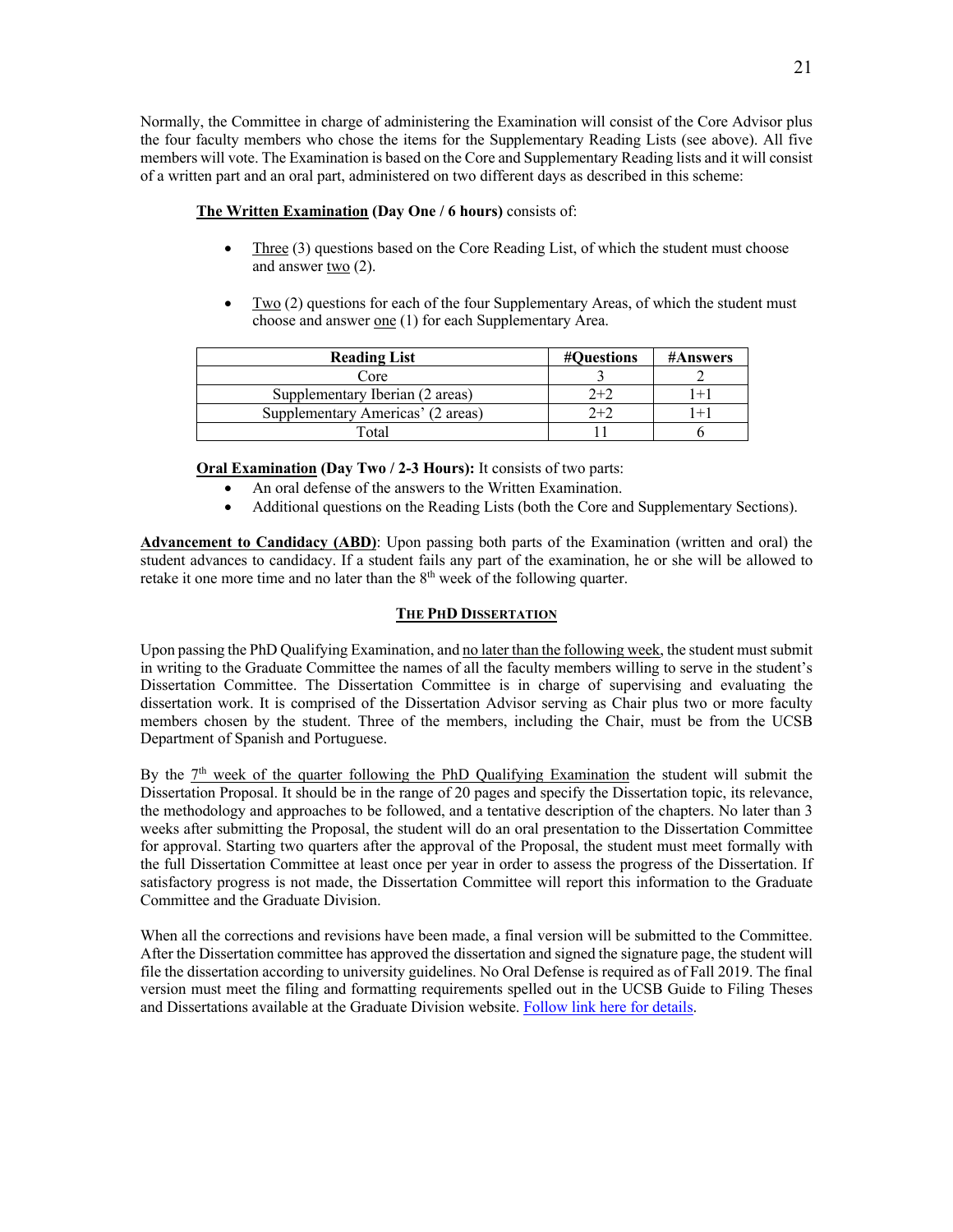#### **GRADUATE PROGRAM IN PORTUGUESE AND BRAZILIAN LITERATURES**

This program is conceived for students who plan to receive a PhD in the areas of Portuguese and Brazilian literatures. Some credits may be acquired by taking courses in the areas of other Lusophone literatures and cultures around the world.

#### **Admissions**

The Luso-Brazilian Committee is the body governing the Portuguese Program in the Department. All admissions of new graduate students in the area of Portuguese and Brazilian studies have to be first approved by the Portuguese and Brazilian faculty in the Department. The Luso-Brazilian Committee will have one representative on the Graduate Committee.

#### **Mentors**

Every incoming student (both MA and PhD candidates) will be assigned a mentor from the Portuguese and Brazilian area, chosen by the Faculty members of the Luso-Brazilian Committee, before the start of classes. The main role of the mentor is to facilitate the student's adjustment to the program, the Department, and UCSB. The mentor will provide the student information about the institution, the Department, and advises him/her about courses and requirements in collaboration with the Graduate Advisor and the faculty members of the Luso-Brazilian Committee and monitors the student's progress. Mentorships may be extended until the completion of the MA and PhD program, although a different mentor may be assigned upon the student's request.

#### **MA Reading List**

At the beginning of the academic year, all graduate students will meet with members of the Graduate Committee and the faculty members of the Luso-Brazilian Committee. These are open forum meetings to discuss students' experiences and answer questions regarding program requirements and to provide the reading lists.

#### **MA PROGRAM REQUIREMENTS**

#### **Course Requirements**

The student must complete a minimum of nine (9) courses (1 course  $=$  4 units). At least seven (7) of these courses must be in the graduate series, and the remaining two (2) may be upper division courses... Two elective courses are allowed upon approval by the Graduate Advisor. The minimum of seven (7) graduate courses (sometimes identified as seminars) must include the following:

- Port/Span 212: Theories and Methodologies for Literary Studies.
- 295A-B Research Seminar in Portuguese and/or Brazilian Literature (4/4)
- One additional two-quarter research seminar in Portuguese and/or Brazilian Literature (4/4).
- Four (4) units in Portuguese Literature, including courses that combine both Brazilian or Lusophone Literatures around the world.

105A-B-C Survey of Portuguese Literature (4/4/4) 120AA-ZZ Portuguese Literature (in English Translation) 125A-B Culture and Civilization of Portugal and Brazil (4/4) 128AA-ZZ Luso-Brazilian Cinema (4) 183AA-ZZ Studies in Portuguese Literatures (4/4) 189 Brazilian Modernism (4) 195 Senior Honors Independent Research (4) 199 Independent Studies in Portuguese (4) 265 Studies on Fernando Pessoa and the Avant-Garde (4) 283AA-ZZ Individual Luso-Brazilian Authors and Special Topics (4) 596 Direct Reading and Research (2-4)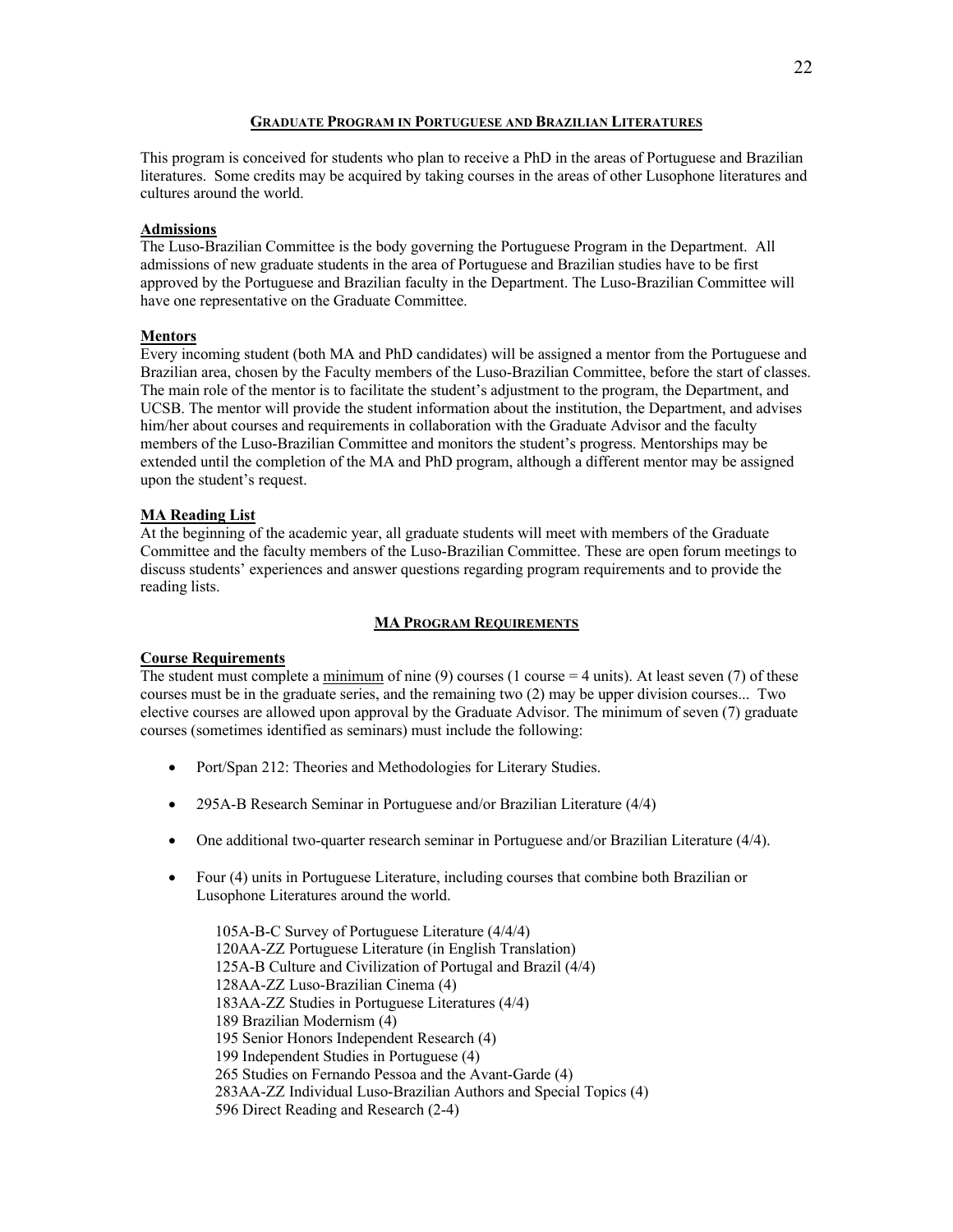597AA-ZZ Individual Study for Master's Comprehensive or Ph.D. Examination

• Four (4) units in Brazilian Literature including courses that combine both Portuguese and Lusophone Literatures around the world.

106A-B-C Survey of Brazilian Literature (4/4/4) 115AA-ZZ Brazilian Literature (in English Translation) 125A-B Culture and Civilization of Portugal and Brazil (4/4) 128AA-ZZ Luso-Brazilian Cinema (4) 255 Studies on Machado de Assis and the Brazilian Novel (4) 283AA-ZZ Individual Luso-Brazilian Authors and Special Topics (4) 596 Direct Reading and Research (2-4) 597AA-ZZ Individual Study for Master's Comprehensive or Ph.D. Examination 594 Special Topics (4)

**Policy about Individual and Independent Studies Courses:** Students in the Portuguese and Brazilian Literatures Program are allowed to take Independent Studies in lieu of required courses **only by advance approval of the Luso-Brazilian Committee.** In addition, Span 590 cannot be taken as an Independent Studies courses. Students may complete a maximum of 8 units of independent studies courses before passing their MA Examination, with no more than 4 units during the same quarter.

#### **Foreign Language Requirement and Examination**

All students are required to demonstrate a reading comprehensive knowledge of another language other than Spanish, Portuguese and English.

#### **Spanish Language Requirement**

Students are required to demonstrate a reading knowledge of Spanish. The exam will be administered at the end of every winter quarter. This requirement may be fulfilled in the  $1<sup>st</sup>$  or  $2<sup>nd</sup>$  year.

#### **Minimum GPA**

All students need to maintain a minimum GPA of 3.0. Students must take courses for a letter grade to achieve the minimum cumulative GPA of 3.0 required to remain in good standing academically. Students who take only courses graded Pass/No Pass or Satisfactory/Unsatisfactory will earn a cumulative GPA of 0.0, which is unacceptable. Students must receive a grade of B or better in a required course for it to count toward fulfillment of departmental degree requirements. A grade of B- is considered unsatisfactory. The Graduate Division monitors the grades of all students, and will intervene if a student's GPA falls below the minimum. If it is not remedied by the deadline, the student may be subject to academic probation and subsequently to academic disqualification. For additional information, see the Graduate Division's Graduate Handbook. Students are allowed to carry No Grades (NG) and No Record (NR) for only one quarter after the course was originally undertaken before the NG or NR automatically reverts to a failing grade. Incompletes will automatically revert to a failing grade unless the work is completed and a grade reported to the registrar by the end of the subsequent quarter (this rule also applies to courses numbered 597 through 599).

#### **MA COMPREHENSIVE EXAMINATION**

The objective of the MA Comprehensive Examination is to assess the student's general knowledge in all areas of study included in the MA Reading List, as well as her/his ability for textual analysis and writing and oral skills in the main language of specialization. The Examination should be taken by the end of the second year. The Committee in charge of administering the exam will be the Luso-Brazilian Committee faculty members. If needed, it is the prerogative of this committee to invite an outside member.

The Examination consists of a **written part** and an **oral part**. All the examination questions (both written and oral) will be related to works included in the MA Reading List.

**Written Examination:** It is administered by the faculty members of the Luso-Brazilian Committee in two consecutive days (see below) and consists of questions provided by the faculty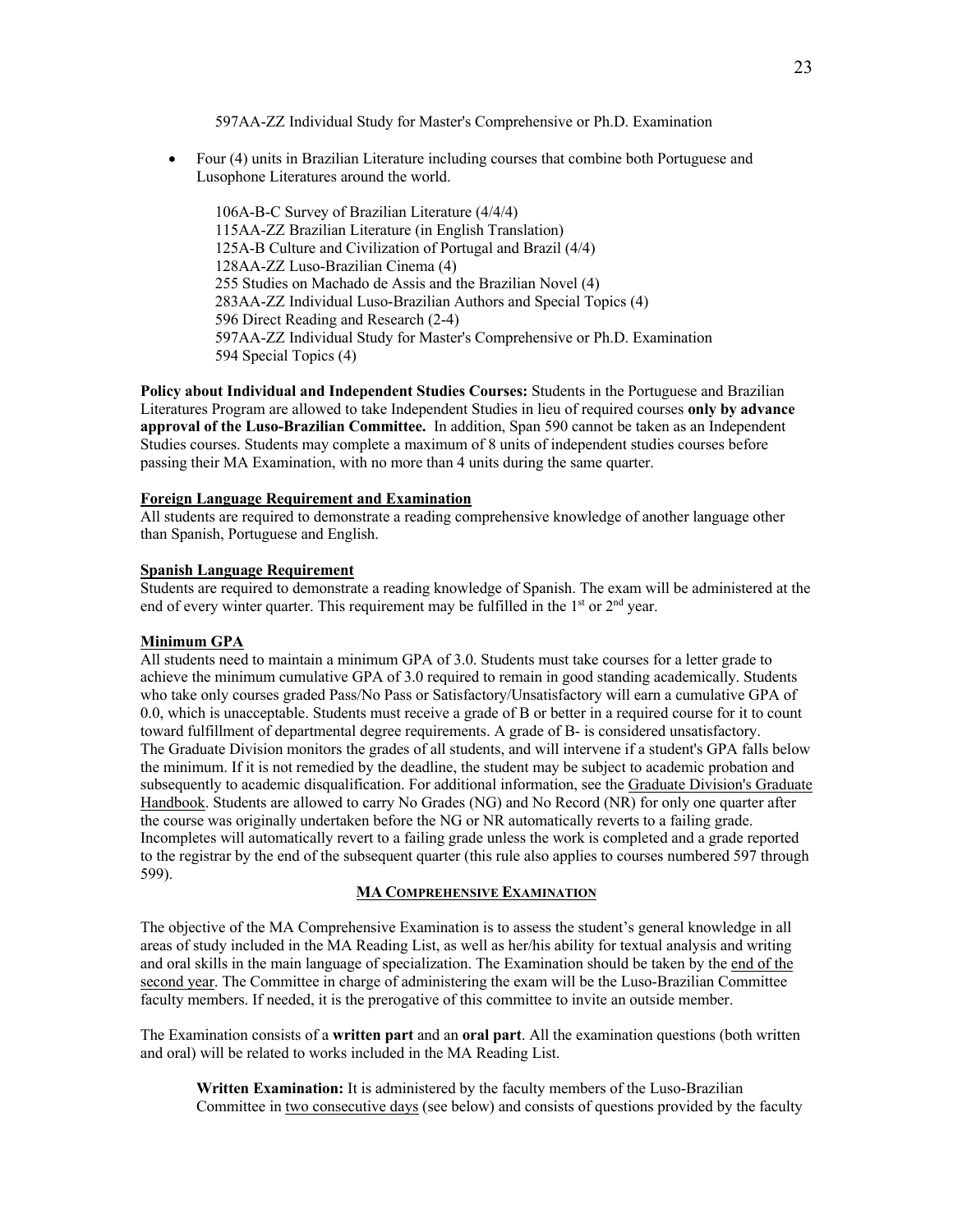and selected by the Luso-Brazilian Committee. The student must take this part on or before the 8<sup>th</sup> week of the Spring Quarter. Upon completion of the written examination, students are provided with a copy of their answers, which may be used in preparation for the oral examination.

**Day One (4 hours):** The MA candidate is given eight (8) questions on Portuguese Literature of which the student must answer four (4).

**Day Two (4 hours):** The MA candidate is given seven (7) questions on Brazilian Literature and one (1) on Lusophone African or other Portuguese literatures and culture. Of these the student must answer four (4) questions.

**Oral Examination (90 minutes)**: It is administered five days after the written part. Questions in this part may be related to the responses in the written examination. Only the student and the faculty members of the Luso-Brazilian Committee may be present during this part of the examination.

Upon completion of the oral examination the student will be informed of the results, which may be: passed both the written and oral part, passed only one part, or failed both parts. If a student fails any part of the examination, he/she will be allowed to retake it one more time and no later than the 8<sup>th</sup> week of the following quarter.

Passing the written and oral parts of the MA Comprehensive Examination does not automatically qualify for admission to the PhD Program. Continuation is highly competitive and the student must demonstrate an ability to work independently and to make innovative and original contributions to the critical literature of the field. On the basis of the exam the faculty members of the Luso-Brazilian Committee will submit a written recommendation about the student's qualifications to pursue doctoral studies to the Graduate Committee.

The Graduate Committee will review the Examination Committee recommendation and the student's overall performance (including exams, grades, coursework, timely progress toward the degree, and teaching) and will then issue a final decision regarding the student's advancement into the PhD program.

#### **PHD PROGRAM REQUIREMENTS**

In order to earn the degree of PhD in Portuguese, Brazilian, and other Lusophone literatures and cultures from around the world, the student must fulfill the following requirements:

- All PhD course requirements
- All language requirements
- The PhD Qualifying Examination
- Successfully complete the PhD dissertation, including all the steps specified below.

#### **PhD Course Requirements**

The number of required courses for PhD students will vary if the candidate has obtained the MA degree in the Department of Spanish and Portuguese at UCSB (MA/PhD students) or elsewhere (New PhD students). In addition to the requirements indicated below, students are highly encouraged to take additional courses, including courses offered in other departments.

# **For MA/PhD Students:**

- Two (2) two-quarter research seminars (16 units) in Portuguese or Brazilian Literatures
- Eight (8) units in two (2) different fields of Portuguese Literatures.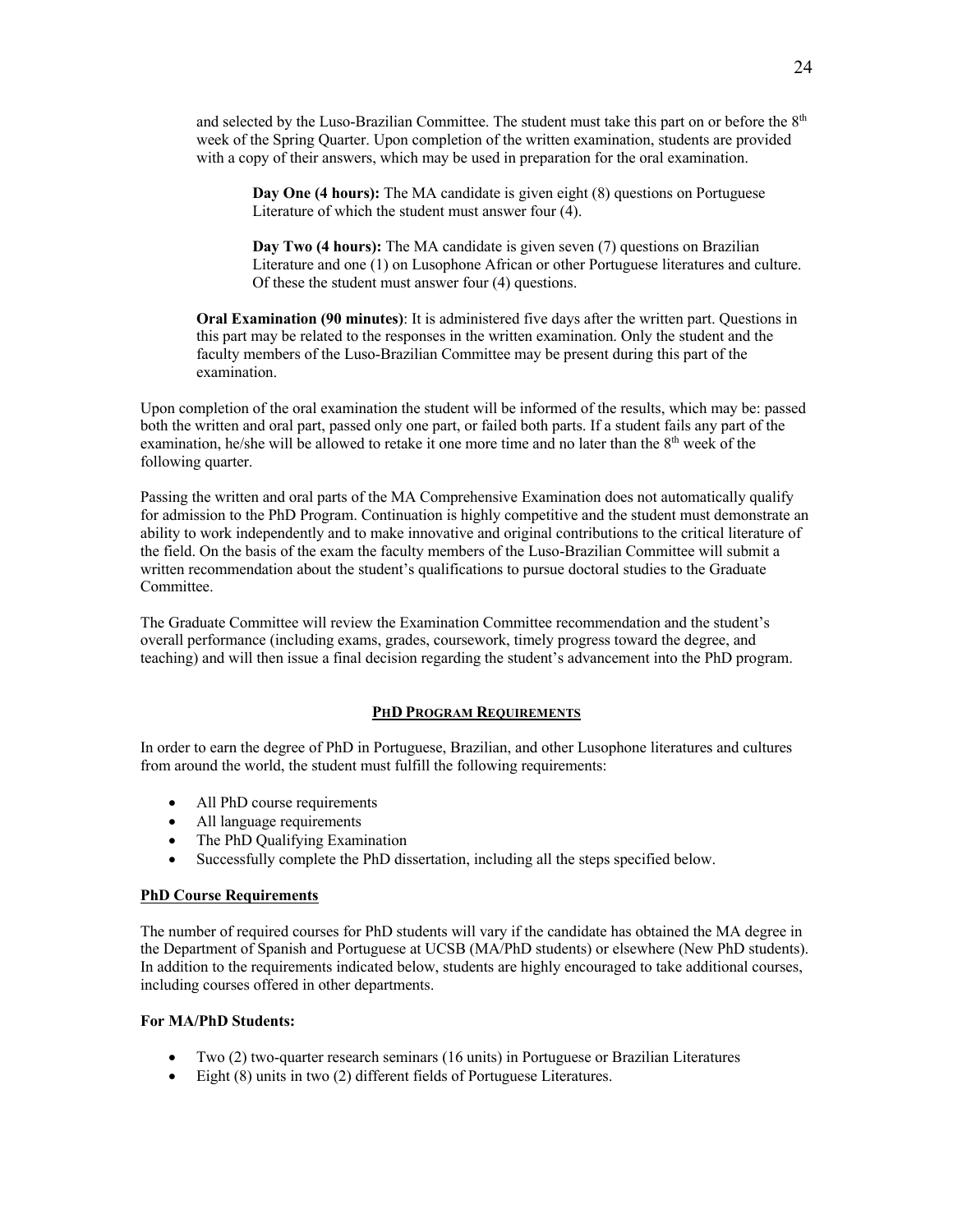265 Studies in Fernando Pessoa and the Avant-Garde (4) 283AA-ZZ Individual Luso-Brazilian Authors and Special Topics (4) 295A-B Research Seminar in Portuguese and Brazilian Literature (4/4) 595AA-ZZ Directed Teaching of Literature/Linguistics 597AA-ZZ Individual Study for Master's Comprehensive or PhD Examination 599 PhD. Dissertation and Preparation (2-12)

• Eight (8) units in two (2) different fields of Brazilian Literature.

255 Studies on Machado de Assis and the Brazilian Novel (4) 283AA-ZZ Individual Luso-Brazilian Authors and Special Topics (4) 295A-B Research Seminar in Portuguese and Brazilian Literature (4/4) 595AA-ZZ Directed Teaching of Literature/Linguistics 596 Direct Reading and Research (2-4) 597AA-ZZ Individual Study for Master's Comprehensive or PhD Examination 599 PhD Dissertation and Preparation (2-12)

• Eight (8) units in Spanish and Spanish American Literature

#### **For New PhD Students**:

Courses that combine Portuguese and Brazilian literature count for either the Portuguese or Brazilian requirement but not both simultaneously.

- Two (2) two-quarter research seminars (16 units) in Portuguese or Brazilian Literatures (Port 295A-B).
- Port/Span 212: Theories and Methodologies for Literary Studies. Students enrolled in this program may take the equivalent of 212 in the Department of English or in the Program of Comparative Literature. If the course is offered under other designation but still focuses on crucial aspects of Literary Theory and Criticism the student needs to petition the Luso-Brazilian Committee for approval before enrolling in such course.
- Two (2) courses in two different fields of Portuguese Literature. 265 Studies in Fernando Pessoa and the Avant-Garde (4) 283AA-ZZ Individual Luso-Brazilian Authors and Special Topics (4) 295A-B Research Seminar in Portuguese and Brazilian Literature (4/4) 595AA-ZZ Directed Teaching of Literature/Linguistics 597AA-ZZ Individual Study for Master's Comprehensive or PhD Examination 599 PhD Dissertation and Preparation (2-12)
- Two (2) courses in two different fields of Brazilian Literature.

255 Studies on Machado de Assis and the Brazilian Novel (4) 283AA-ZZ Individual Luso-Brazilian Authors and Special Topics (4) 295A-B Research Seminar in Portuguese and Brazilian Literature (4/4) 595AA-ZZ Directed Teaching of Literature/Linguistics 596 Directed Reading and Research (2/4) 597AA-ZZ Individual Study for Master's Comprehensive or PhD Examination 599 PhD Dissertation and Preparation (2-12)

• Two (2) graduate courses in Spanish Literature or Spanish American Literature. If the Department is not offering enough courses for the students to complete the MA or PhD requirements, they will be allowed to take courses in other departments, with the approval of the Luso-Brazilian Committee. These courses, as much as possible, must be within the Luso-Brazilian domain or other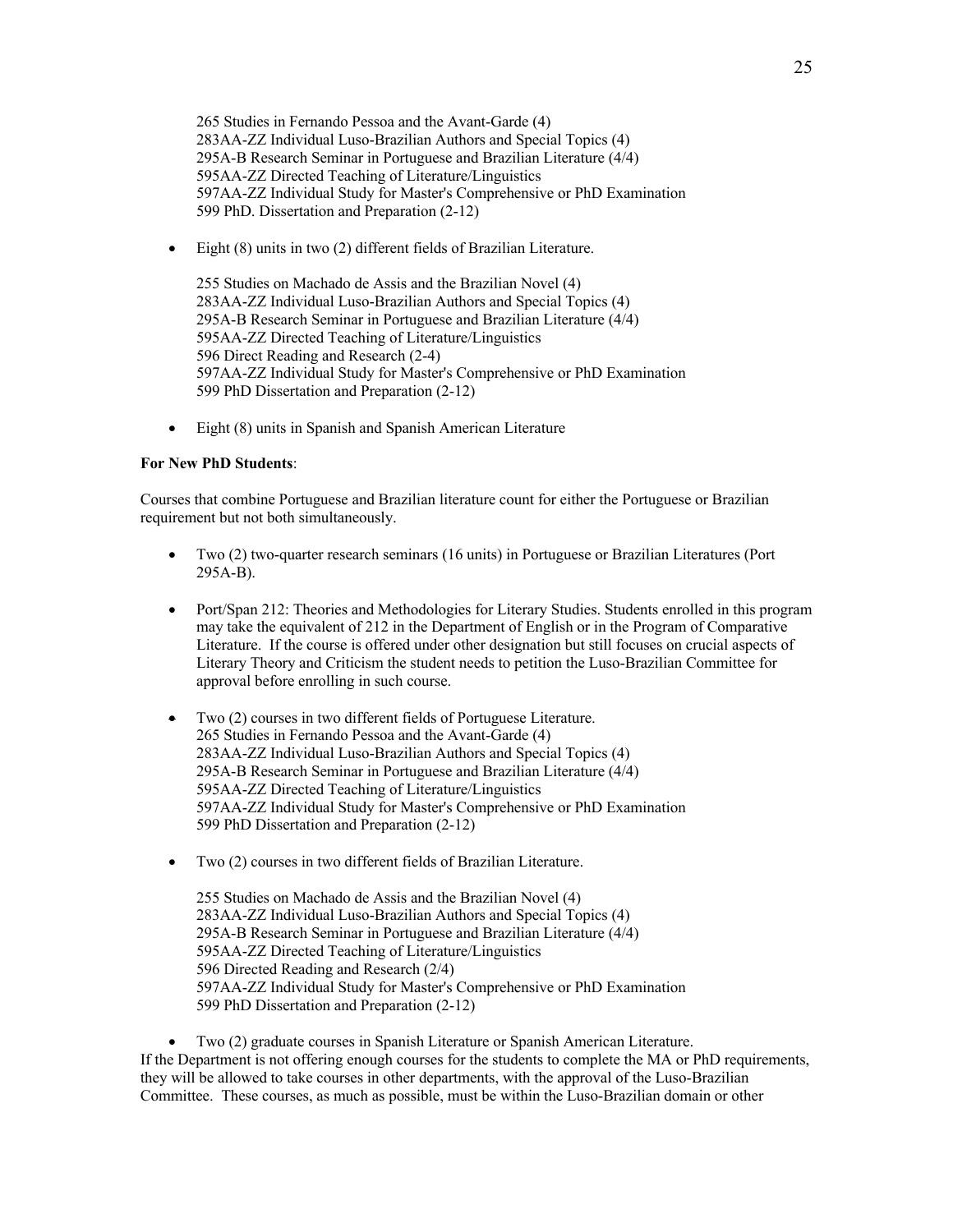Lusophone topics.

**Policy on Research Seminars:** Only after having completed the required two (2) two-quarter Research Seminars (Port 295A-B) in Portuguese or Brazilian literature, students may use Port 295A or Port 295B as separate courses to satisfy other requirements. Independent Studies cannot be used to replace Research Seminar classes.

**Policy on Individual and Independent Studies Courses:** Students in the Portuguese and Brazilian Literatures Program are allowed to take Independent Studies in lieu of required courses **only by advance approval of the Luso-Brazilian Committee.** In addition, SPAN 590 cannot be taken as an Independent Studies courses. Students may take a maximum of 8 units of independent studies courses between completion of the MA and the PhD Qualifying Examination. Within these 8 units, MA students may take Portuguese 597 (Preparation for the Comprehensive Examination) only once and for a maximum of 4 units.

# **STEPS LEADING TO THE PHD QUALIFYING EXAMINATION**

# **Selection of Main Area(s) of Specialization and Core Advisor**

By the end of the Spring Quarter of the  $1<sup>st</sup>$  year of the PhD, the student should:

- Select his or her **Main Area(s) of Specialization** in the fields of Portuguese and/or Brazilian literature. Lusophone African and other Lusophone literatures and cultures may be accepted as part of the research topic on Portuguese and/or Brazilian literatures.
- Select one faculty member as his/her **Core Advisor**. The Core Advisor will replace the Mentor initially assigned to the entering student, although the Core Advisor and the Mentor can be the same person. The student must officially notify the Luso-Brazilian Committee about his/her choice, specifying that the Core Advisor has agreed to serve as such and the Luso-Brazilian Committee will forward the information to the Graduate Committee.

# **Preparation of Core Proposal and Reading Lists for the PhD Examination**

By the beginning of the 2<sup>nd</sup> year of the PhD, the student must have a clear idea of a general topic that will serve as a point of departure for the Doctoral Dissertation, as well as the genre(s) that she or he wishes to focus on the Doctoral Dissertation (for example: Main Area of Specialization: Brazil  $20^{th}$ - $21^{st}$  Century; genre(s): narrative prose and lyric poetry; topic: visions of urban life). The student will work closely with the Portuguese and Brazilian faculty on the preparation of the Supplementary Areas. The selection of readings should focus on canonical works within their specified area, and emphasize as much as possible issues or texts related to the Core Proposal.

No later than the  $8<sup>th</sup>$  week of the Fall Quarter of the  $2<sup>nd</sup>$  year of the PhD, the student will submit the following materials to the Luso-Brazilian Committee for review:

- The Core Reading List
- The Core Proposal
- The Supplementary Reading List

**The Core Reading List**: This list is prepared in close consultation with the Core Advisor. It consists of a selection of readings considered canonical or particularly relevant within the Main Area(s) of Specialization, the genre(s), and the general topic that will serve as a point of departure for the PhD Dissertation. In addition to literary works, the list will include texts from other disciplines relevant to the student's preparation (for example, theory, criticism, history, anthropology, etc.). For PhD students who completed the MA in the Department, the Core Reading List must be reasonably different from the MA Reading List. Such a list can be organized with the assistance of the Core Advisor and other faculty members of the Luso-Brazilian Committee.

**The Core Proposal**: The aim of the Core Proposal is to present the rationale and criteria followed by the candidate in the composition of the Core Reading List. It should specify the Main Area(s) of Specialization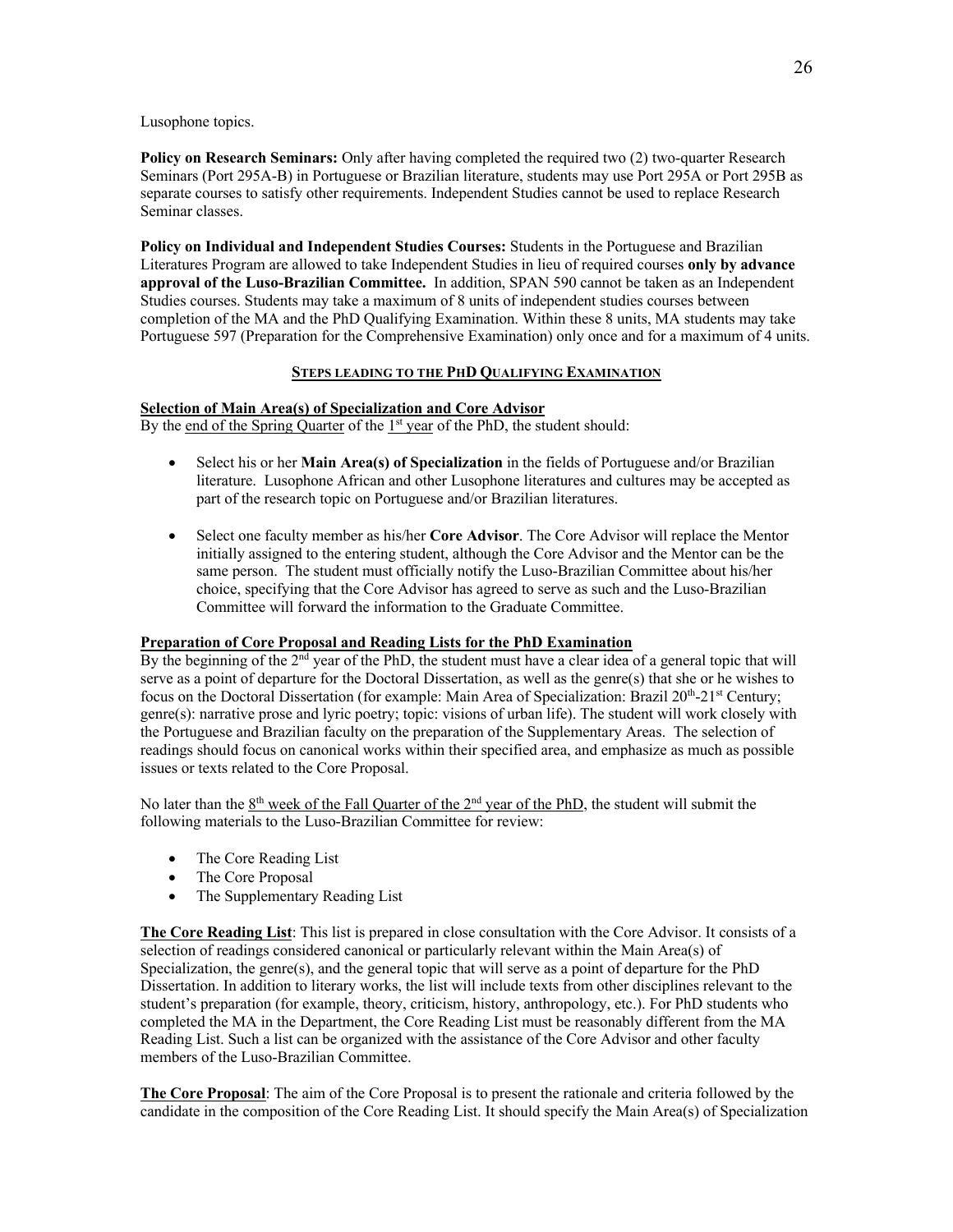chosen by the student, as well as the genre(s) and the general topic that will serve as a point of departure for the PhD Dissertation. In this proposal the student is expected to justify the general relevance of the topic within the selected Area(s) of Specialization and the selected genre(s), why and how the items of the Core Reading List may contribute to an understanding of the topic and lead to the production of an original research. It is understood that a Core Proposal should be no more than 10 pages long.

**The Supplementary Reading List**: In consultation with the Core Advisor, the student must choose two (2) **Supplementary Areas**. PhD students of the Luso-Brazilian program may choose, besides the main areas such as Portuguese and Brazilian Literature, two supplementary areas in African or Asian Literature, for example. One of these two areas may be a topic in Literature. In addition, one of these two areas may be a topic in Linguistics. Each of the Supplementary Areas must be different from the Main Area(s) of Specialization. The selection of readings should focus on canonical or key works within their specified area. Such area can be linguistics or any topic related to the Lusophone literatures and cultures from around the world outside Brazil and Portugal.

#### **PHD QUALIFYING EXAMINATION**

The objective of the PhD Qualifying Examination is to assess the candidate's knowledge of the Core and Supplementary Reading List, and his/her mastery of the general topic that will constitute the basis for the PhD dissertation. Overall, the student must demonstrate that he/she has the necessary scholarly preparation and skills to carry out independent research.

The PhD Qualifying Examination is normally completed during the Spring Quarter of the 2<sup>nd</sup> year of the PhD. The Luso-Brazilian Committee faculty members are charged with administering the Examination which consists of the Advisor and other ladder-rank faculty of the Luso-Brazilian Committee plus all the faculty of the Portuguese and Brazilian Program. The Examination is based on topics chosen from the Core and Supplementary Reading Lists and it will consist of a written part and an oral part as described below:

#### **Written Examination**

The students will be required to write a 20-page academic article of at least 5,000 words on the topic of their Dissertation, selected from the area(s) and/or topics of their choosing. At the start of Spring Quarter, the advisor and student will determine the focus of the paper and will meet regularly to monitor its progress. Once completed, the students will submit the article to the Graduate Program Assistant by the first day of the 8th week of the Spring Quarter of their 2nd year of the PhD. The Graduate Program Assistant will then distribute it to the committee. Within the week following the submission of their article, the students will receive written comments by the members of their Examination Committee which will consist of the students' Advisor and 2 additional faculty members of the Portuguese and Brazilian Section. The written comments should be submitted to the Graduate Program Assistant, who will then forward them to the students no later than the last Friday of the 8th week of the Spring Quarter.

#### **Oral Examination**

The Oral Examination is based on the Core and Supplementary Reading List, and on the article submitted as the written part of the PhD Examination. At the beginning of the 9th week of the Spring Quarter of their 2nd year of the PhD, the students will be given two questions based on the Core Reading List plus the comments to the article, as indicated above. The student will be given 72 hours to prepare for the Oral Examination, which will consist of two parts: An oral presentation answering one of the two questions based on the Reading List, and an exposition of their academic article taking into consideration the comments by the members of the Examination Committee. The students will be allowed to use notes for their presentation. The students should be prepared to speak for 1) at least 45 minutes on the response to the question based on the Core Reading List and 2) 30 minutes on their academic article. Then, the Committee will have 3) 45 additional minutes to discuss further questions. The exam will last no longer than 2 hours. Should the student fail any part of the oral exam, they will be given a second chance to retake it during the 8th or 9th week of the Fall quarter of the following year.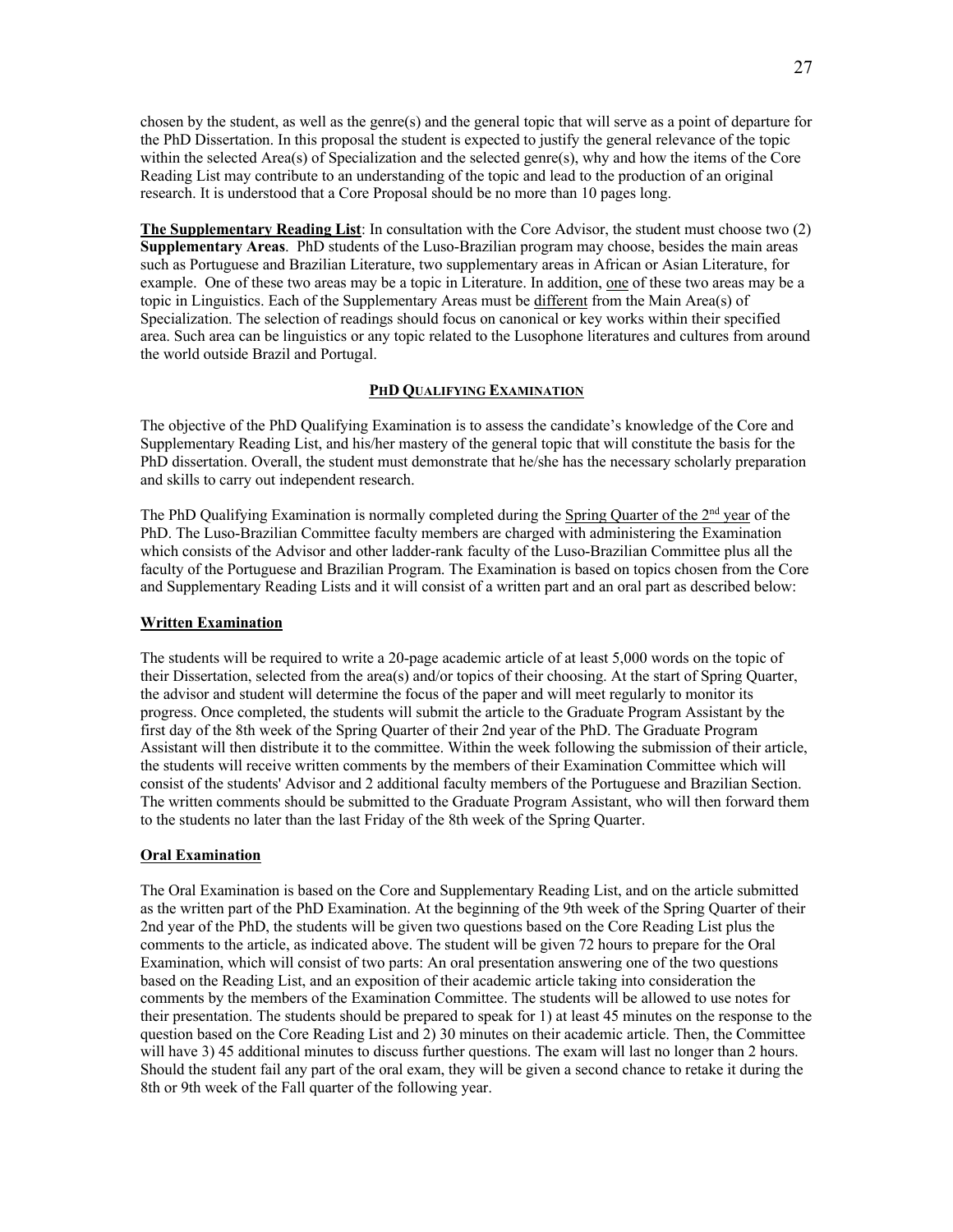#### **PHD DISSERTATION**

Upon passing the PhD Qualifying Examination, and no later than the following week, the student must submit in writing to the Luso-Brazilian Committee and the Graduate Committee the names of all the faculty members willing to serve on the student's Dissertation Committee. The Dissertation Committee is in charge of supervising and evaluating the dissertation work. It is comprised of the Dissertation Advisor serving as Chair plus two or more faculty members. Three of the members, including the Chair of the Dissertation Committee, must be from the UCSB Department of Spanish and Portuguese.

By the  $7<sup>th</sup>$  week of the quarter following the PhD Qualifying Examination, the student will submit the Dissertation Proposal. It should be in the range of 20 pages and specify the Dissertation topic, its relevance, the methodology and approaches to be followed, and a tentative brief description of the chapters. No later than 3 weeks after submitting the Proposal, the student will formally discuss the dissertation proposal with the Dissertation Committee. At some point, the student will meet with the Dissertation Committee members in order to assess the progress of the Dissertation.

When all the corrections and revisions have been made, a final version will be submitted to the Committee. After the Dissertation committee has approved the dissertation and signed the signature page, the student will file the dissertation according to university guidelines. No Oral Defense is required as of Fall 2019. The final version must meet the filing and formatting requirements spelled out in the UCSB Guide to Filing Theses and Dissertations available at the Graduate Division website. Follow link here for details.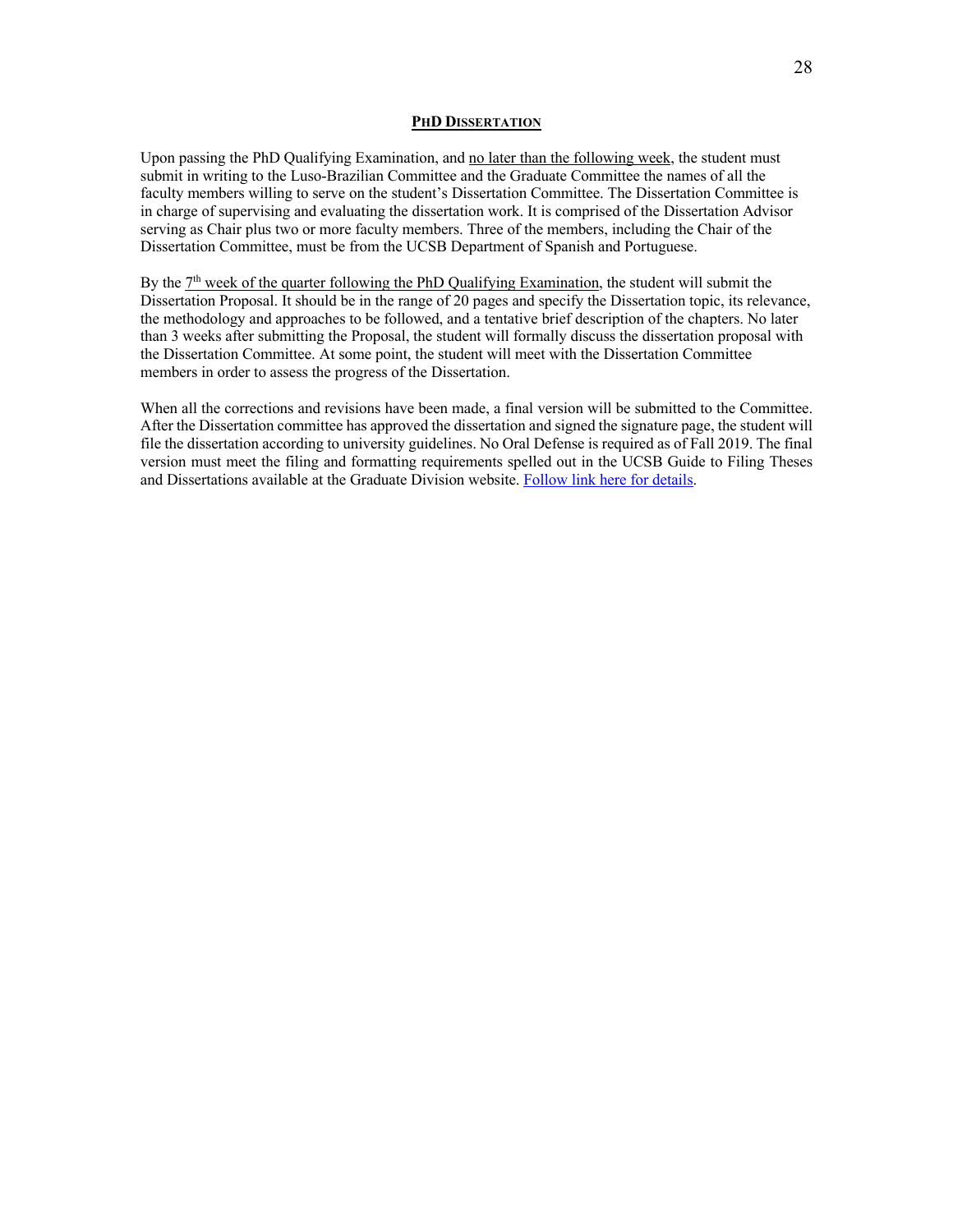#### **GRADUATE PROGRAM IN IBERIAN LINGUISTICS**

This program is designed primarily for students who plan to pursue a PhD with an emphasis in Iberian Linguistics, focusing on topics in Spanish, Portuguese, and their varieties or topics in Spain's regional languages. Taking at least an introductory course in linguistics at university level (such as UCSB's Spanish 100 or Linguistics 20A/B) or equivalent preparation is a prerequisite for entrance into the program.

A further Emphasis in Applied Linguistics can be added to the PhD program in Iberian Linguistics. The Emphasis in Applied Linguistics is a cross-departmental emphasis, and students should familiarize themselves with requirements by reading the material at http://www.appliedlinguistics.ucsb.edu/.

#### **Mentors**

Every incoming student (both MA and PhD candidates) will be assigned a mentor before the start of classes. The main role of the mentor is to facilitate the student's adjustment to the program, the Department, and UCSB. The mentor should provide the student information about the institution, the Department and advise him/her about the courses and requirements in collaboration with the Graduate Advisor, and monitor the student's progress. Mentorships may be extended until the completion of the MA and PhD program, although a different mentor may be assigned upon the student's request.

#### **MA/PhD Student Advising and Reading List**

At the beginning of the academic year, all graduate students will meet with members of the Graduate Committee and/or with the Faculty Graduate Advisor. These are either one-to-one or open forum meetings to discuss students' experiences and answer questions regarding program requirements and to provide the reading lists.

#### **MA PROGRAM REQUIREMENTS**

# **Course Requirements**

The student must complete a minimum of nine  $(9)$  courses (1 course = 4 units). At least six  $(6)$  of these courses must be in the graduate series, and the remaining three (3) may be upper division courses. At most 2 upper- division or graduate courses in one area of Iberian or Portuguese-Brazilian Literature may be applied to this program. Three elective courses are allowed upon the approval of the Iberian Linguistics Program Director. The graduate program in Iberian Linguistics is complemented by course offerings from the Linguistics Department at UCSB. If the relevant courses are not offered in the Department of Spanish and Portuguese, the student will be required to take equivalent courses from the Linguistics Department or other departments, at the discretion of the Iberian Linguistics Program Director, and the Linguistics Committee. All students are required to take Spanish 296A-B: Research Seminar in Iberian Linguistics (2 quarters, 8 units). If this 2-quarter course is not offered during the year a student needs to take it, it can be substituted by a relevant 2-quarter course from another department upon approval by the Linguistics Committee. If the substitute 2-quarter course has less than 8 units, the remaining units can be made up through an additional course or Independent Study.

The minimum of six (6) graduate courses must include the following (Spanish 296A-B [2 quarters, 8 units] is counted as two courses):

- Linguistics 201: Research Methodology and Statistics in Linguistics (if not offered in the Linguistics Department, it can be substituted by an equivalent introductory statistics course).
- Spanish 221: History of the Spanish Language (or History of the Portuguese Language, where applicable) or an equivalent course on historical linguistics.
- Spanish 296A-B: Research Seminar in Iberian Linguistics (2 quarters, 8 units)
- At least one (1) course in phonetics or phonology and one (1) course in morphology or syntax, taken in either the Department of Spanish and Portuguese or the Department of Linguistics.
	- i. Courses in phonetics and phonology can be either Spanish 114A, Spanish 200, Spanish 594 (depending on the quarter and the instructor offering it), or Linguistics 106, or Linguistics 207 (or any other phonetics/phonology offerings with the Iberian Linguistics Program Director/or Linguistics Committee's permission).
	- ii. Courses in morphology and syntax can be either Spanish 114B, Spanish 200, Spanish 594 (depending on the quarter and the instructor offering it), or Linguistics 208L, or Linguistics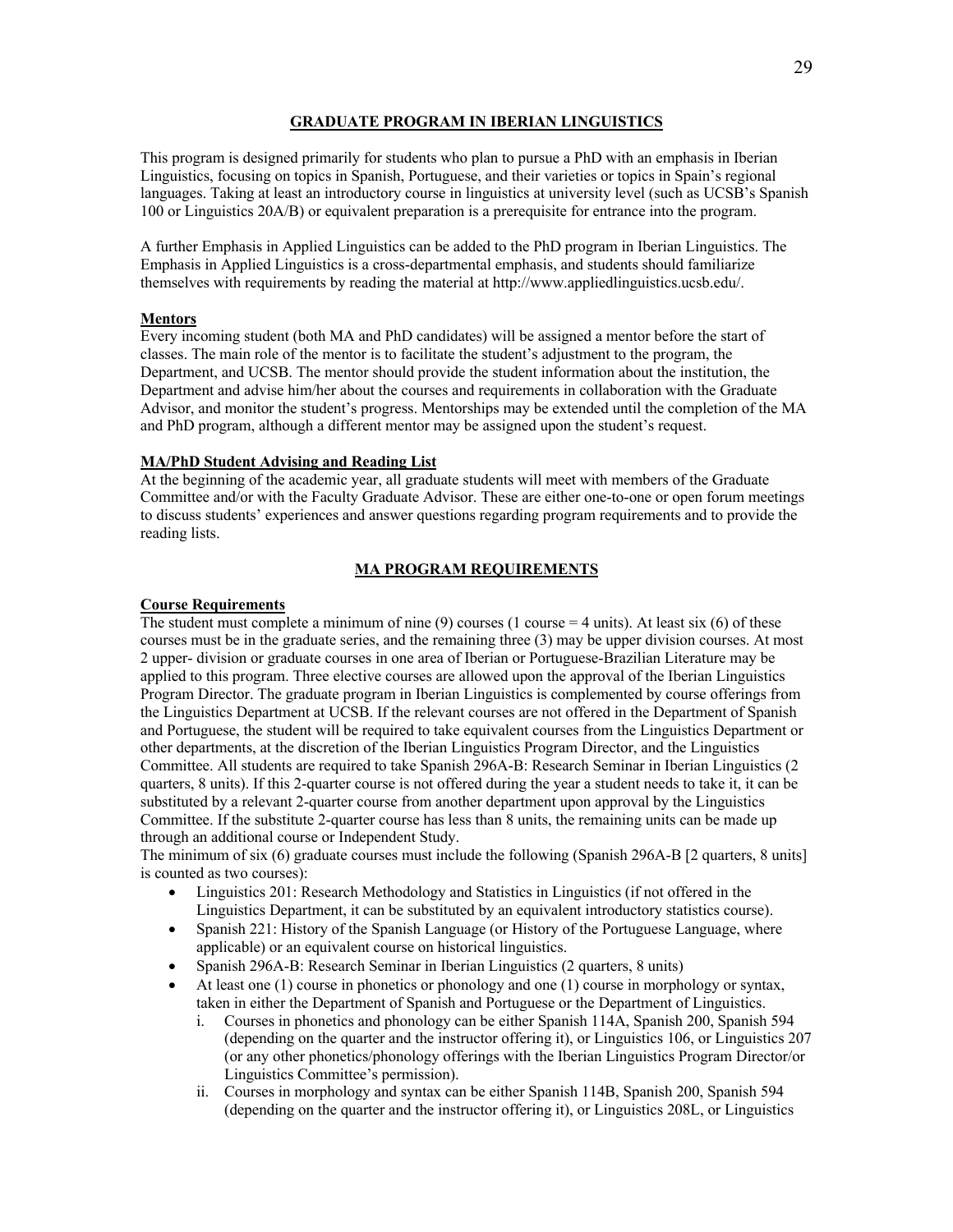209 (or any other phonetics/phonology offerings with the Iberian Linguistics Program Director/or Linguistics Committee's permission).

# *Elective courses could be fulfilled by any of the following (and others by petition):*

- Spanish 101 Latin American Spanish
- Spanish 109 Spanish in the U.S.
- Spanish 103 Spanish Pronunciation
- Spanish 114 A-B-C The Spanish Language: A Linguistic Approach
- Spanish 113 An Introduction to Linguistic Variation in Spanish
- Spanish 125 Introduction to Romance Linguistics
- Spanish 156 Introduction to Galician Studies
- Spanish 154 A-B Basque Language and Culture
- Spanish 151 A-B Catalan Language and Culture
- Spanish 200 Studies in Synchronic Linguistics
- Spanish 590 Spanish Teaching Methodology/Applied Linguistics
- Spanish 594 Special Topics
- Linguistics 132 Language and Gender
- Linguistics 215 Historical and Comparative Linguistics
- Linguistics 237 First Language Acquisition
- Linguistics 141 Second Language Acquisition
- Linguistics 180 Language in American Ethnic Minority Groups
- Linguistics 214 Discourse
- Linguistics 222 Typology and Universals
- Linguistics 226 Language and Cognition
- Linguistics 227 Language as Culture
- Linguistics 230 Methods in Sociolinguistics
- Linguistics 232 Sociocultural Linguistics
- Linguistics 233 Language, Gender and Sexuality

# **Policy about Individual and Independent Courses:**

No requirement (Ling 201, Ling 221, or Span 296A-B) can be substituted by an Independent Study. Students may complete a maximum of 8 units of Independent Studies courses before passing their MA Examination, with no more than 4 units during the same quarter. Within these 8 units, MA students may take Spanish 597 (Preparation for the Comprehensive Examination) only once and for a maximum of 4 units.

#### **Portuguese / Spanish Language Requirement**

Any student who is not fluent in Portuguese must demonstrate a reading knowledge of Portuguese. Likewise, any student who is not fluent in Spanish must demonstrate a reading knowledge of Spanish. The Portuguese/Spanish reading knowledge exam will be administered at the end of every winter quarter. This requirement may be fulfilled in the 1st or 2nd year.

# **Minimum GPA**

All students need to maintain a minimum GPA of 3.0. Students must take courses for a letter grade to achieve the minimum cumulative GPA of 3.0 required to remain in good standing academically. Students who take only courses graded Pass/No Pass or Satisfactory/Unsatisfactory will earn a cumulative GPA of 0.0, which is unacceptable.

Students must receive a grade of B or better in a required course for it to count toward fulfillment of departmental degree requirements. A grade of B- is considered unsatisfactory.

The Graduate Division monitors the grades of all students, and will intervene if a student's GPA falls below the minimum. If it is not remedied by the deadline, the student may be subject to academic probation and subsequently to academic disqualification. For additional information see the Graduate Division's Graduate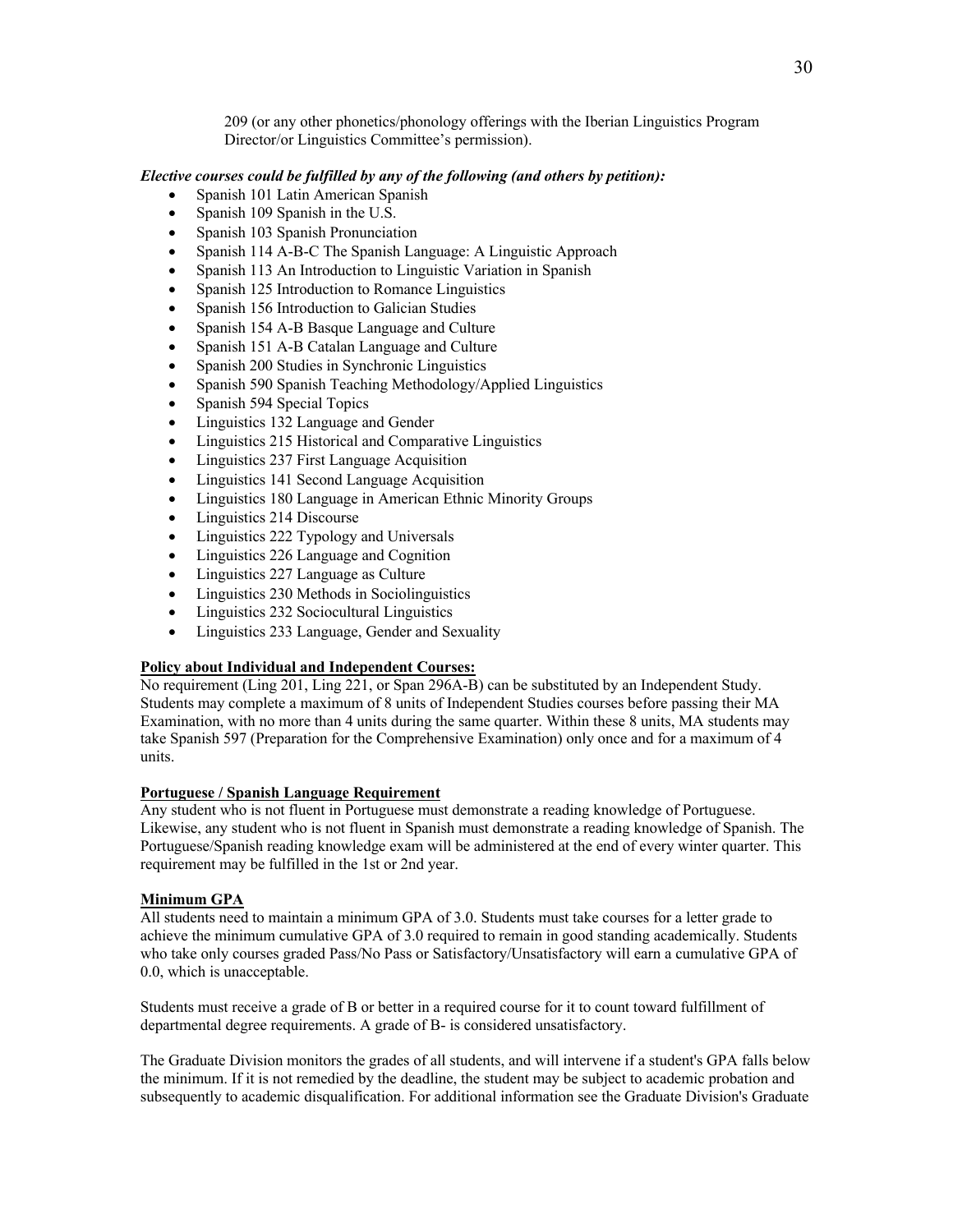Handbook. Students are allowed to carry No Grades (NG) and No Record (NR) for only one quarter after the course was originally undertaken before the NG or NR automatically reverts to a failing grade. Incompletes will automatically revert to a failing grade unless the work is completed and a grade reported to the Registrar by the end of the subsequent quarter (this rule also applies to courses numbered 597 through 599).

# **THE MA DEGREE REQUIREMENTS (THESIS OR COMPREHENSIVE EXAMINATION IN IBERIAN LINGUISTICS**)

# **Objectives of the MA Thesis or Comprehensive Examination in Iberian Linguistics**

The objective of the MA Thesis or Comprehensive Examination is to assess the student's general knowledge in all basic areas of linguistics, as well as to assess the student's skills at conducting basic, but original research in linguistics, and the student's writing and oral skills in his/her main language of specialization. This requirement (MA Thesis or Comprehensive Examination) should be taken at the end of the second year.

#### **Description of the steps leading to the MA Degree in Iberian Linguistics**

In accordance with Academic Senate Regulation SBR 305, the candidate, in consultation with a faculty advisor, has a choice of **EITHER**:

**Plan I: MA Thesis** – Allows the student to pursue the study of a specific topic and present the results obtained in the form of a thesis (about 15,000 words, 50-70 pages). This option only requires a discussion of the thesis before the MA Thesis Committee. The discussion of the thesis consists of a brief (20 minutes) summary of findings and theoretical underpinnings, and answering the Committee's questions about the methodology and the results of the research laid out in the thesis. It may serve as the basis to recommend whether the student can continue for the PhD or not. After the Thesis Committee has approved the thesis without requesting any further revisions, and signed the signature page, the student will file the thesis according to university guidelines. The final version must meet the filing and formatting requirements spelled out in the UCSB Guide to Filing Theses and Dissertations available at the Graduate Division website: Click here for details. Once this is accomplished, the candidate will be awarded the MA Degree.

#### **OR**

**Plan II: Comprehensive Examination** - Submitting two research papers of average length (5,000-7,000 words each), covering two different areas of linguistics. In this case, the student will take an oral exam, centered on those aspects covered in the papers, but the candidate should be prepared to respond to questions of general linguistic knowledge, especially in the areas of current linguistic theory analyzed in the courses taken while at UCSB. The students may enlist the help of the committee administering the exam to set up a comprehensive reading list of relevant works that will help them prepare for the oral exam. Upon completion of the oral examination the student will be informed of the results, which may be:

- Passed both the written and oral parts
- Passed only one of the parts
- Failed both parts

If a student fails any part of the examination, he/she will be allowed to retake it one more time and no later than the 8th week of the following quarter. Passing the written and oral parts of the MA Comprehensive Examination in Linguistics does not automatically entail admission to the PhD Program. The Examination Committee will submit a written recommendation about the student's qualifications to pursue doctoral studies to the Graduate Committee. Upon reviewing this recommendation, the Graduate Committee will issue a final decision regarding the student's advancement into the PhD program.

The MA Thesis Committee (Plan I) and the MA Examination Committee (Plan II) will be formed in accordance to the regulations stipulated in the "Master's Degree Requirements" section of Graduate Division's *Graduate Handbook*.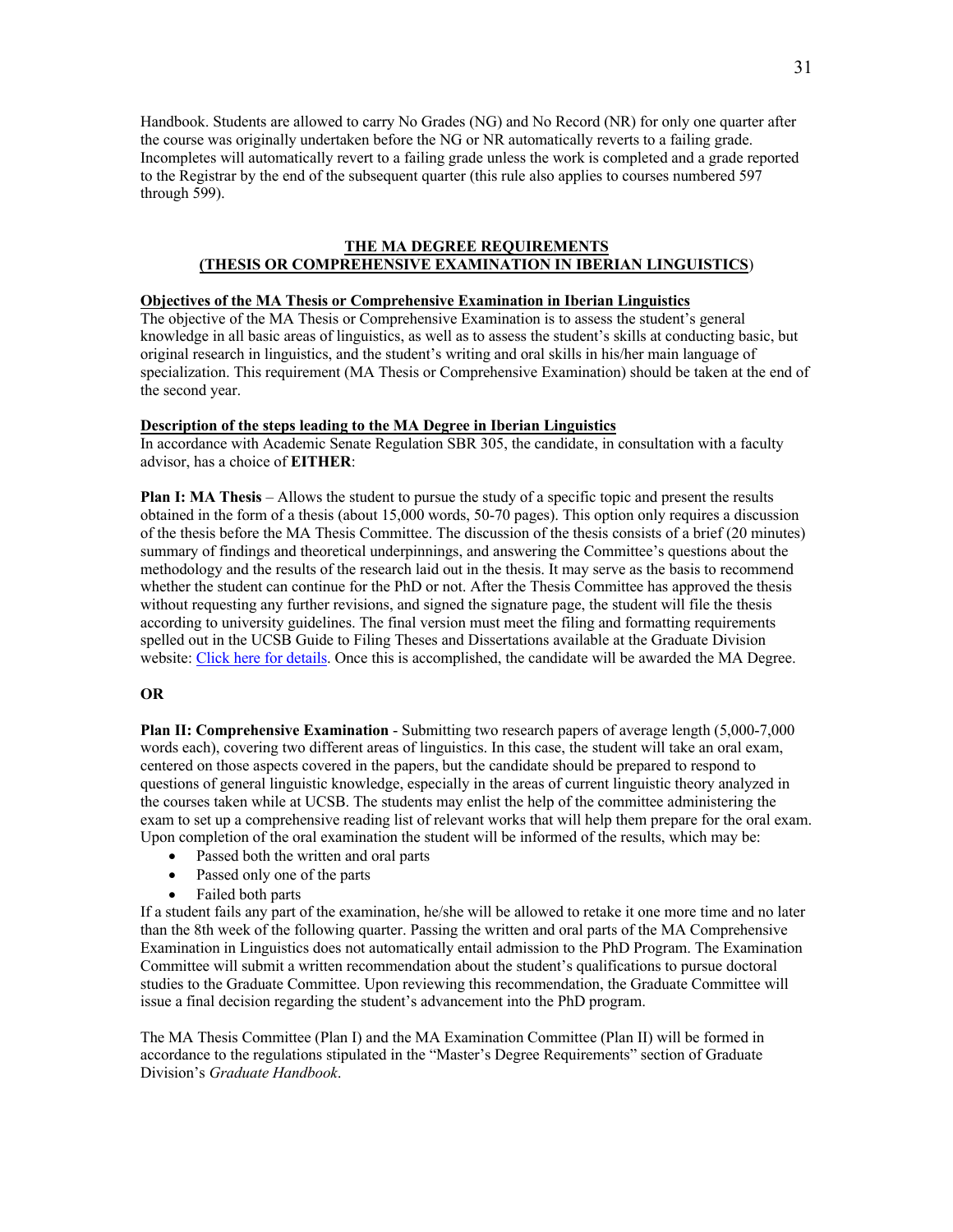# **PH.D. PROGRAM REQUIREMENTS**

In order to earn the degree of PhD in Iberian Literatures the student must fulfill the following requirements:

- All PhD course requirements
- All language requirements
- The PhD Qualifying Examination
- Successfully complete the PhD dissertation, including all the steps specified below.

# **PhD Course Requirements**

The number of the required courses for PhD students will vary if the candidate has obtained his/her MA degree at the Department of Spanish and Portuguese at UCSB (continuing students) or elsewhere. In addition to the requirements indicated below, students are encouraged to take additional courses, including courses offered in other Departments.2

# **Course Requirements for Continuing Students (MA/ PhD students):**

- All students at the PhD level are required to take Ling 202: Advanced Research Methods and Statistics in Linguistics.
- The student should take a minimum of seven  $(7)$  courses covering at least three  $(3)$  of the five areas listed below (preferably in the Spanish and Portuguese Department or in the Linguistics Department if the relevant course is not available from the Spanish and Portuguese Dept.).
- At least five  $(5)$  of these courses must be in the graduate series, and the remaining two  $(2)$  may be upper-division courses.
- Any courses that the student has taken at the MA level **in excess** of the requirements for the MA can be used towards fulfilling the 7-course requirement at the PhD level. Hence, it is possible that a continuing student at the PhD level in Iberian Linguistics only takes the 8 4-credit courses required (Ling 202 + 7 other courses) or fewer if s/he had taken other courses at the MA level that were not counted towards the MA.
- Courses in these subjects in the Spanish and Portuguese Department are offered as Spanish 200, Spanish 296A-B, and Spanish 594 and depending on the instructor they can cover any of the fields below in a given quarter. Courses other than those listed below and courses from other departments can be counted by petition towards requirements at the discretion of the Iberian Language Program Director and the Linguistics Committee.
	- i. Phonetics and/or Phonology; (either Spanish courses or Linguistics 235)
	- ii. Morphology and/or Syntax; (either Spanish courses or Linguistics 208/234)
	- iii. At least one course in either:
		- Second Language Acquisition and/or Bilingualism (Spanish 299: Topics in Applied Linguistics or German 262A) OR
		- Language Change/Historical Linguistics and/or Typology (Spanish courses or Linguistics 222, 236)

<sup>2</sup> Elective courses could be fulfilled by any of the following (and other relevant ones by petition): Spanish 101 Latin American Spanish, Spanish 109 Spanish in the U.S., Spanish 103 Spanish Pronunciation, Spanish 114 A- B-C The Spanish Language: A Linguistic Approach, Spanish 113 An Introduction to Linguistic Variation in Spanish, Spanish 125 Introduction to Romance Linguistics, Spanish 156 Introduction to Galician Studies, Spanish 154 A-B Basque Language and Culture, Spanish 151 A-B Catalan Language and Culture, Spanish 186 Applied Linguistics, Spanish 200 Studies in Synchronic Linguistics, Spanish 590 Spanish Teaching Methodology / Applied Linguistics, Spanish 594 Special Topics, Linguistics 132 Language and Gender, Linguistics 215 Historical and Comparative Linguistics, Linguistics 237 First Language Acquisition, Linguistics 141 Second Language Acquisition, Linguistics 180 Language in American Ethnic Minority Groups, Linguistics 214 Discourse, Linguistics 222 Typology and Universals, Linguistics 226 Language and Cognition, Linguistics 227 Language as Culture, Linguistics 230 Methods in Sociolinguistics, Linguistics 232 Sociocultural Linguistics, Linguistics 233 Language, Gender and Sexuality.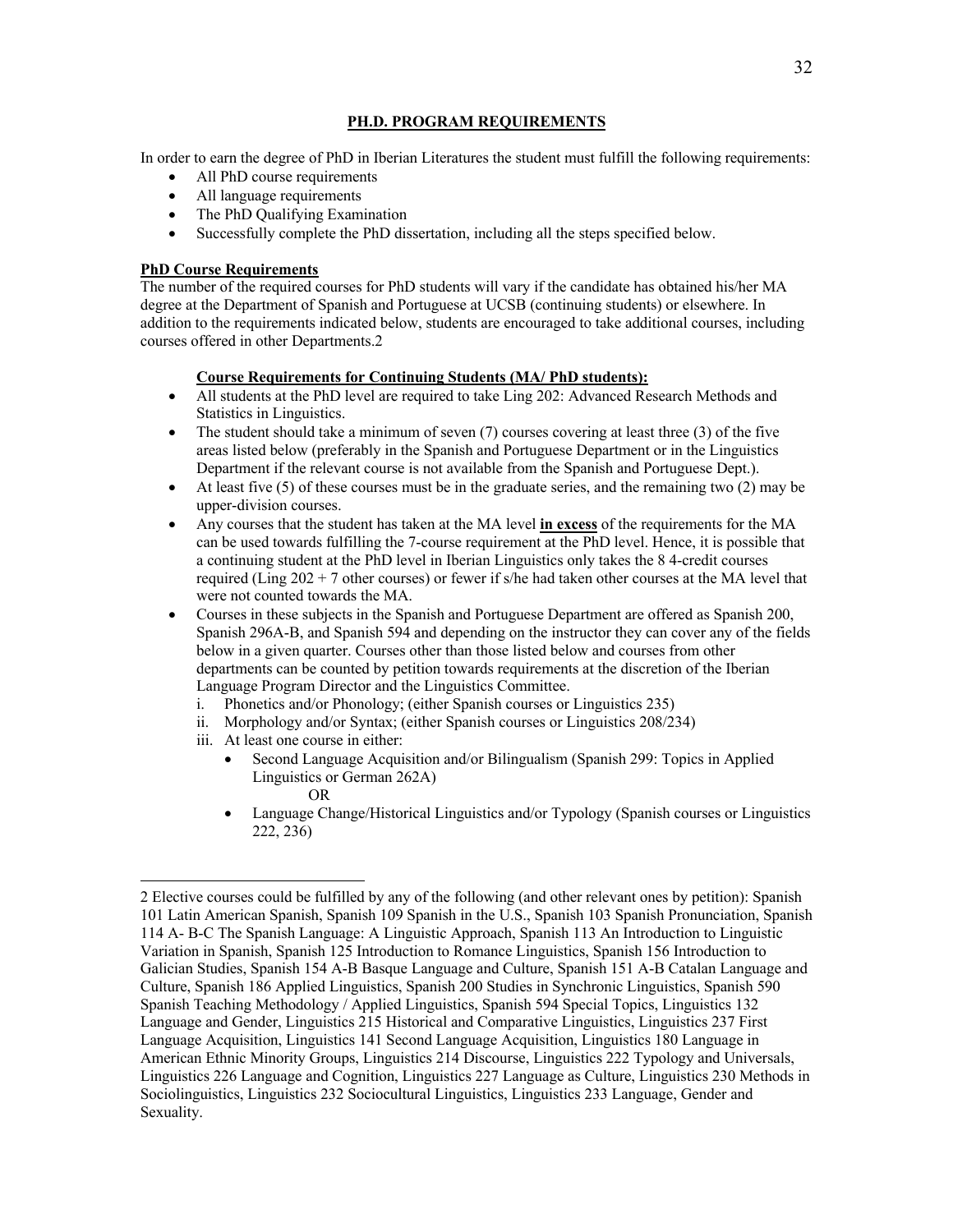- iv. Discourse Analysis, Translation, Sociolinguistics or Dialectology (Spanish courses, or Discourse: Linguistics 214, 224, 228, Sociolinguistics: Linguistics 230, 232. A literature course may be substituted for this requirement, as long as the final paper is on discourse)
- v. At least one course in one of the following categories:
	- Corpus/Computational Linguistics or Psycholinguistics/Semantics (Linguistics 210 Computational Linguistics, Linguistics 218 Corpus Linguistics)
	- Linguistics 237 First Language Acquisition, Linguistics 127 Psychology of Language, Linguistics 226 Language and Cognition, Linguistics 257A/B Psycholinguistics (or equivalent Span courses)
	- Linguistics 113 Introduction to Semantics, Linguistics 225 (or equivalent Span courses)
- Spanish 296A-B and the courses in phonetics/phonology and morphology/syntax must be on a different topic from the ones taken at the MA level with the same number and title (these courses can also be used to fulfill the area requirements above).

**Course Requirements for New PhD Students** (i.e., students who did not obtain their Master's degree in the Department of Spanish and Portuguese at UCSB):

- Spanish 221: History of the Spanish Language (or History of the Portuguese Language where appropriate).
- Linguistics 201: Research Methodology and Statistics in Linguistics (if this is not offered, an equivalent introductory statistics course can be substituted for Linguistics 201).
- Linguistics 202: Advanced Research Methods and Statistics in Linguistics.
- One two-quarter seminar; either Span 296A-B or equivalent from the Ling. Dept. or other departments by petition (this may be taken in any of the five areas listed below and it will count as covering one of those areas, as well as fulfilling this requirement).
- At least 5 more courses, three (3) of which must be in the graduate series, and the remaining two (2) may be upper-division courses.
- The student should take a minimum of one graduate seminar at an ADVANCED level (pending assessment by the Iberian Linguistics Program Director or the Linguistics Committee) in one of the following five areas (preferably in the Spanish and Portuguese Department or in the Linguistics Department if the relevant course is not available from our Department). Courses in these subjects in the Spanish Department are offered as Spanish 200, Spanish 296A-B, and Spanish 594 and depending on the instructor they can cover any of the fields below in a given quarter. Courses other than those listed below, and courses from other departments can be counted towards requirements at the discretion of the Iberian Linguistics Program Director and the Linguistics Committee.
	- i. Phonetics and/or Phonology; (either Spanish courses or Linguistics 235)
	- ii. Morphology and/or Syntax; (either Spanish courses or Linguistics 208/234)
	- iii. At least one course in either:
		- Second Language Acquisition and/or Bilingualism (Spanish 299: Topics in Applied Linguistics or German 262A) OR
		- Language Change/Historical Linguistics and/or Typology (Spanish courses or Linguistics 222, 236)
	- iv. Discourse Analysis, Translation, Sociolinguistics or Dialectology (Spanish courses, or Discourse: Linguistics 214, 224, 228, Sociolinguistics: Linguistics 230, 232. A literature course may be substituted for this requirement, as long as the final paper is on discourse)
	- v. At least one course in one of the following categories:
		- Corpus/Computational Linguistics or Psycholinguistics/Semantics (Linguistics 210 Computational Linguistics, Linguistics 218 Corpus Linguistics)
		- Linguistics 237 First Language Acquisition, Linguistics 127 Psychology of Language, Linguistics 226 Language and Cognition, Linguistics 257A/B Psycholinguistics (or equivalent Span courses)
		- Linguistics 113 Introduction to Semantics, Linguistics 225 or equivalent Span courses)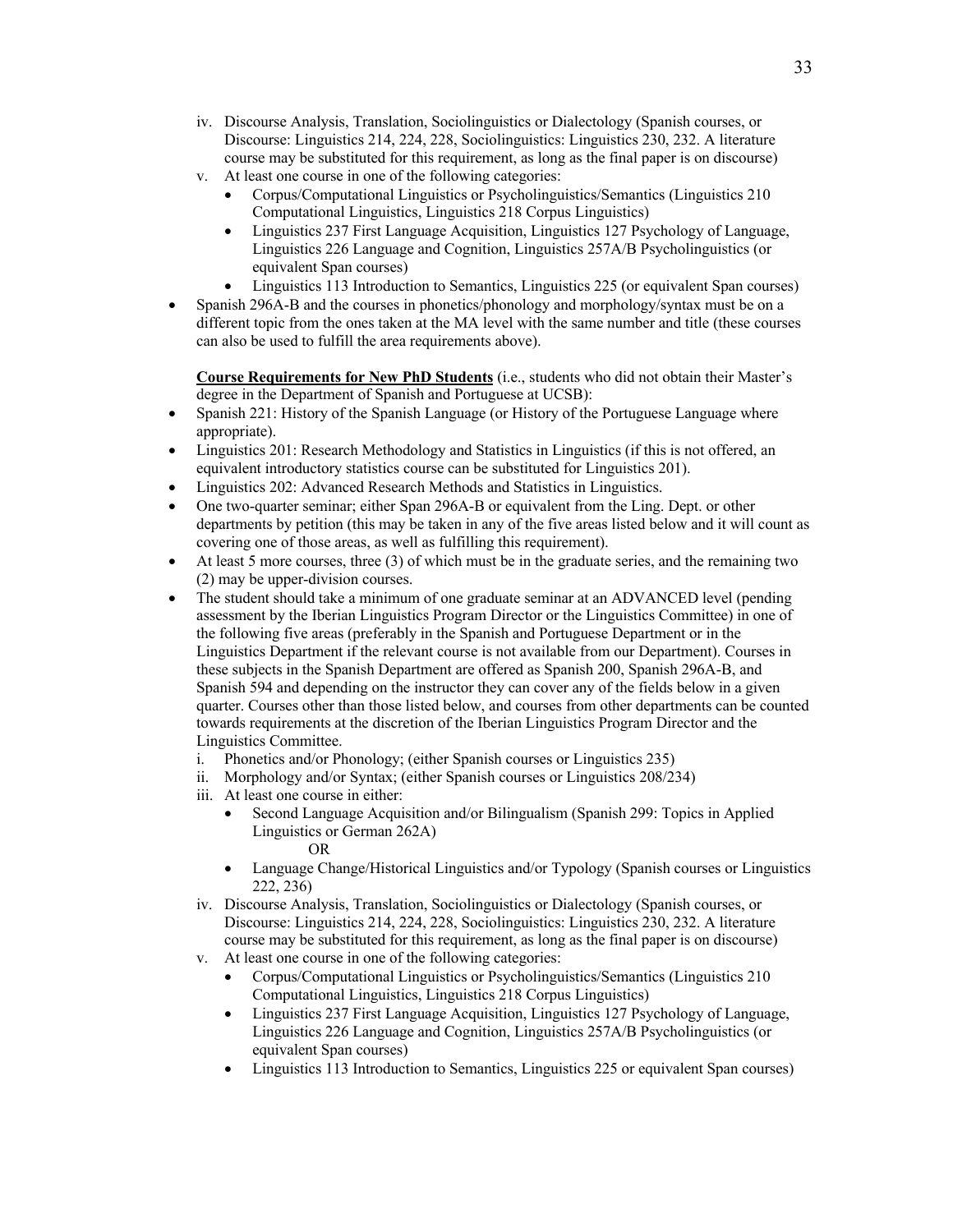• Spanish 296A-B and the courses in phonetics/phonology and morphology/syntax must be on a different topic from the ones taken at the MA level with the same number and title (these courses can also be used to fulfill the area requirements above).

A new PhD student may petition to the Graduate Committee to substitute an equivalent course taken at another institution for any of the requirements listed above.

**Policy on Individual and Independent Studies Courses:** No requirement (Ling 201, Ling 202, Span 221, or 296A-B) can be substituted by an Independent Study. Students may complete a maximum of 8 units of Independent Studies courses between the completion of the MA and the PhD Qualifying Examination. Within these 8 units, MA students may take Spanish 597 (in preparation for the MA Comprehensive Examination) only once and for a maximum of 4 units.

# **Foreign Language Requirement and Examination**

All students are required to demonstrate a reading knowledge of another language other than Spanish, Portuguese and English. In order to fulfill this requirement, the student must take the Foreign Language Examination in which he/she is asked to translate a text in a foreign language. The text should be approximately 300-400 words in length and the student has a limit of two hours to complete the translation.

# **STEPS LEADING TO THE PhD QUALIFYING EXAMINATION**

### **Selection of Main Area(s) of Specialization and Core Advisor**

By the end of the Spring Quarter of the 1st year of the PhD, the student should:

- Select her or his Main Area(s) of Specialization among the following fields: a) Phonetics and/or Phonology, b) Morphology and/or Syntax, c) Applied Linguistics/Second Language Acquisition or Language Change/Historical Linguistics, d) Discourse Analysis/Translation or Sociolinguistics/Dialectology, e) Corpus/Computational Linguistics or Psycholinguistics/Semantics.
- Select one faculty member as his/her Core Advisor. The Core Advisor will replace the Mentor initially assigned to the entering student, although the Core Advisor and the Mentor can be the same person. The student must officially notify the Graduate Committee about his/her choice, specifying that the Core Advisor has agreed to serve as such.

Students may supplement their areas of specialization by adding the Emphasis in Applied Linguistics (Graduate Emphases). Each student's Core Advisor will recommend individual courses relevant to the student's specialization.

# **Preparation of Preliminary Dissertation Proposal and Reading Lists for the PhD Qualifying Examination**

By the beginning of the 2nd year of the PhD, the student must have a clear idea of a general topic that will serve as a point of departure for the Doctoral Dissertation (for example: Main Area of Specialization: Phonetics and Phonology; topic: Pronunciation of Mexican Spanish dialects).

No later than the 8th week of the Fall term of the 2nd year of the PhD, the student will submit the following materials to a committee composed of the potential PhD Dissertation Committee members (see below) for approval:

- The Core Reading List
- The Preliminary Dissertation Proposal
- The Supplementary Reading List

**The Core Reading List:** This list is prepared in close consultation with the Core Advisor. It consists of a selection of readings considered canonical or particularly relevant within the Main Area(s) of Specialization, and the general topic that will serve as a point of departure for the PhD Dissertation. The Core Reading list should be preceded by a short justification of the rationale and criteria followed by the candidate in the composition of the list. It should specify the Main Area(s) of Specialization, and the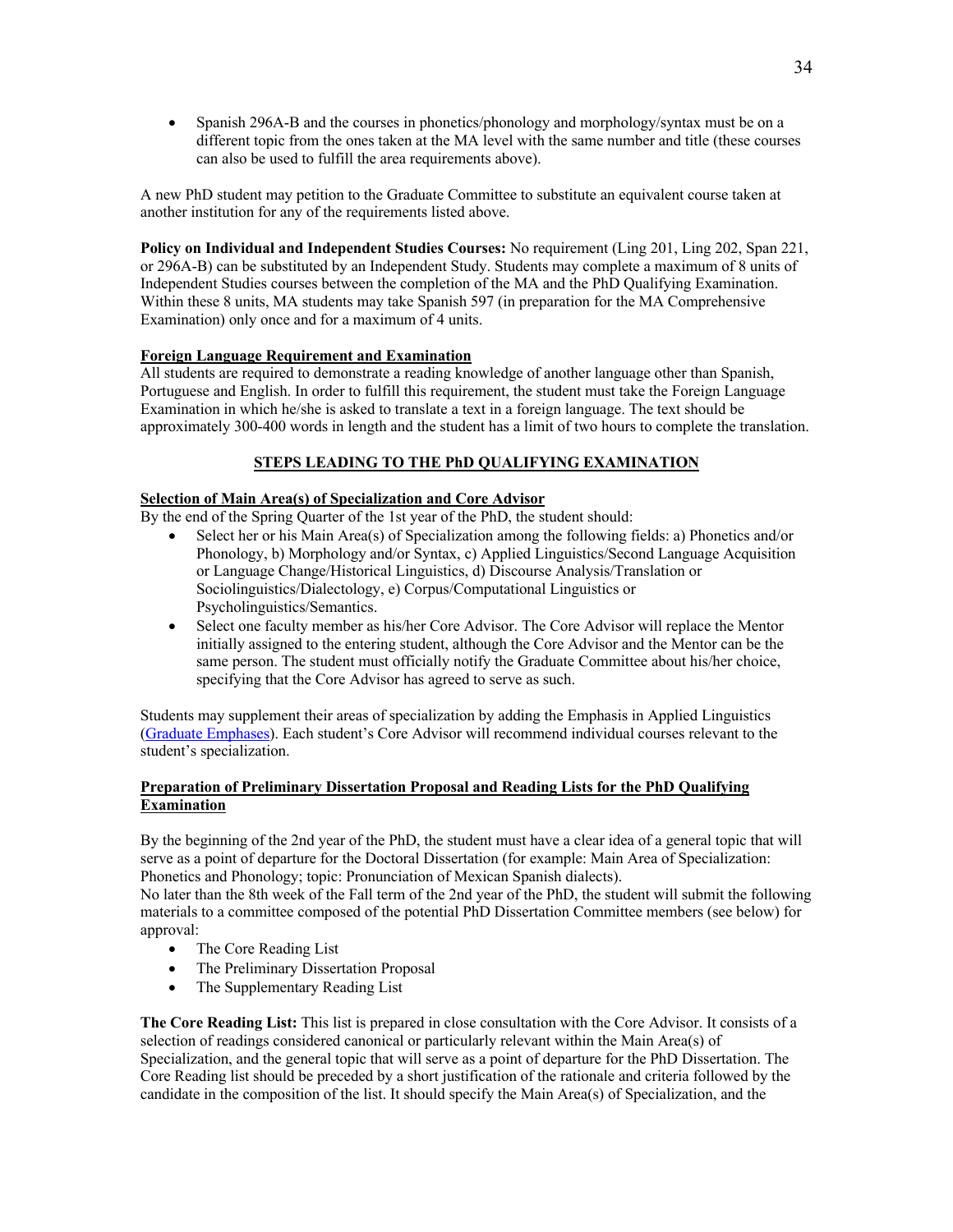general topic that will serve as a point of departure for the PhD dissertation.

**The Preliminary Dissertation Proposal:** In the Preliminary Dissertation Proposal the student will justify the general relevance of the topic within the selected Area(s) of Specialization and will explain what the proposed research contributes to the advancement of the field. The candidate should also explain why and how the items of the Core Reading List can contribute to an understanding of the topic and lead to the production of original research. The Preliminary Dissertation Proposal should specify the Dissertation topic, its relevance, the methodology and approaches to be followed, include a table of contents and a tentative description of the chapters for the proposed dissertation and their relevance to candidate's field of study. Normally, the Preliminary Dissertation Proposal should be around 5-10 pages in length, excluding the bibliography and any other attachments. Depending on the topic of the Preliminary Dissertation Proposal, the Core Advisor and the student will agree on potential PhD Dissertation Committee members, who will evaluate the Preliminary Dissertation Proposal and issue comments and corrections that the student can incorporate for the fully-fledged version of the PhD Dissertation Proposal to be submitted in the Spring Quarter of the same academic year (see below).

**The Supplementary Reading List:** In consultation with the Core Advisor, the student must choose four Supplementary Areas, chosen from a) Phonetics, b) Phonology, c) Morphology, d) Syntax, e) Second Language Acquisition, f) Bilingualism, g) Language Change/Historical Linguistics, h) Discourse Analysis, i) Translation, j) Sociolinguistics, k) Applied Linguistics, l) Semantics, m) Dialectology, n) Corpus Linguistics, o) Computational Linguistics, p) Psycholinguistics. Each of the four Supplementary Areas must be different from the Main Area(s) of Specialization. When the student has selected the four Supplementary Areas, the student and the Core Advisor will select the items of the Supplementary Reading List with the help of other potential members of the PhD Dissertation Committee (see below). The selection of readings should focus on canonical works within their specified area, and emphasize as much as possible issues or texts related to the Core Proposal.

#### **THE PhD QUALIFYING EXAMINATION**

#### **Objectives of the PhD Qualifying Examination**

The objective of the PhD Qualifying Examination is to assess the candidate's mastery of the general topic that will constitute the basis for the PhD dissertation. Overall, the student must demonstrate that s/he has the necessary scholarly preparation and skills to carry out independent research. The PhD Qualifying Examination is usually taken during the 8<sup>th</sup> week of the Spring quarter of the 2nd year of the PhD. The exam is administered by the PhD Dissertation Committee, which is composed by three faculty, two of which must be the Core Advisor and another member of the Department of Spanish and Portuguese. All three members will vote.

#### **Description of the PhD Qualifying Examination**

The PhD Qualifying Examination consists of two parts:

1. The presentation, discussion and critique of one published article: One week before the exam the PhD Dissertation Committee will give the student three possible articles for discussion. These articles should not relate to the student's Core area of studies, but can be from the Supplementary areas or even an area unfamiliar to the student. The student will choose one article for discussion as part of the PhD Qualifying Examination.

2. The discussion of the fully-fledged dissertation research proposal: This document must be about 20-30 pages in length and must be submitted to all PhD Dissertation Committee members one week before the PhD Qualifying Examination.

**Upon passing both parts of the Qualifying Examination (article discussion and dissertation proposal) the student advances to candidacy.** If a student fails any part of the examination, s/he will be allowed to retake it one more time and no later than the 8th week of the following quarter.

# **THE PhD DISSERTATION**

#### **The Dissertation Committee**

Upon passing the PhD Qualifying Examination, and no later than the following week, the student must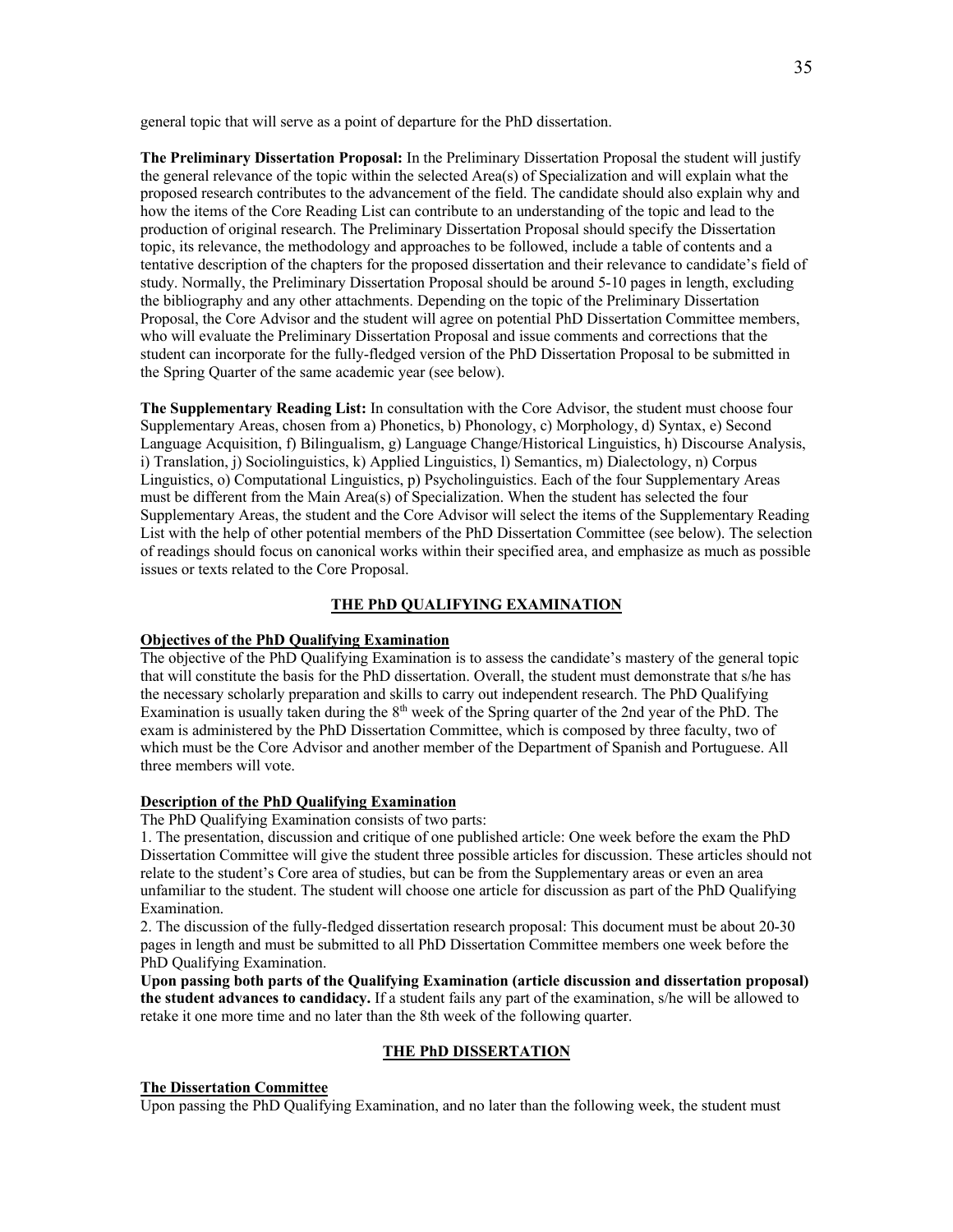submit in writing to the Graduate Committee an official confirmation of the names of all the faculty members willing to serve on the student's Dissertation Committee. The Dissertation Committee is in charge of supervising and evaluating the dissertation work. It is comprised of the Dissertation Advisor serving as Chair plus two or more faculty members. At least two Dissertation Committee members must be from the Department of Spanish and Portuguese.

At least once per year the student must meet formally with the full Dissertation Committee to assess the progress of the Dissertation. If satisfactory progress is not made, the Dissertation Committee will report this information to the Graduate Committee and the Graduate Division. When all the corrections and revisions have been made, a final version will be submitted to the Committee. After the Dissertation committee has approved the dissertation and signed the signature page, the student will file the dissertation according to university guidelines. No Oral Defense is required as of Fall 2019. The final version must meet the filing and formatting requirements spelled out in the UCSB Guide to Filing Theses and Dissertations available at the Graduate Division website. Follow link here for details.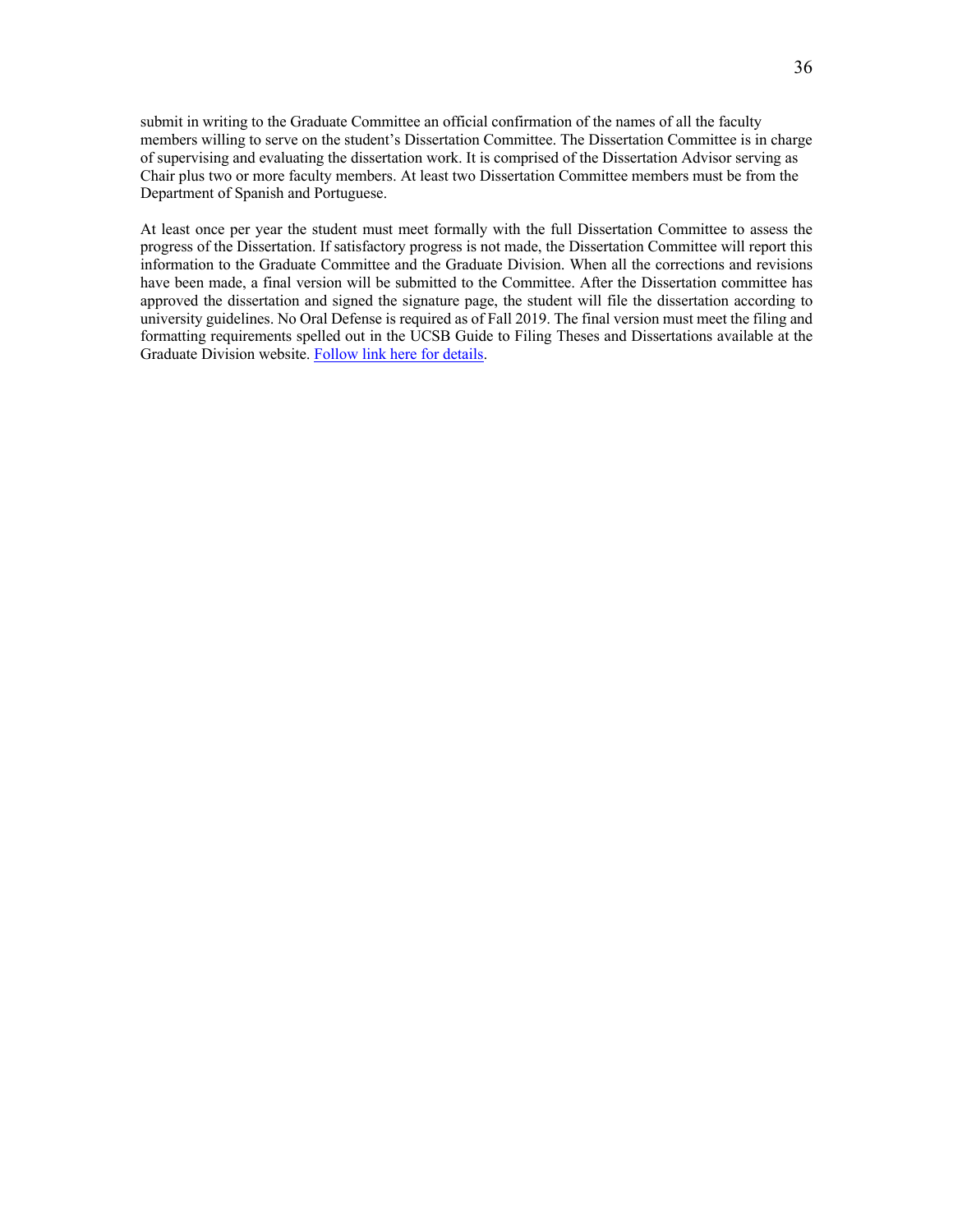# **OPTIONAL PHD EMPHASES**

DETAILS FOUND HERE

### **Optional Ph.D. Emphasis in Translation Studies**

Courses in Translation Studies engage the theoretical questions that are germane to a philosophy of translation and that inform the practice of translation.

Any enrolled graduate student in good academic standing with an interest in literary translation, competency in more than one language and a willingness to complete the required coursework/research project may take part in the emphasis. Following a successful year of masters and/or doctoral study in one of the participating departments, students may petition to add the Translation Studies Emphasis, which in addition to Ph.D. requirements of the home department, requires the following:

1) Completion of 16 units, to include Comparative Literature 170/260: Literary Translation: Theory and Practice, which is offered every other year, or an equivalent course covering some aspect of translation theory and practice approved by the Translation Studies faculty advisor in consultation with the advisory committee.

The four courses (16 units) may be fulfilled in a number of ways:

- Students must take at least two courses which cover some aspect of Critical, Theoretical and/or Historical approaches to translation.
- At least one of the four courses should be taken outside the student's home department.
- At least four of the 16 units can be taken as an independent study/practicum, in the event a course listed on the TS does not have a sister graduate-level course. (See the list of approved course options on the following web site www.complit.ucsb.edu/graduate-program/translation-studies, or consult the graduate advisor in one of the participating departments.)

Students may take any two 4-unit courses in their department in which a translation component can be integrated into the course material—e.g. any literature course in the various language and literature departments; any catalogue or approved independent study course in Religious Studies, Classics, etc. involving close textual reading, linguistic analysis, cultural study/ interpretation—and work with the faculty/supervisor on a translation-related final project aside from doing all the course work. These units would be part of the basic 16 unit-requirement.

2) Completion of a final project (approximately 30 pages), approved by the Translation Studies advisor in consultation with an advisory committee made up of two additional affiliated faculty (the list can be found at www.complit.ucsb.edu/graduate-program/translation-studies), which, based on the translation(s) of a particular text, examines the relationships between textual practice and theoretical perspectives, thus addressing some relevant aspect of translation theory, criticism, or history. Ph.D. students have the option of doing the field project OR of including Translation Studies as a significant research topic or methodology in their doctoral dissertation. For the 30-page project, the student may include his/her own translation as part of the project. The final project must be unanimously passed (B or higher) by the threemember project committee, made up of affiliated faculty. The project with comments and grade will then be seen by the advisory committee to maintain consistency among the projects.

#### **Optional PhD Emphasis in European Medieval Studies**

The Medieval Studies Program offers an interdisciplinary doctoral emphasis to students previously admitted to a PhD program in the Departments of Dramatic Art, English, French and Italian, History, History of Art and Architecture, Music, Religious Studies, and Spanish and Portuguese.

Students pursuing the emphasis in European medieval studies must receive a grade of B or better in each of the following: Medieval Latin (Latin 103); one course in a vernacular, western European or Middle Eastern medieval language (English 205, English 230, French 206, Spanish 222A, Spanish 222B, Portuguese 222, Religious Studies 148A, Religious Studies 148B, Religious Studies 210); Paleography and/or Diplomatics (History 215S, History 215T); Medieval Studies 200A-B-C; and 8 additional units in graduate courses on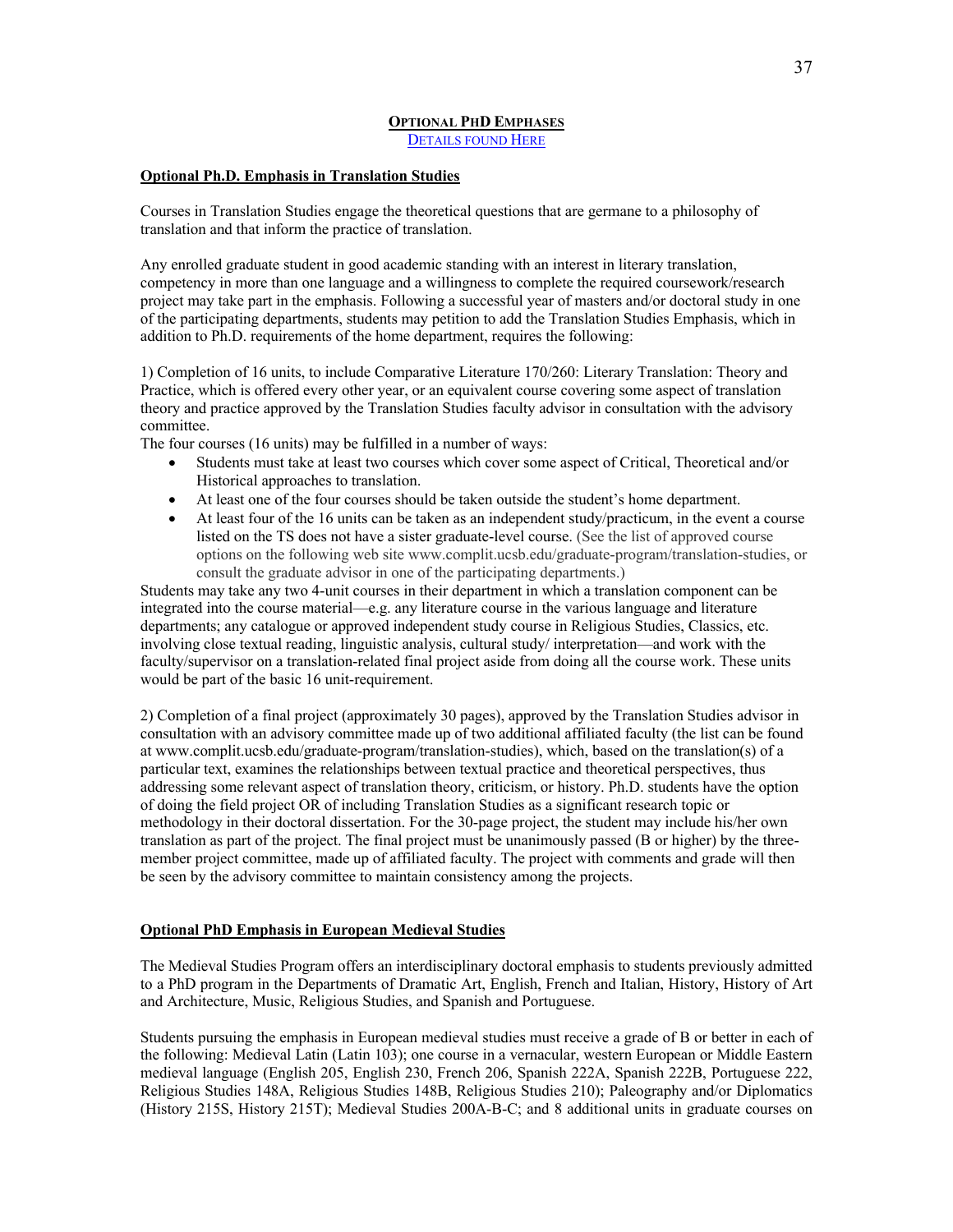medieval topics. Students may petition to have appropriate courses from other institutions, or independent study, substituted for these requirements. Medieval Studies 200A-B-C is the program's colloquium series; graduate students in the emphasis attend the series and write brief papers on each colloquium (one per term), to be reviewed by the chair of the program (2 units).

To qualify for the emphasis, at least one member of a PhD candidate's dissertation committee must be an affiliated faculty member of the European Medieval Studies Program. Contact the European Medieval Studies Program for additional information on faculty interests, course offerings, and program requirements, or visit our website **here.**

## **Optional Ph.D. Emphasis in Feminist Studies (formerly Women's Studies)**

The Feminist Studies Program, with over 30 core and affiliated faculty members in over eleven disciplines, serves as a mode of interdisciplinary work and scholarly collaboration at UCSB. Feminist studies doctoral emphasis students are required to complete successfully four seminars that will enhance their understanding of feminist pedagogy, feminist theory, and topics relevant to the study of women, gender, and/or sexuality. Using an interdepartmental set of conversations and intellectual questions, women's studies support a multifaceted undergraduate curriculum at UCSB. Graduate emphasis students are encouraged to apply to teach Feminist Studies courses as teaching assistants and associates as part of their Feminist Studies training.

Applicants must first be admitted to, or currently enrolled in, a UCSB PhD program participating in the feminist studies graduate emphasis: Anthropology; Comparative Literature; Dramatic Art and Dance; English; French and Italian; Germanic, Slavic, and Semitic Studies; History; History of Art and Architecture; Religious Studies; Sociology; or Spanish and Portuguese. Candidates complete four graduate courses and select a member of the feminist studies faculty or affiliated faculty to serve on their PhD exam and dissertation committees. Applications to the Feminist Studies Doctoral Emphasis may be submitted at any stage of PhD work; and application deadlines are November 1, and May 1.

Students pursuing the emphasis in Feminist Studies will successfully complete four graduate courses. Only one may be taken in the student's home department.

- Issues in Feminist Epistemology and Pedagogy (Feminist Studies 270/Fall). A one-quarter seminar that considers women's studies as a distinct field. It offers an interdisciplinary exploration of feminist theories of knowledge production and teaching practices. Readings cover past and present critical debates and provide theoretical approaches through which to analyze interdisciplinary epistemological and pedagogical issues.
- Feminist Theories. A one-quarter graduate seminar in feminist theory offered by any department, including Feminist Studies.
- Topical Seminar. A one-quarter graduate seminar, outside the student's home department, that addresses topics relevant to the study of women, gender, and/or sexuality.
- Special Topics in Feminist Studies (594AA-ZZ). A one-quarter seminar offered by a Feminist Studies faculty member on topics of central concern to the field of Feminist Studies or
- Research Practicum (Feminist Studies 280). A cross-disciplinary seminar in which fundamental questions in contemporary feminist research practice are considered in light of students' own graduate projects. Students may fulfill the Area 2 requirement by taking either a Special Topics Seminar or the Research Practicum.

#### **Optional PhD Emphasis in Applied Linguistics**

**Course requirements**: Students must take a total of *five* courses (20 units).

A. A minimum of *two* courses (8 units) must be taken from the core group of applied linguistics courses, which provide them with the basics of linguistics, second language acquisition theories, second/foreign language teaching methodologies, and practical applications of theory to teaching.